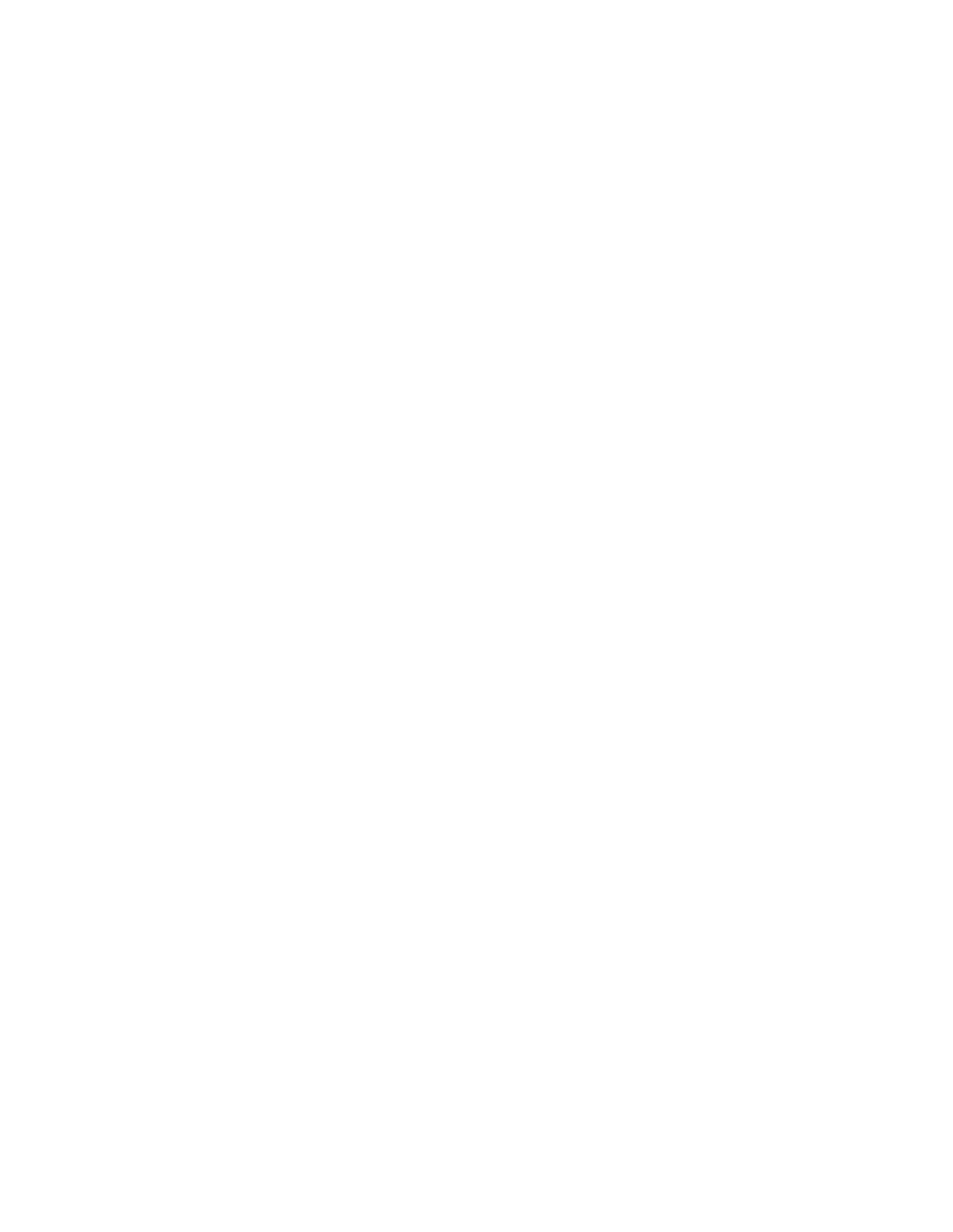# **Rice County Area Health Services Directory**

This directory contains contact information for service providers supporting the local health care system. The directory includes telephone and Internet contact information for many health-related information centers in Kansas and throughout the U.S.

There are two purposes motivating the compilation of this information. The first is to ensure that local residents are aware of the scope of providers and services available in the local health care market. For most rural communities, capturing the greatest share of health care spending is an important source of community economic activity.

The second use of this information is for community health services needs assessment. The ability to review the full inventory of health-related services and providers can help to identify gaps that may exist in the local health care system. This could become the focus of future community efforts to fill the gaps in needed services.

This publication is formatted for printing as a 5.5" x 8.5" booklet. Set your printer to print 2 pages per sheet. In Acrobat, go to Print/Properties/Finishing and select 2 Pages per Sheet.

Funding for this work was provided by the Kansas Health Foundation Professor in Community Health Endowment administered by K-State Research and Extension at Kansas State University.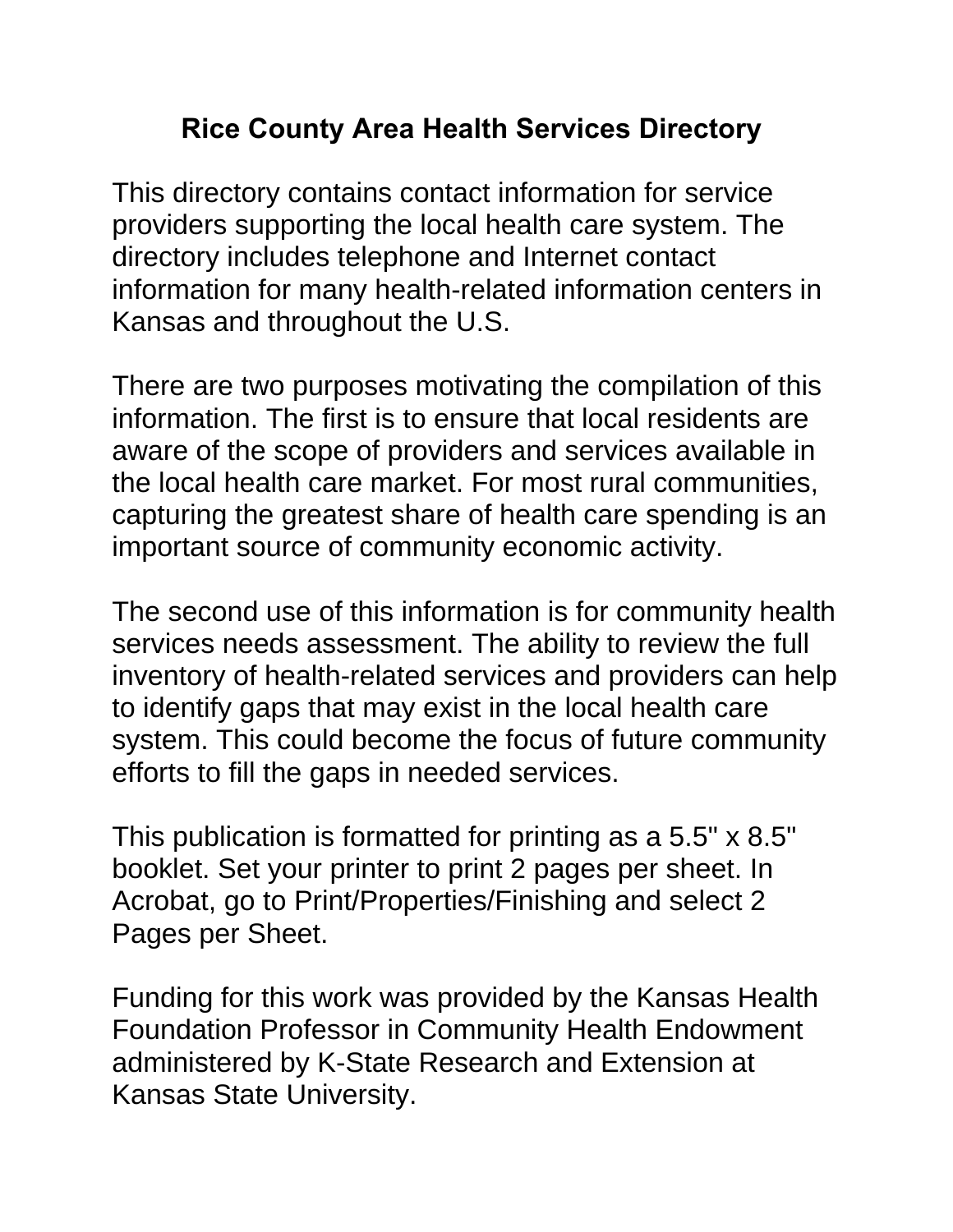# **Table of Contents**

| MUNICIPAL NON-EMERGENCY NUMBERS  1                 |  |
|----------------------------------------------------|--|
|                                                    |  |
|                                                    |  |
|                                                    |  |
|                                                    |  |
|                                                    |  |
|                                                    |  |
|                                                    |  |
|                                                    |  |
|                                                    |  |
|                                                    |  |
|                                                    |  |
|                                                    |  |
|                                                    |  |
|                                                    |  |
|                                                    |  |
|                                                    |  |
|                                                    |  |
|                                                    |  |
| <b>DOMESTIC VIOLENCE INFORMATION AND TREATMENT</b> |  |
|                                                    |  |
|                                                    |  |
|                                                    |  |
|                                                    |  |
|                                                    |  |
|                                                    |  |
|                                                    |  |
|                                                    |  |
|                                                    |  |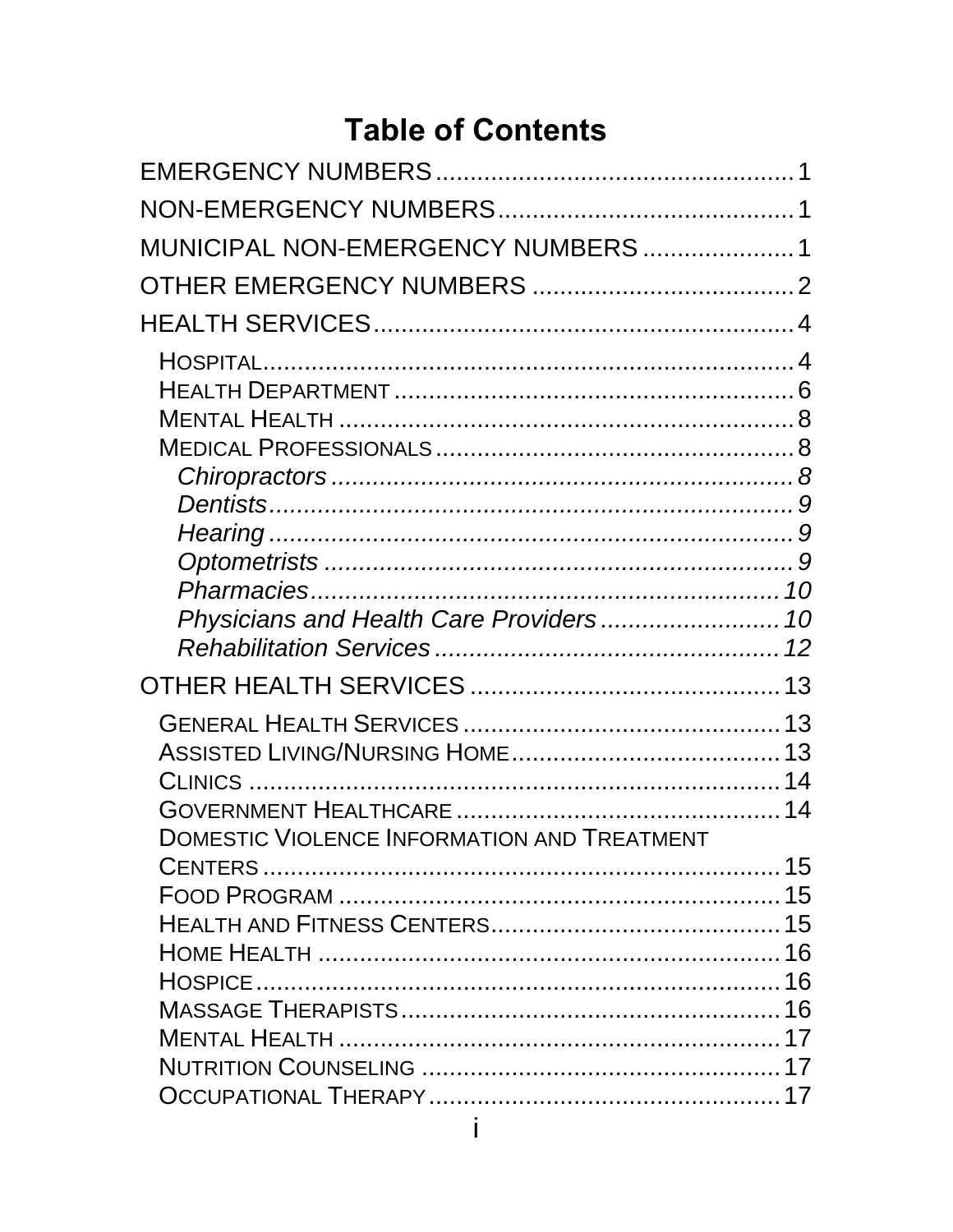| LOCAL GOVERNMENT, COMMUNITY AND SOCIAL    |  |
|-------------------------------------------|--|
|                                           |  |
|                                           |  |
|                                           |  |
|                                           |  |
|                                           |  |
|                                           |  |
|                                           |  |
|                                           |  |
|                                           |  |
|                                           |  |
|                                           |  |
|                                           |  |
|                                           |  |
|                                           |  |
|                                           |  |
|                                           |  |
|                                           |  |
|                                           |  |
|                                           |  |
|                                           |  |
|                                           |  |
|                                           |  |
|                                           |  |
|                                           |  |
| STATE AND NATIONAL INFORMATION, SERVICES, |  |
|                                           |  |
|                                           |  |
|                                           |  |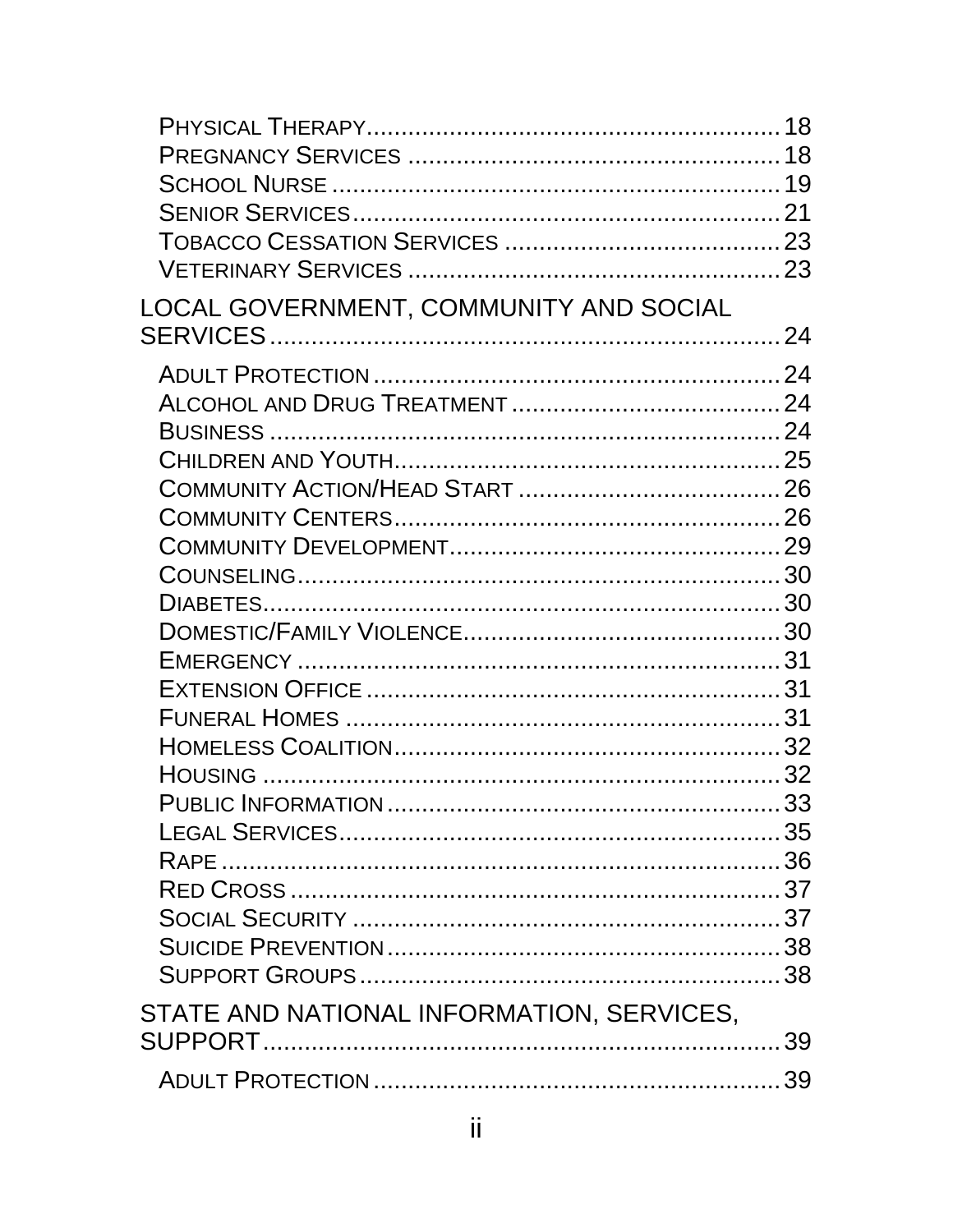| ALCOHOL AND DRUG TREATMENT PROGRAMS 41 |  |
|----------------------------------------|--|
|                                        |  |
|                                        |  |
|                                        |  |
|                                        |  |
|                                        |  |
|                                        |  |
|                                        |  |
|                                        |  |
|                                        |  |
|                                        |  |
|                                        |  |
|                                        |  |
|                                        |  |
|                                        |  |
|                                        |  |
|                                        |  |
|                                        |  |
|                                        |  |
|                                        |  |
|                                        |  |

To provide updated information or to add new health and medical services to this directory, please contact:

# **Office of Local Government**

K-State Research and Extension 10E Umberger Manhattan, KS 66506 Phone: (785)-532-2643 Fax: (785)-532-3093 John Leatherman: Jleather@K-state.edu www.ksu-olg.info/ www.krhw.net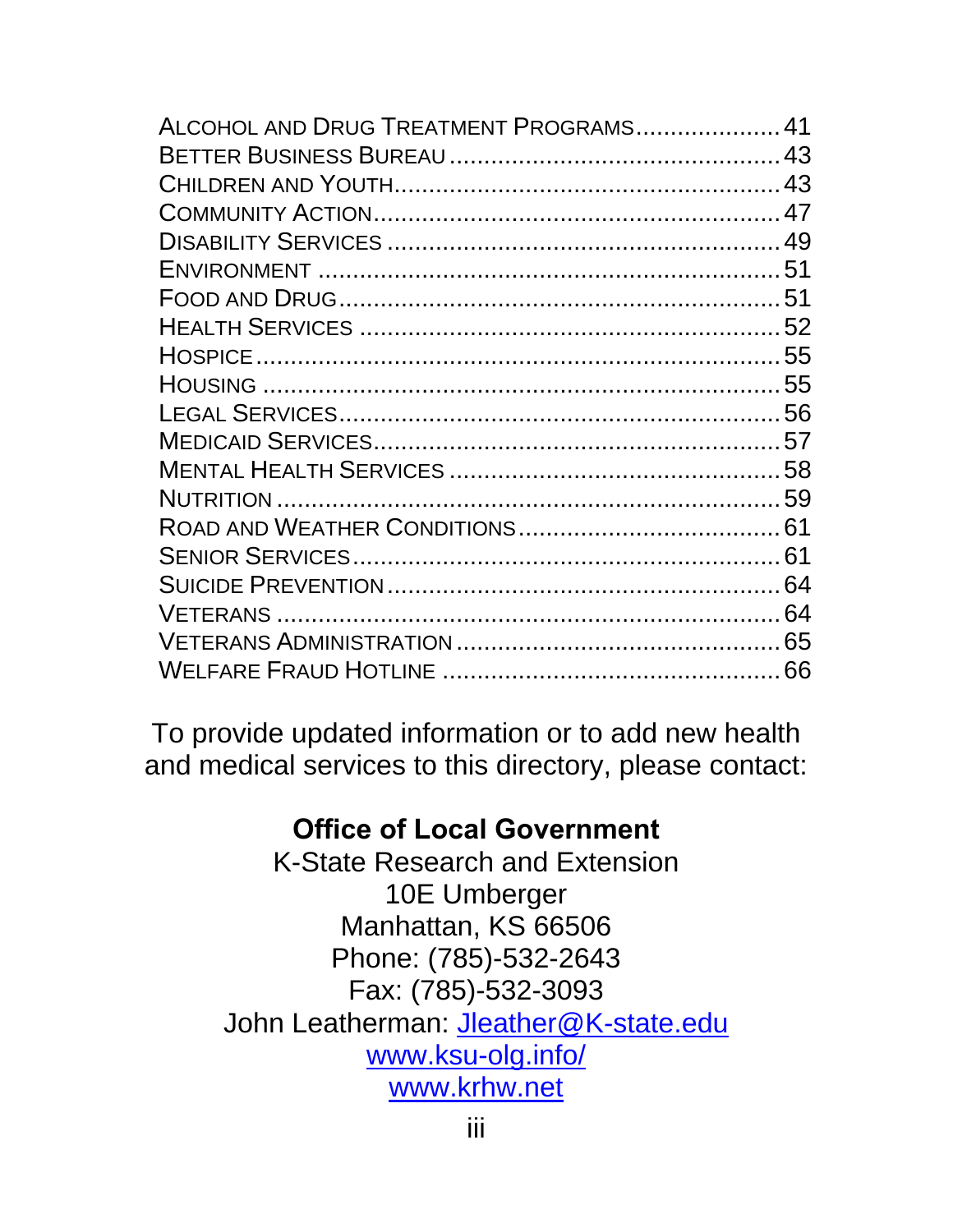# **DRAFT**

# **Emergency Numbers**

| Police/Sheriff | 911 |
|----------------|-----|
| Fire           | 911 |
| <b>EMS</b>     | 911 |

# **Non-Emergency Numbers**

Rice County Sheriff 620-257-2363 EMS 620-257-5200

# **Municipal Non-Emergency Numbers**

|                     | <b>Police/Sheriff</b> | Fire         |
|---------------------|-----------------------|--------------|
| Geneseo             | 620-257-2363          | 620-257-2363 |
| <b>Bushton</b>      | 620-562-3365          | 620-562-3407 |
| Chase               | 620-938-2911          | 620-257-2363 |
| Raymond             | 620-257-2363          | 620-257-2363 |
| Alden               | 620-257-2363          | 620-257-2363 |
| <b>Sterling</b>     | 620-278-2100          | 620-278-3423 |
| Lyons               | 620-257-2355          | 620-257-3801 |
| <b>Little River</b> | 620-897-6444          | 620-897-6260 |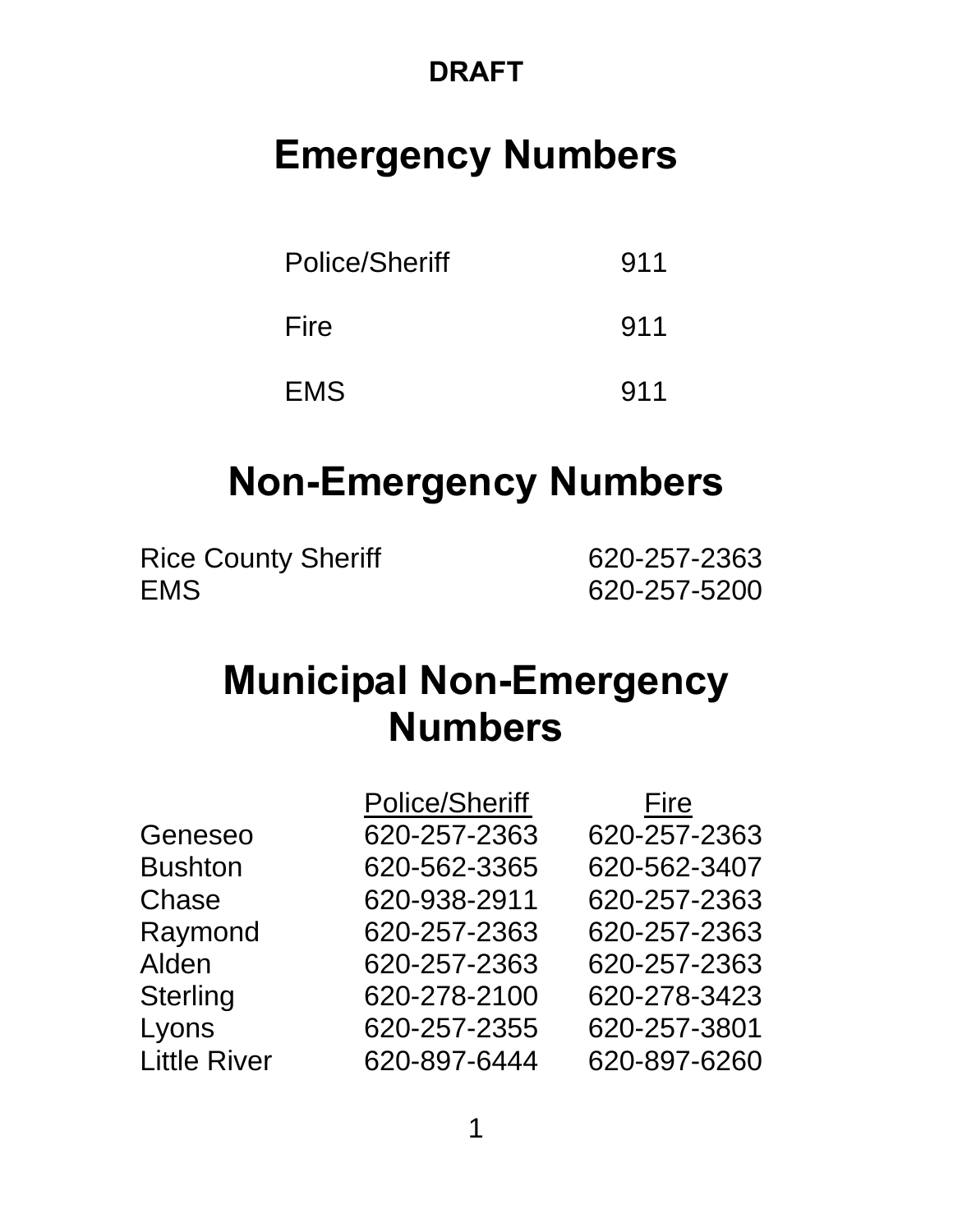# **Other Emergency Numbers**

# **Kansas Child/Adult Abuse and Neglect Hotline**

 1-800-922-5330 www.srskansas.org/hotlines.html

# **Domestic Violence Hotline**

 1-800-799-7233 www.ndvh.org

#### **Emergency Management (Topeka)**  785-274-1409

www.accesskansas.org/kdem

## **Federal Bureau of Investigation**

 1-866-483-5137 www.fbi.gov/congress/congress01/caruso100301 .htm

## **Kansas Arson/Crime Hotline**

 1-800-KS-CRIME 800-572-1763 www.accesskansas.org/kbi

#### **Kansas Bureau of Investigation (Topeka)**  785-296-8200

www.accesskansas.org/kbi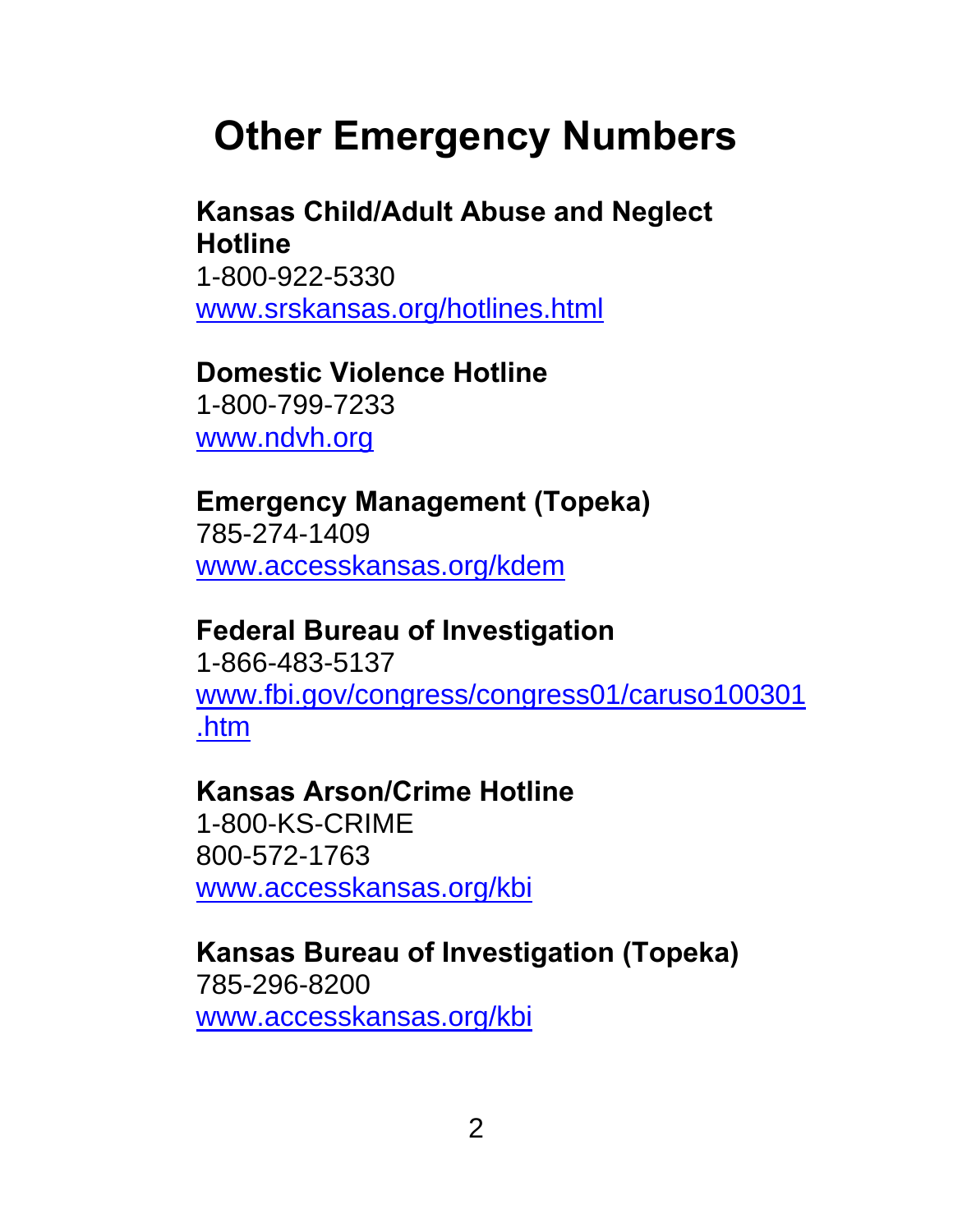# **Kansas Crisis Hotline (Domestic Violence/Sexual Assault)**  1-888-END-ABUSE

www.kcsdv.org

## **Kansas Road Conditions**

 1-866-511-KDOT 511 www.ksdot.org

## **Poison Control Center**

 1-800-222-1222 www.aapcc.org

## **Suicide Prevention Hotline**

 1-800-SUICIDE www.hopeline.com 1-800-273-TALK www.suicidepreventionlifeline.com

### **Toxic Chemical and Oil Spills**

 1-800-424-8802 www.epa.gov/region02/contact.htm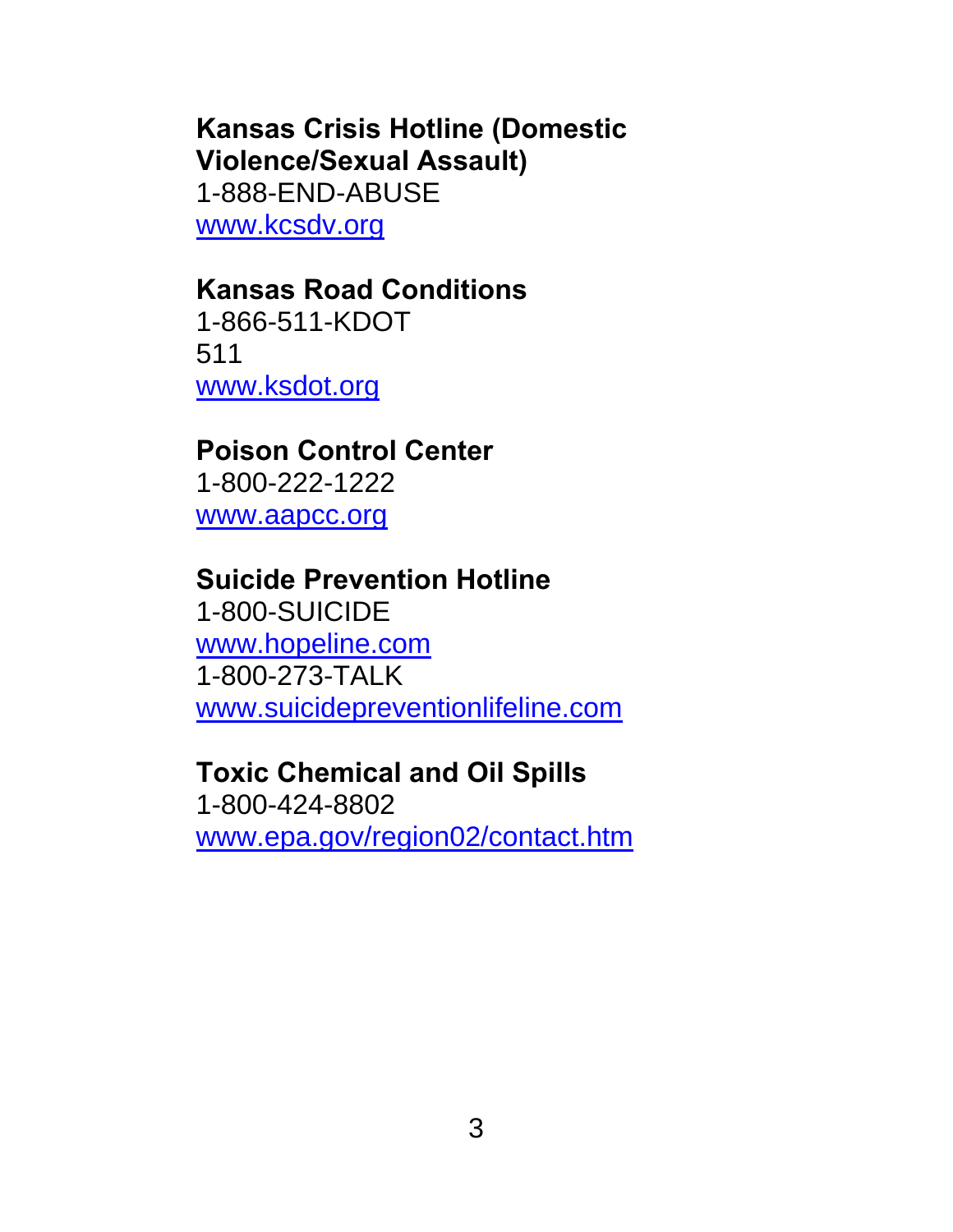# **Health Services**

# **Hospital**

**Rice County District Hospital & Noble Place**  619 S. Clark Avenue (Lyons) 620-257-5173 www.ricecountyhospital.com

Rice County District Hospital services include:

Emergency Department Staffed 24/7 with RN and LPN Physicians on call–on premises most weekends Diabetes Education Certified diabetes educator Registered dietitian Family Health Clinic General Medical Services Laboratory Services Blood bank services Phlebotomy & specimen handling Therapeutic phlebotomies Urine drug testing collection D.O.T drug collection Paternity collection Nursing home collections Out patient lab testing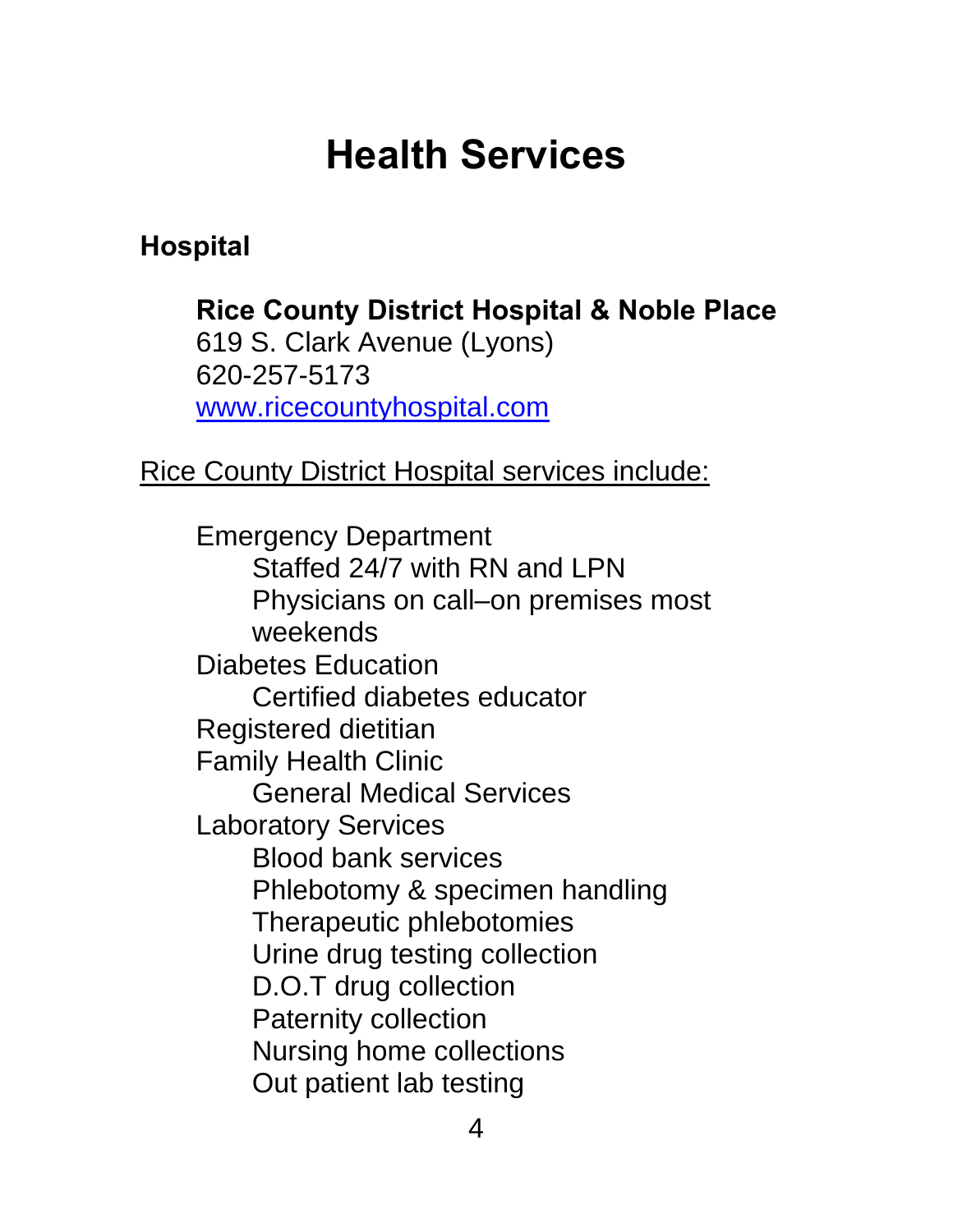**Obstetrics**  Perinatal education Breast-feeding education Two physicians One female certified nurse-midwife Occupational/Physical/Speech Therapy Back and neck pain Sports injuries Work related injuries Pain management Strengthening exercises Recovery from joint repair Speech disorders Language disorders Cognitive disorders Voice disorders Swallowing disorders Radiology **Ultrasound**  Mammograms General X-ray UGI-Upper GI Be/Barium Enema CT/Cat Scan Bone Density Scan Respiratory Therapy Arterial blood gas test Oxygen therapy Pulse oximetry Bronchodilator therapy Mist treatment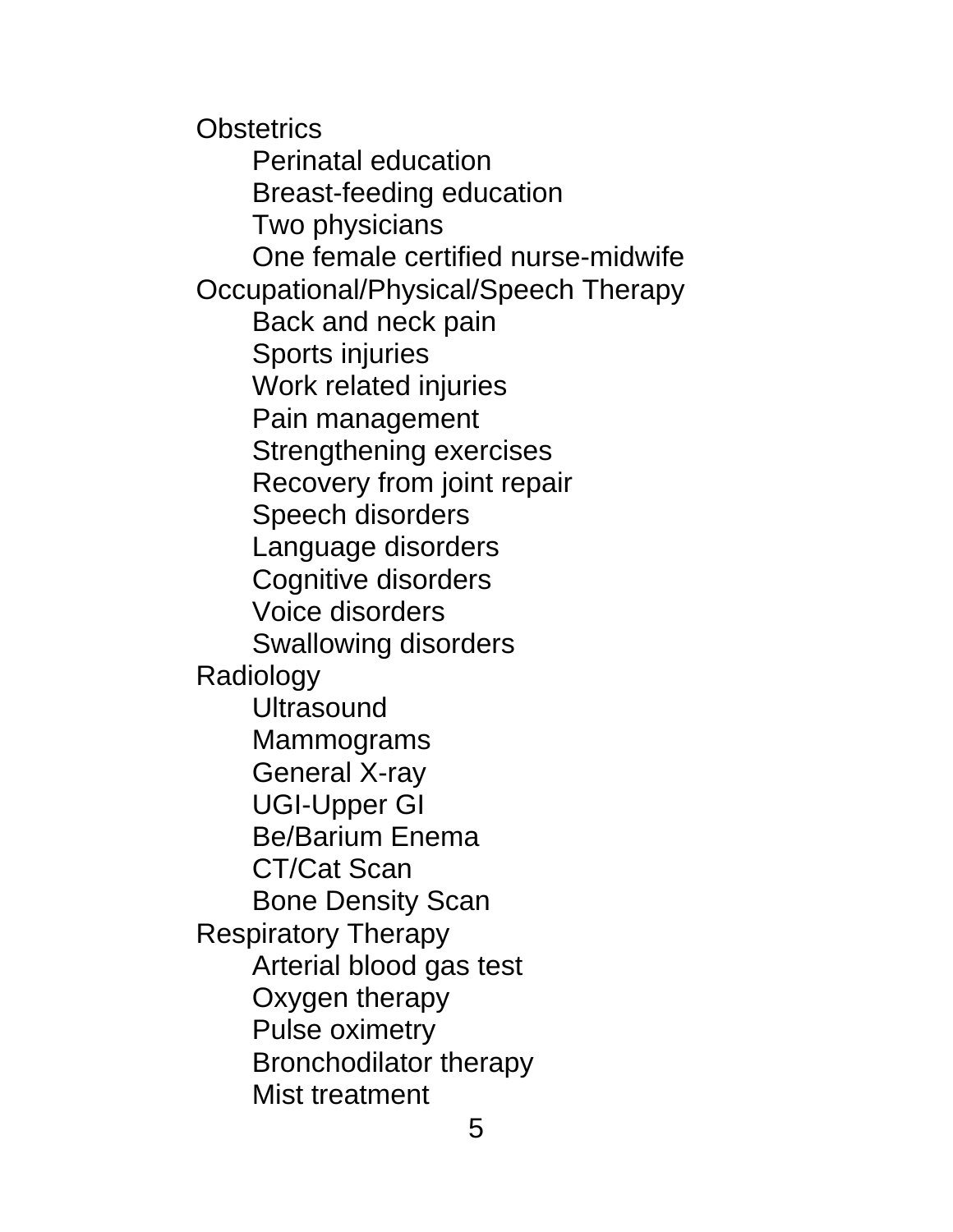Pulmonary function testing Chest Physiotherapy Outpatient Treatments **Surgery**  EGD – Upper GI **Colonoscopy**  Biopsy/cyst removal Feeding tube insertion **Hysterectomy Gallbladder**  Hernia repair Diagnostic laparoscopy Tubal ligation Carpal tunnel repair Appendectomy D & C C-Section TUT procedures Colon resection, stomach or intestinal surgery Swing Bed Therapy to improve & maintain skills Organized activities

## **Health Department**

# **Rice County Health Department**  1486 W. U.S. Highway 56 (Lyons) 620-257-2171 www.ricecounty.us/healthdepartment.htm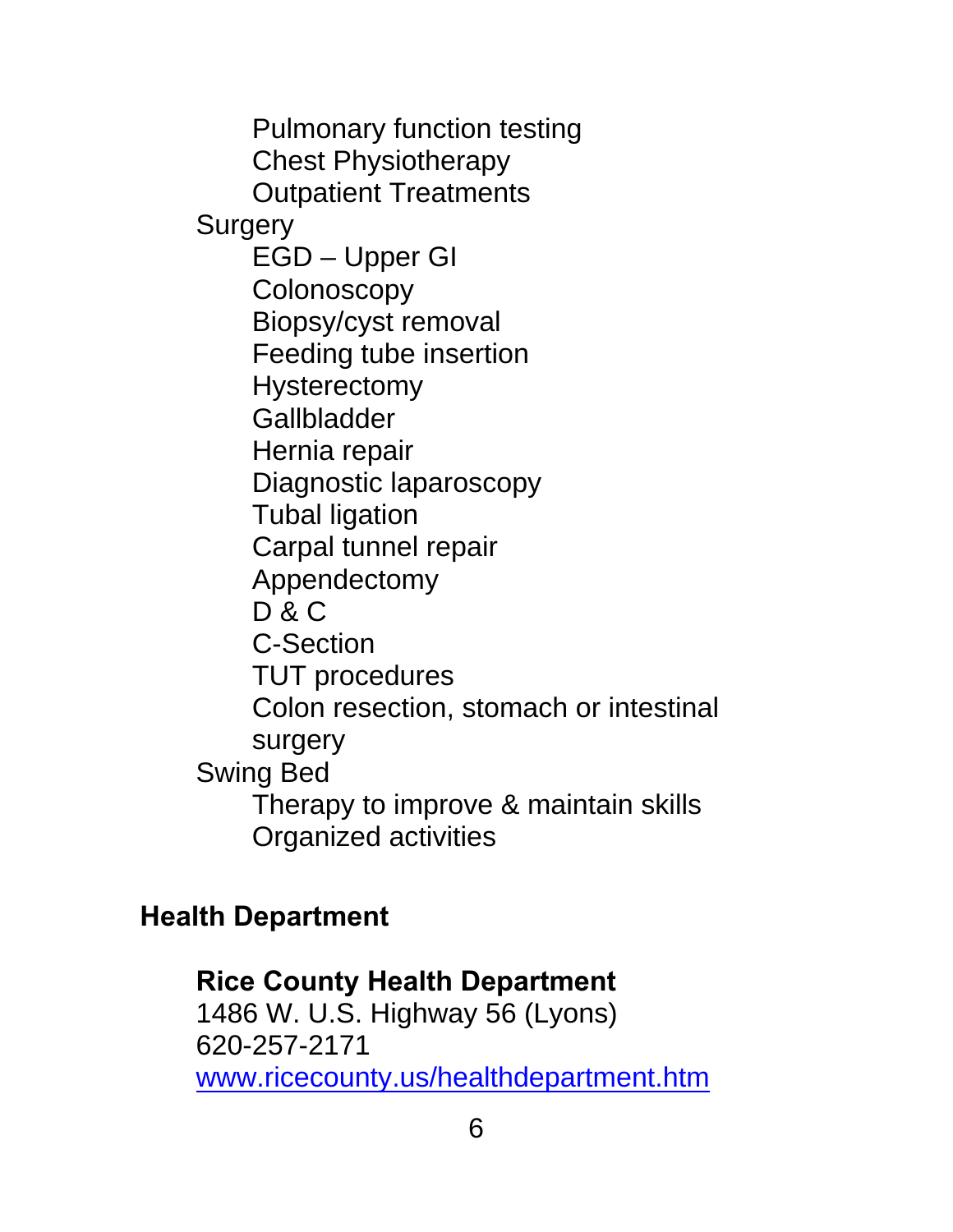Rice County Health Department services include: Annual flu vaccine Blood Pressure check CARE assessments Children's physicals for Daycare/Head Start/Kindergarten (by appointment only) **Contraception**  Day care registration /licensing Elder personal care (limited appointments) Emergency Preparedness Family planning Foot care (limited appointments) Healthy Start/Home Visitor program Hemoglobin check Immunizations Kan Be Healthy Nutrition Education Pregnancy testing STD testing, follow-up, and medication TB testing **Urinalysis**  WIC: Women, Infants and Children Women's health Community clinics can be scheduled as needed

For most services please call Rice County Health Department (620‐257‐2171) to schedule an appointment or verify hours of availability.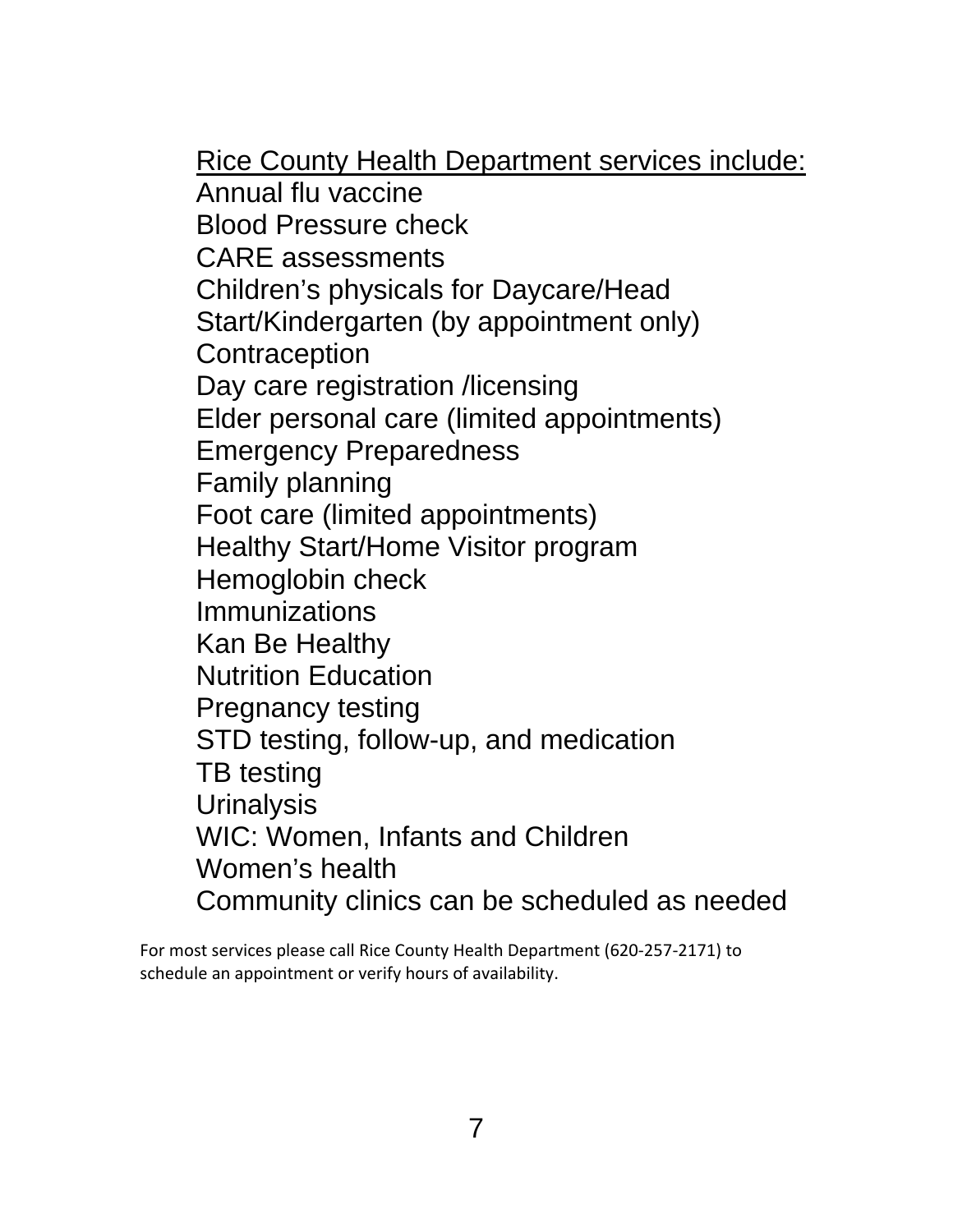## **Mental Health**

## **The Center for Counseling**

 117 West Avenue South (Lyons) 620-257-5984

## **Medical Professionals**

*Chiropractors* 

## **David Liska, D.C.**

 400 W. Main Street (Lyons) 620-257-2040

### **Fox Chiropractic Center**

 118 W. Commercial Street (Lyons) 620-257-1100

### **Lee J. Norman, D.C.**

116 East Avenue North (Lyons) 620-257-3321

## **Sauer Chiropractic Clinic**

316 W. Washington Street (Sterling) 620-278-3800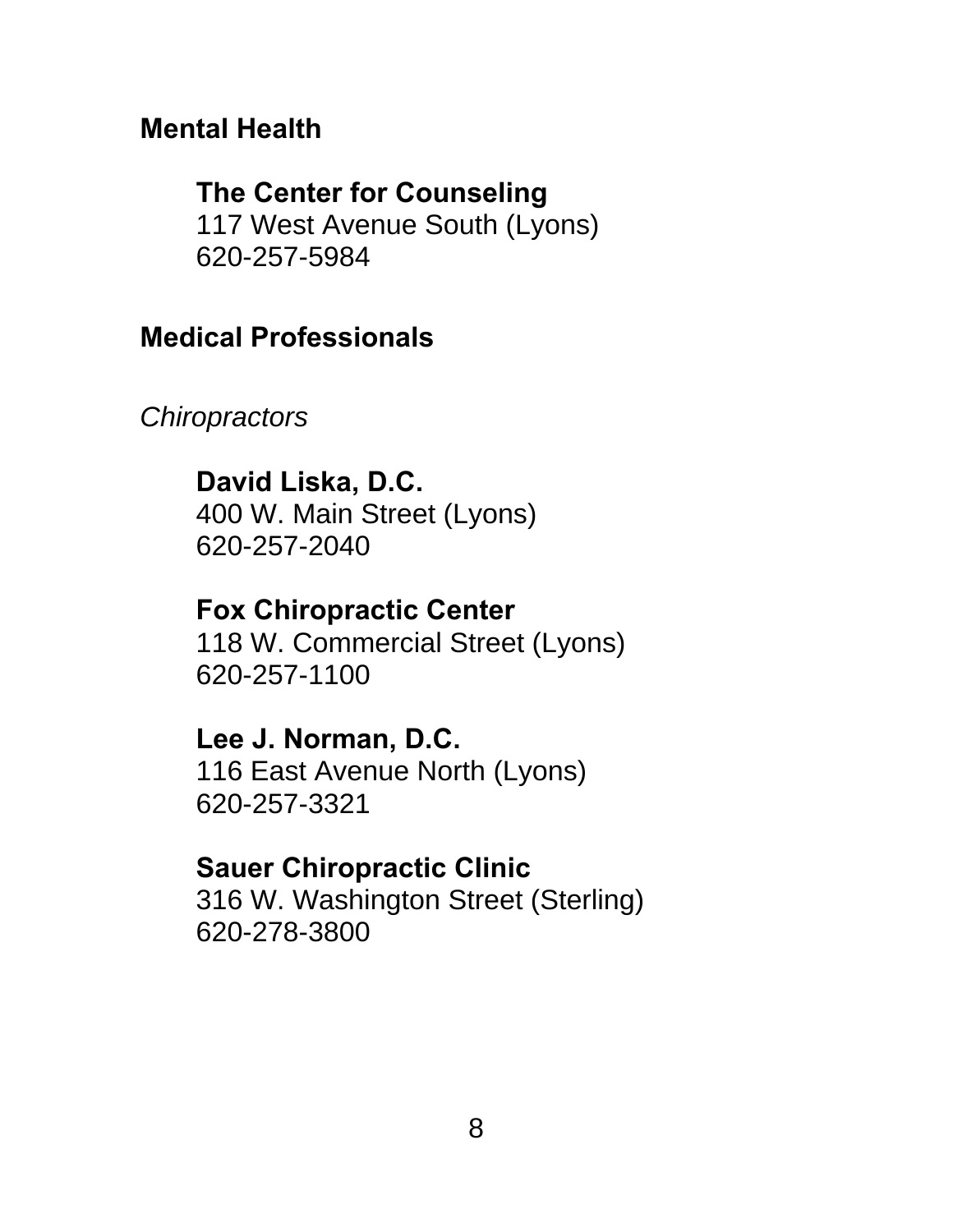*Dentists* 

**Douglas E. Hinshaw, D.D.S.**  239 N. Broadway Avenue (Sterling) 620-278-2150

**Kent W. Hanson, D.D.S.**  216 E. Taylor Street (Lyons) 620-257-5021

**Stanley L. Bettin, D.D.S.**  220 W. Commercial Street (Lyons) 620-257-5193

**Thane L. Frazier, D.D.S.** 109 W. Main Street (Lyons) 620-257-5104

*Hearing* 

**Kansas Relay Center** 

 For TDD Customers 1-800-766-3777

*Optometrists* 

**Complete Family Eye Care, Inc.**  Tony G. Powers, Optometrist

 101 S. Broadway Avenue (Sterling) 620-278-2300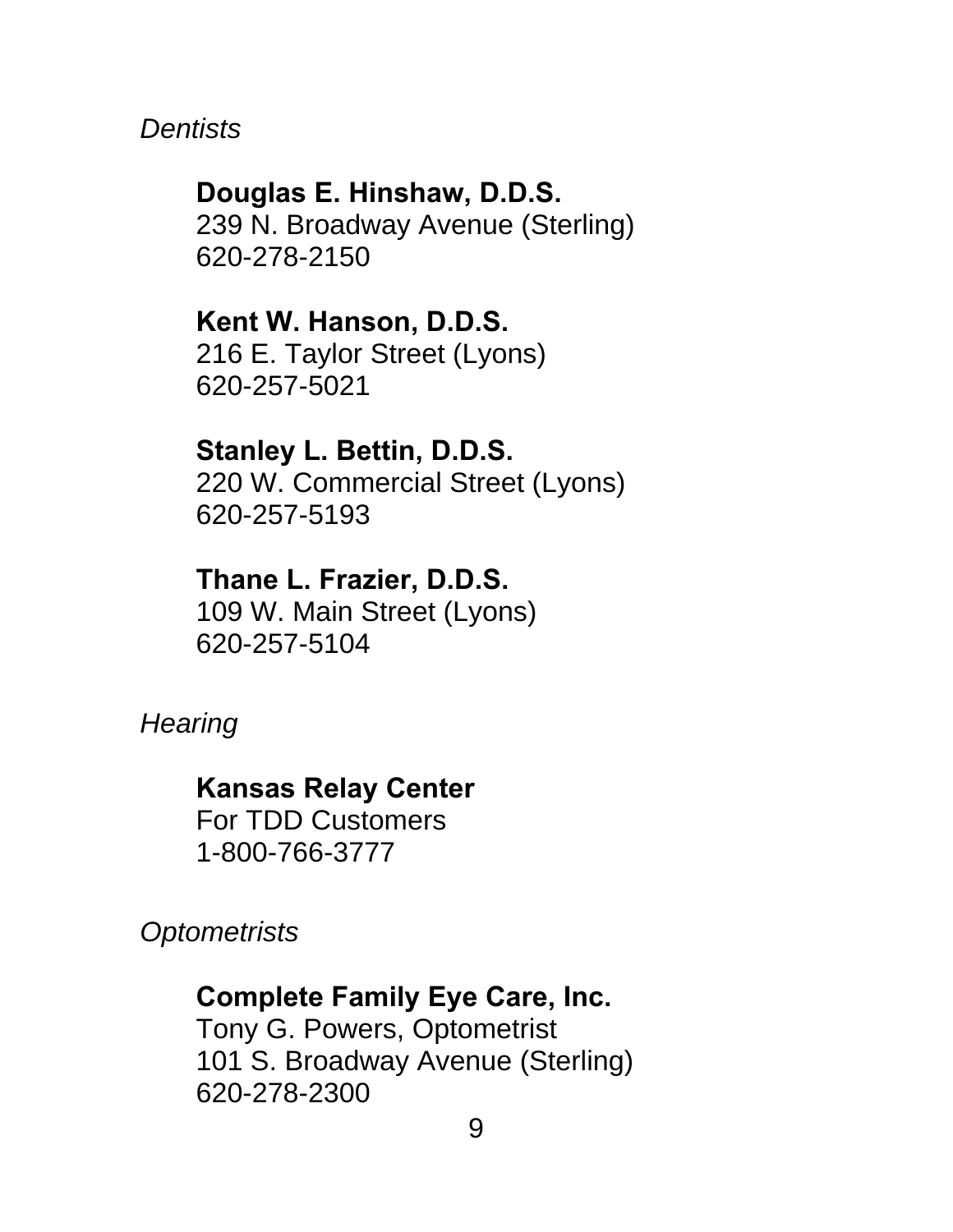## **Grene Vision Group**

 Rex W. Gibson 111 W. 1<sup>st</sup> Street (Lyons) 620-257-2600

## **Jeffrey Schletzbaum**

120 East Avenue North (Lyons) 620-257-2254

*Pharmacies* 

### **Pamida Pharmacy**

 1212 W. Main Street (Lyons) 620-257-5900

## **Reed Pharmacy, Inc.**

 118 S. Broadway Avenue (Sterling) 620-278-2110

*Physicians and Health Care Providers* 

**Alan N. Davidson, D.O.**  239 N. Broadway Avenue (Sterling) 620-278-2123

# **Dale Diener, P.A.**

1221 W. Noble Street (Lyons) 620-257-5124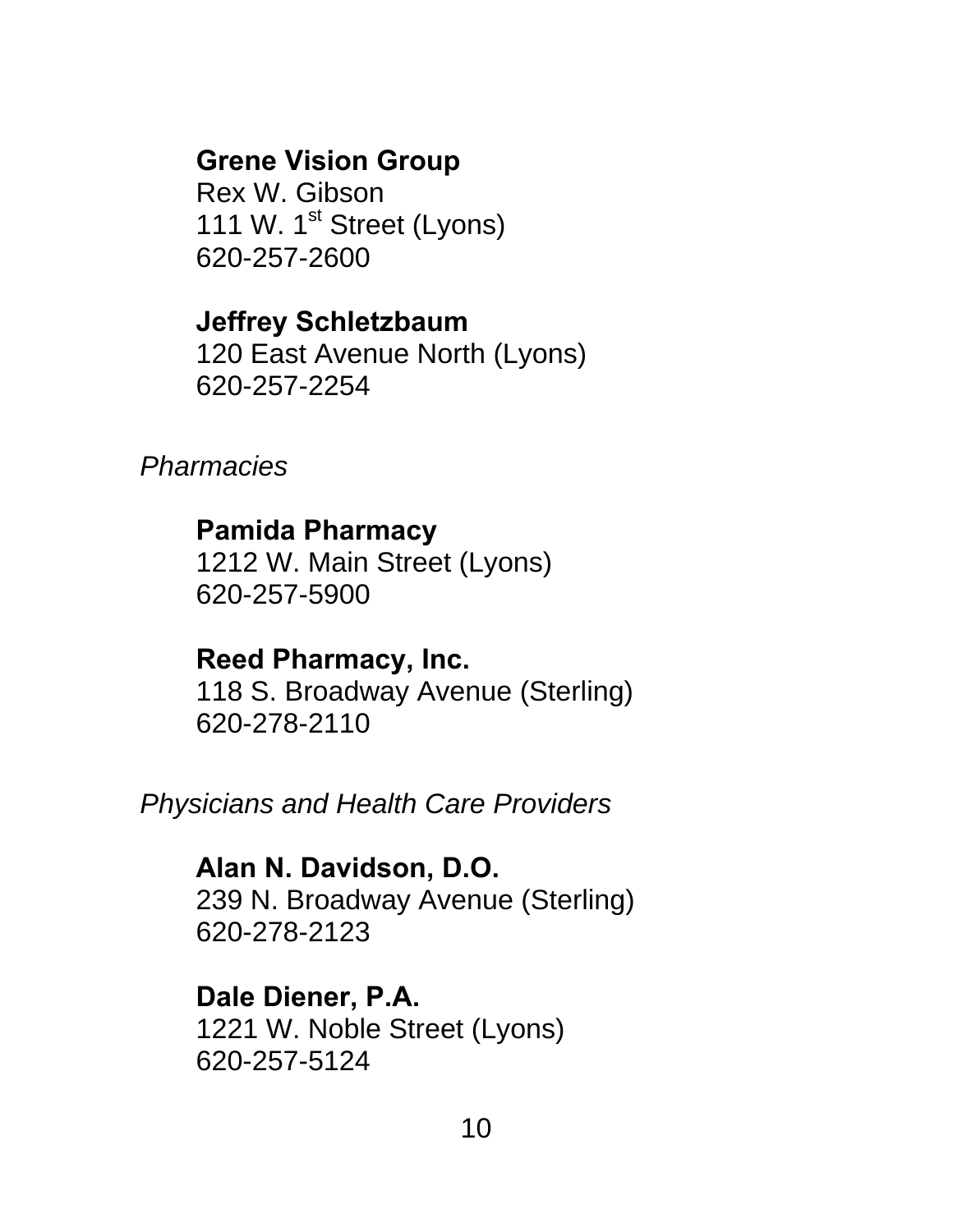## **The Family Health Clinic**

At Rice County District Hospital 619 S. Clark Street (Lyons) 620-278-2123

#### **James Decker**

 239 N. Broadway Avenue (Sterling) 620-278-2123

#### **Lyons Medical Center**

 1221 W. Noble Street (Lyons) 620-257-5124

#### **Matt Schlotterback, M.D.**

 1221 W. Noble Street (Lyons) 620-257-5124

#### **Roger Tobias, M.D.**

 1221 W. Noble Street (Lyons) 620-257-5124

#### **Karen Root, ARNP**

 619 South Clark Street (Lyons) 620-275-7150

#### **Sterling Medical Center**

 239 N. Broadway Avenue (Sterling) 620-278-2123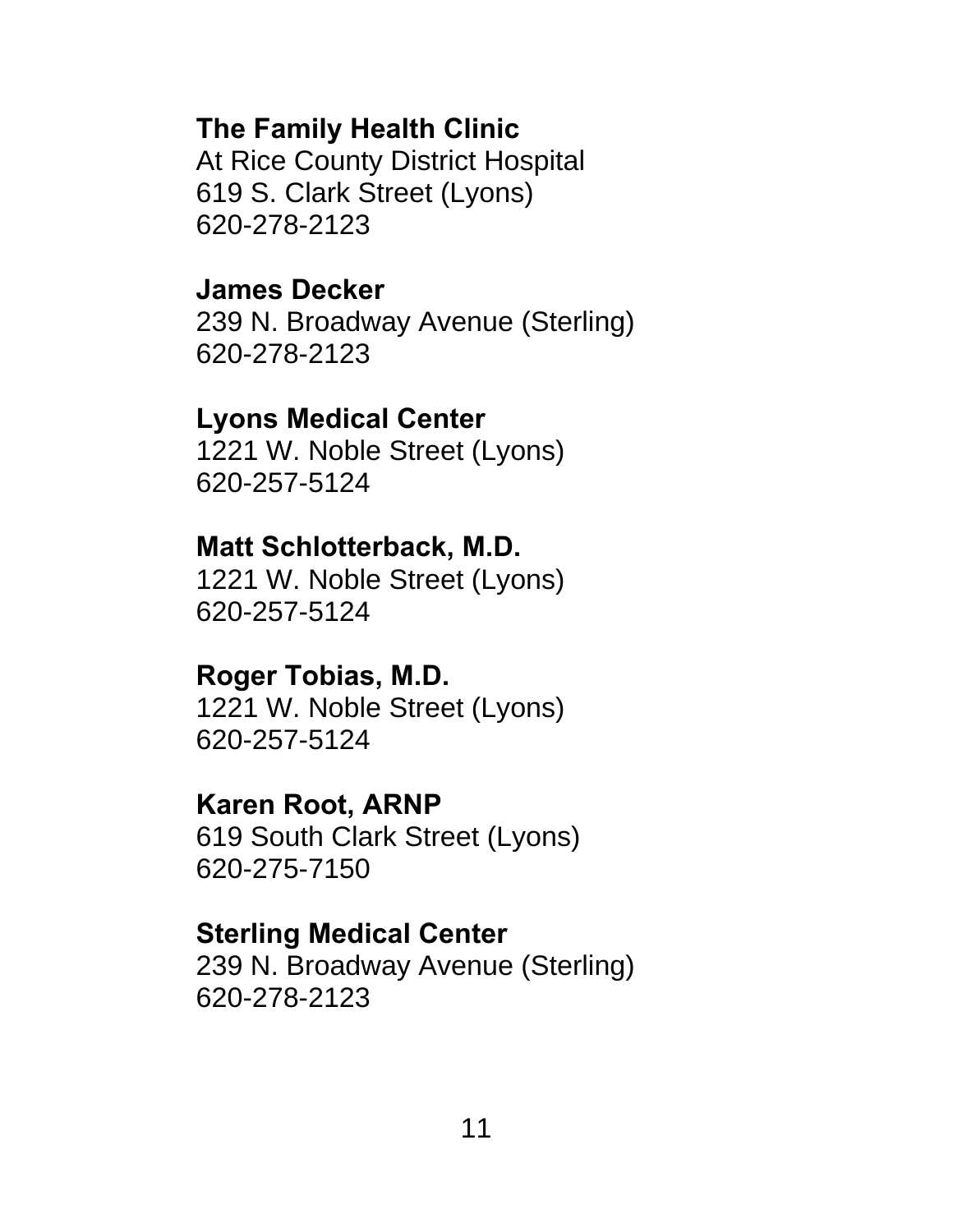## **Debbie Wolf, ARNP**

 239 N. Broadway Avenue (Sterling) 620-278-2123

*Rehabilitation Services* 

## **Kansas Care, Inc.**

128 East Avenue S. (Lyons) 620-257-3374

## **Rice County District Hospital & Noble Place**

 619 S. Clark Avenue (Lyons) 620-257-5173 www.ricecountyhospital.com Physical therapy Speech therapy Occupational therapy Aquatic therapy

### **Sterling Presbyterian Manor**

 204 W. Washington (Sterling) 620-278-3651 Physical therapy Occupational therapy Speech-language pathology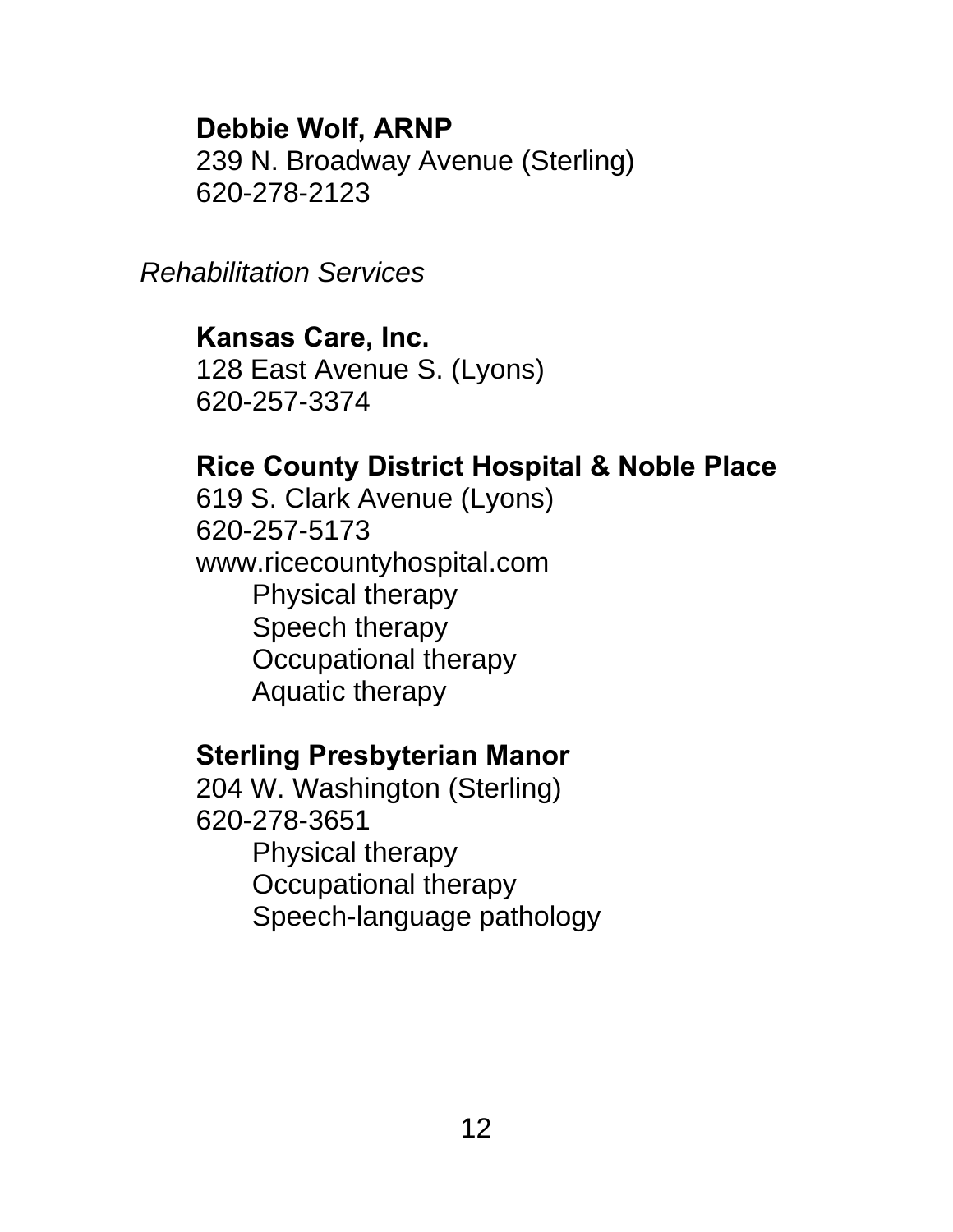# **Other Health Services**

**General Health Services** 

**Hutchinson Clinic Cardiovascular**  1221 W. Noble Street (Lyons) 620-669-2500

# **Assisted Living/Nursing Home**

# **Good Samaritan Society**

 1311 S. Douglas Avenue (Lyons) 620-257-5163

# **Noble Place**

 619 South Clark (Lyons) 620-257-5173

# **Sandstone Heights & Village**

 440 State Street (Little River) 620-897-6266

# **Sterling Presbyterian Manor**

 204 W. Washington (Sterling) 620-278-3651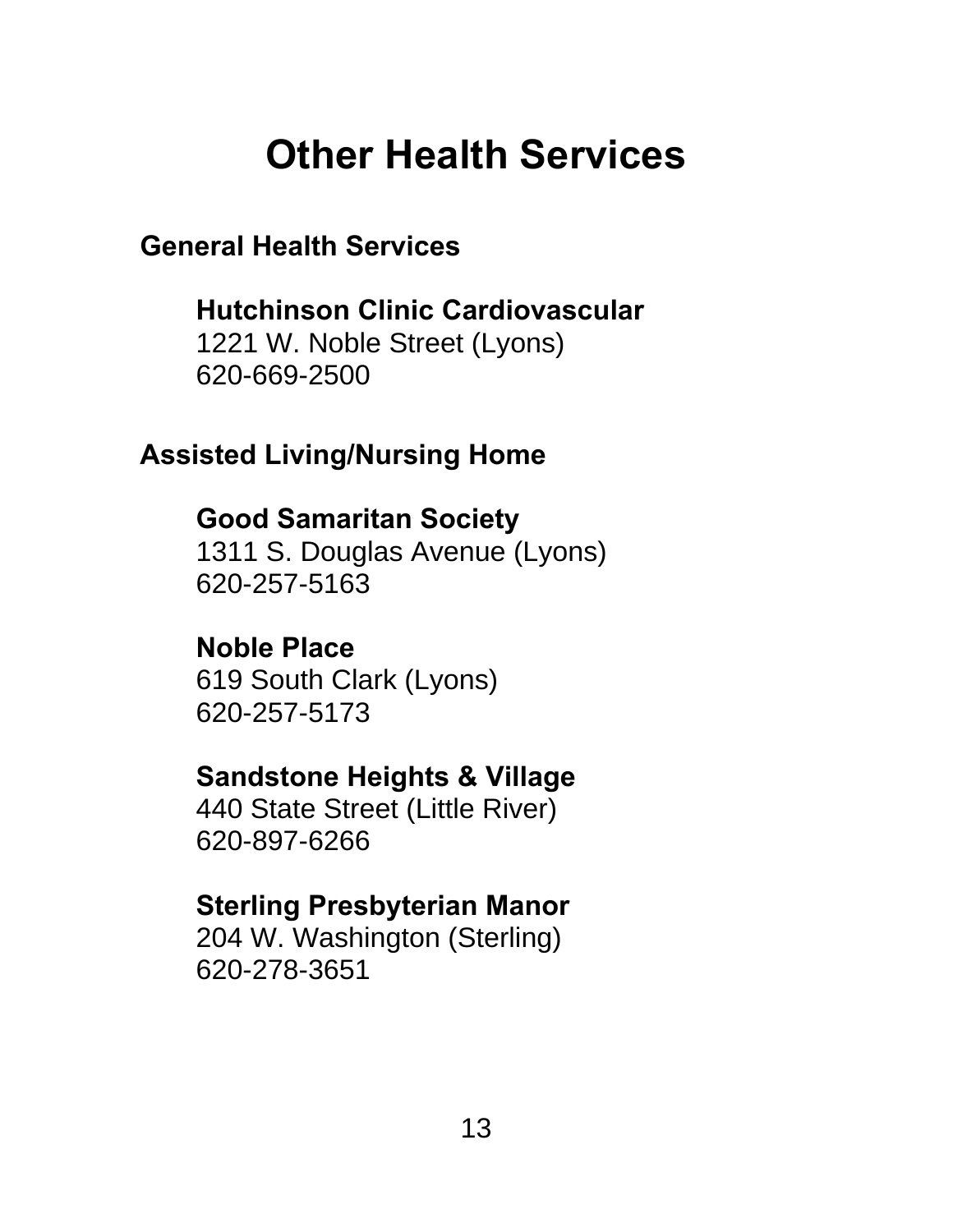## **Sunflower Estates Assisted Living**

 1411 S. Douglas Avenue (Lyons) 620-257-2447

## **Clinics**

# **Family Health Clinic**

619 S. Clark Street (Lyons) 620-257-7150

## **Hutchinson Clinic Cardiovascular**

1221 W. Noble Street (Lyons) 620-669-2500

## **Lyons Medical Center**

 1221 W. Noble Street (Lyons) 620-257-5124

## **Sterling Medical Center**

 239 N. Broadway Avenue (Sterling) 6620-278-2123

## **Government Healthcare**

## **Prairie Star Health Center**

 1600 North Lorraine Street, Suite 100 (Hutchinson) 620-663-8484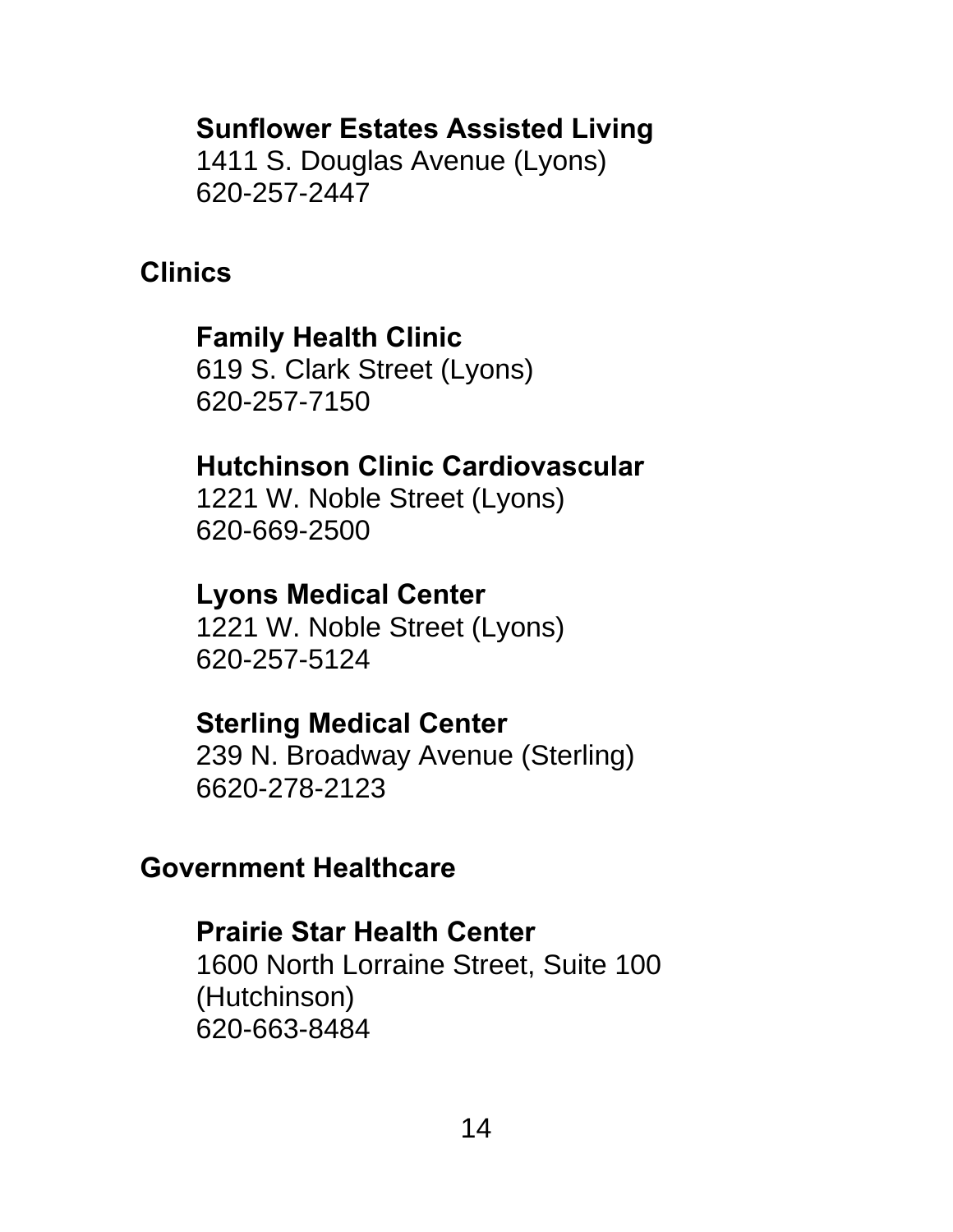## **Rice County Health Department**

 1486 W. U.S. Highway 56 (Lyons) 620-257-2171

## **Domestic Violence Information and Treatment Centers**

## **Sexual Assault & Domestic Violence**

 117 West Avenue S. (Lyons) 620-257-3272

## **Food Program**

## **Lyons Food Bank**

 117 W. Avenue South (Lyons) 620-257-5153

## **Sterling Food Bank**

 108 North Broadway Avenue (Sterling) 620-278-2615

## **Health and Fitness Centers**

### **Iron Works Fitness**

 1201 S. Saint John Avenue (Lyons) 620-257-5412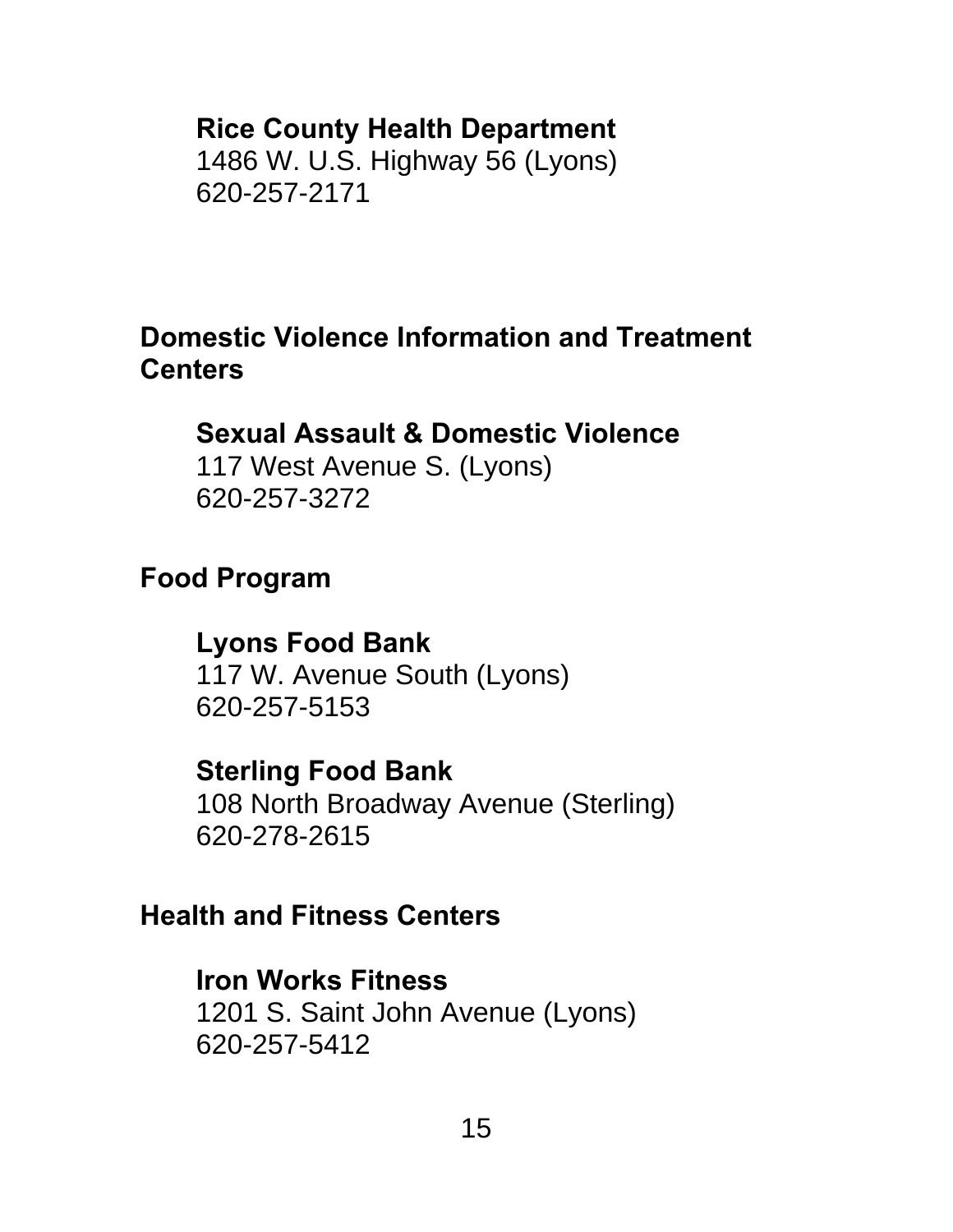### **Sterling Community Wellness Center**

 308 E. Washington Avenue (Sterling) 620-278-2357

### **Home Health**

## **Kansas Care, Inc.**

128 East Avenue S. (Lyons) 620-257-3374

#### **Sterling Presbyterian Manor**

204 W. Washington Avenue (Sterling) 620-278-3651

## **Hospice**

### **Good Samaritan Society**

 1311 S. Douglas Avenue (Lyons) 620-257-5163

#### **Sterling Presbyterian Manor**

204 W. Washington Avenue (Sterling) 620-278-3651

#### **Massage Therapists**

### **David Liska, D.C.**

 400 W. Main Street (Lyons) 620-257-2040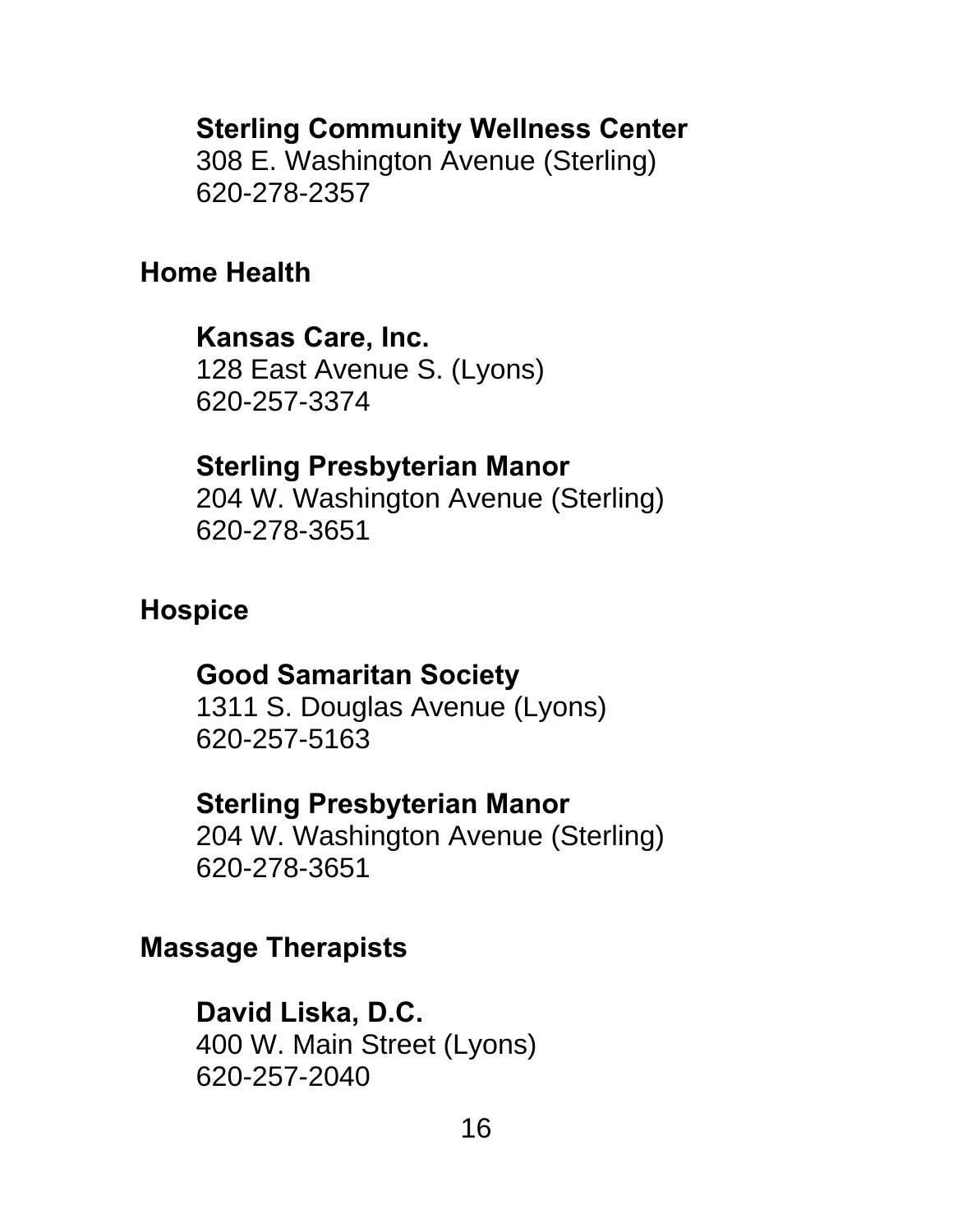## **Rebecca Loges**

 Harmony Massage 107 S. Broadway Avenue (Sterling) 620-204-0797

## **Sauer Chiropractic Clinic**

 316 W. Washington Avenue (Sterling) 620-278-3800

## **Mental Health**

### **The Center for Counseling**

 117 W. Avenue South (Lyons) 620-257-5984

## **Nutrition Counseling**

## **Rice County District Hospital**

 Registered Dietitian 619 S. Clark Street (Lyons) 620-257-5173

## **Occupational Therapy**

## **Kansas Care Inc.**

 128 East Avenue S. (Lyons) 620-257-3374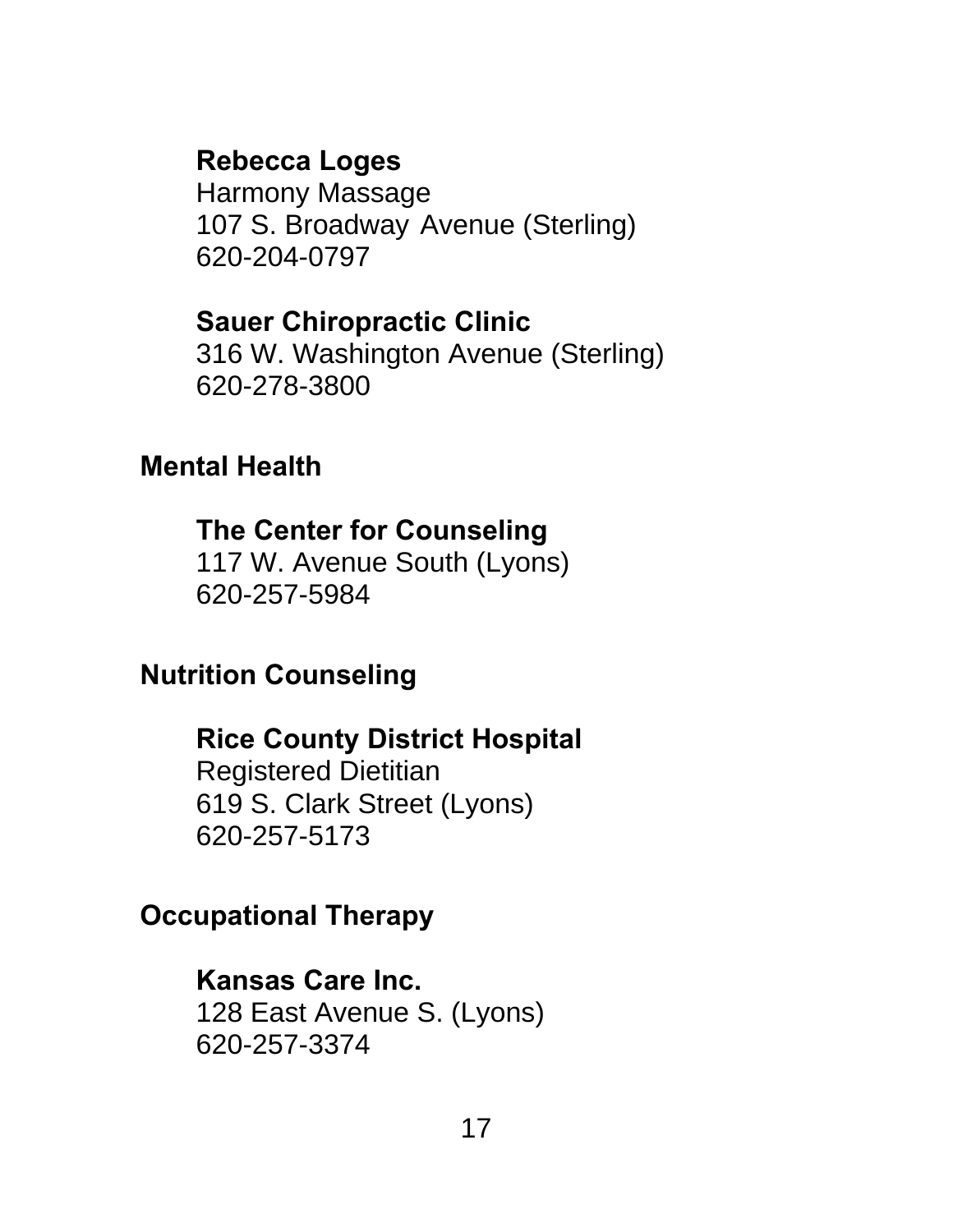#### **Sterling Presbyterian Manor**

204 W. Washington Avenue (Sterling) 620-278-3651

## **Rice County District Hospital & Noble Place**

 619 S. Clark Street (Lyons) 620-257-5173 www.ricecountyhospital.com

## **Physical Therapy**

#### **Advanced Physical Therapy**

 118 W. Commercial Street (Lyons) 620-257-1103

#### **Kansas Care, Inc.**

128 East Avenue S. (Lyons) 620-257-3374

#### **Rice County District Hospital & Noble Place**

 619 S. Clark Avenue (Lyons) 620-257-5173 www.rch-lyons.com

#### **Pregnancy Services**

### **The Family Birth Center**

 619 S. Clark (Lyons) 620-257-5173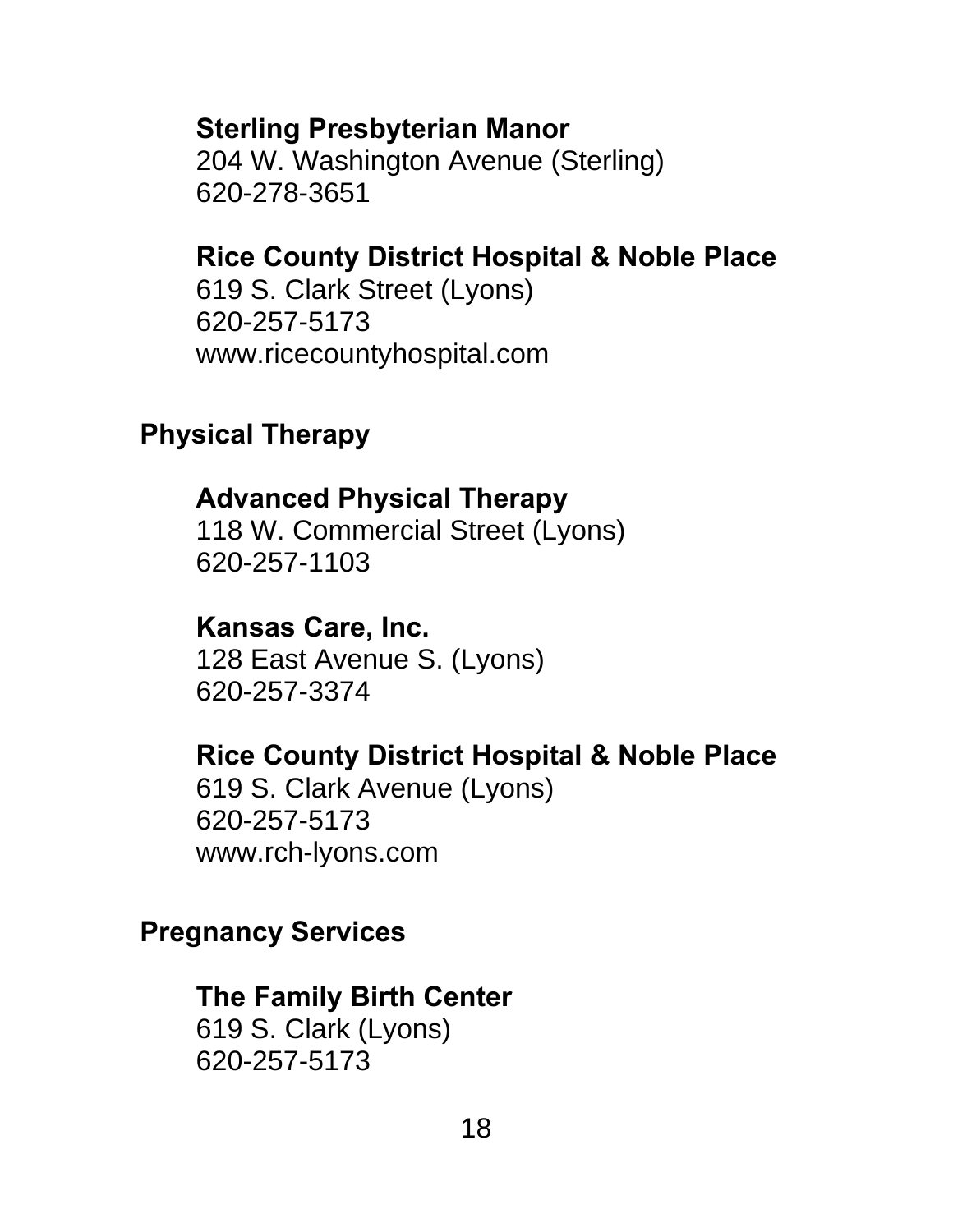## **Sterling Medical Center**

 239 N. Broadway Avenue (Sterling) 620-278-2123

## **The Family Health Clinic**

 619 S. Clark Street (Lyons) 620-257-7150

# **School Nurse**

# **Central Elementary School USD 405**

 501 W. Lincoln Street (Lyons) 620-257-5612 Carol Nichols, R.N. Christina Craig, Nurse Assistant

# **Chase Elementary School USD 401**

 312 Ash (Chase) 620-938-2996

## **Chase High School USD 401**

 308 E. C Avenue (Chase) 620-938-2923

# **Little River Jr./Sr. High School USD 444**

 430 Waverly Street, P.O. Box 8 (Little River) 620-897-6201 Angie Houseman, R.N.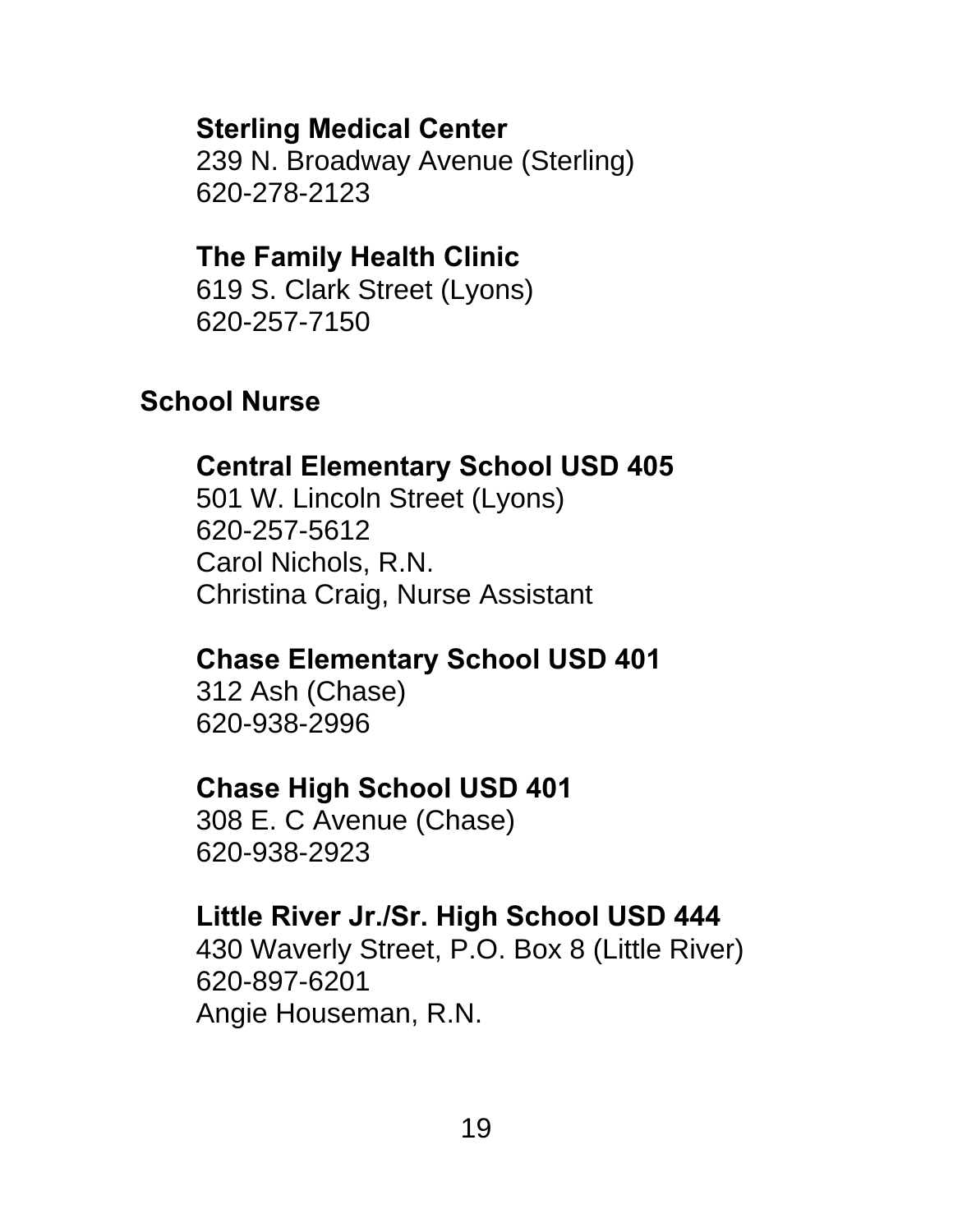## **Lyons High School USD 405**

 601 E. American Road (Lyons) 620-257-5114 Carol Nichols, R.N.

## **Lyons Middle School USD 405**

 401 S. Douglas Avenue (Lyons) 620-257-3961 Carol Nichols, R.N. Christina Craig, Nurse Assistant

## **Park Elementary School USD 405**

 121 S. Workman Street (Lyons) 620-257-5624 Carol Nichols, R.N. Christina Craig, Nurse Assistant

## **Raymond Junior High School USD 401**

 701 Main Street (Raymond) 620-534-2305

## **Sterling College Health Center**

 128 W. Cooper Street (Sterling) 620-278-2173 Connie Carey, R.N.

## **Sterling Academy USD 376**

 125 W. Cooper (Sterling) 620-278-4215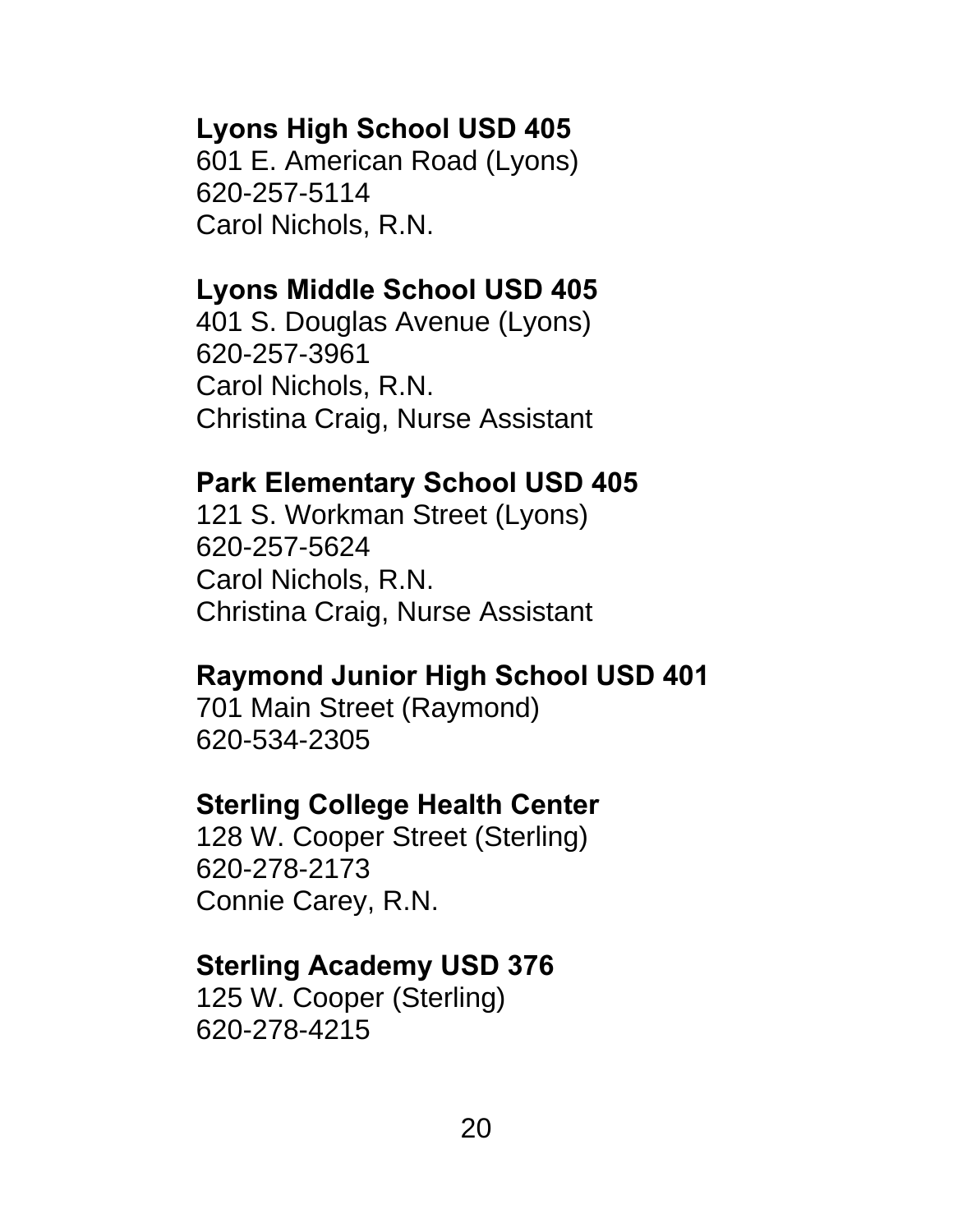## **Sterling Grade School USD 376**

218 S.  $5^{\text{th}}$  Street (Sterling) 620-278-3112 Kristi Wilson, R.N.

## **Sterling Junior High School USD 376**

412 N. 5<sup>th</sup> Street (Sterling) 620-278-3646 Kristi Wilson, R.N.

## **Sterling High School USD 376**

 308 E. Washington (Sterling) 620-278-2171

## **Quivira Heights High School USD 328**

 500 South Main (Bushton) 620-562-3597

## **Senior Services**

## **Chase Senior Center**

 312 E. Grove (Chase) 620-938-2010

### **Friendship Meals**

 220 N. 3rd Street (Sterling) 620-278-3280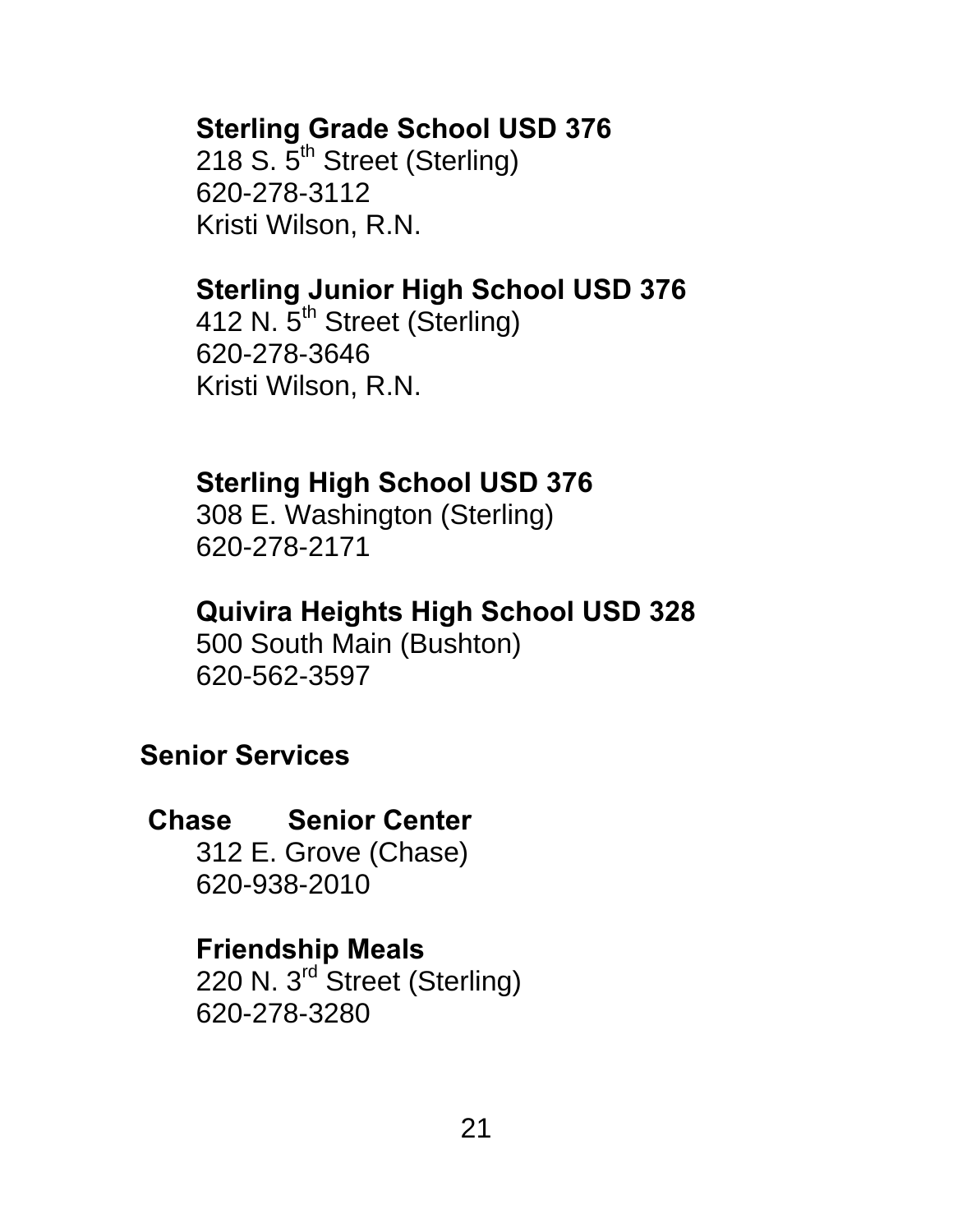#### **Friendship Meals Lyons**

 215 S. Bell Avenue (Lyons) 620-257-3968

#### **Lyons Senior Center, Inc.**

 215 S. Bell Avenue (Lyons) 620-257-2908

#### **Rice County Case Management**

 117 West Avenue S. (Lyons) 620-257-2720

#### **Rice County Council on Aging**

 117 West Avenue S. (Lyons) 620-257-5153

#### **Senior Citizens Center**

 220 Main Street (Little River) 620-897-6672

#### **Silver Threads Center**

220 N. 3<sup>rd</sup> Street (Sterling) 620-278-3280

### **Sterling Housing Authority**

 220 N. 3rd Street (Sterling) 620-278-2640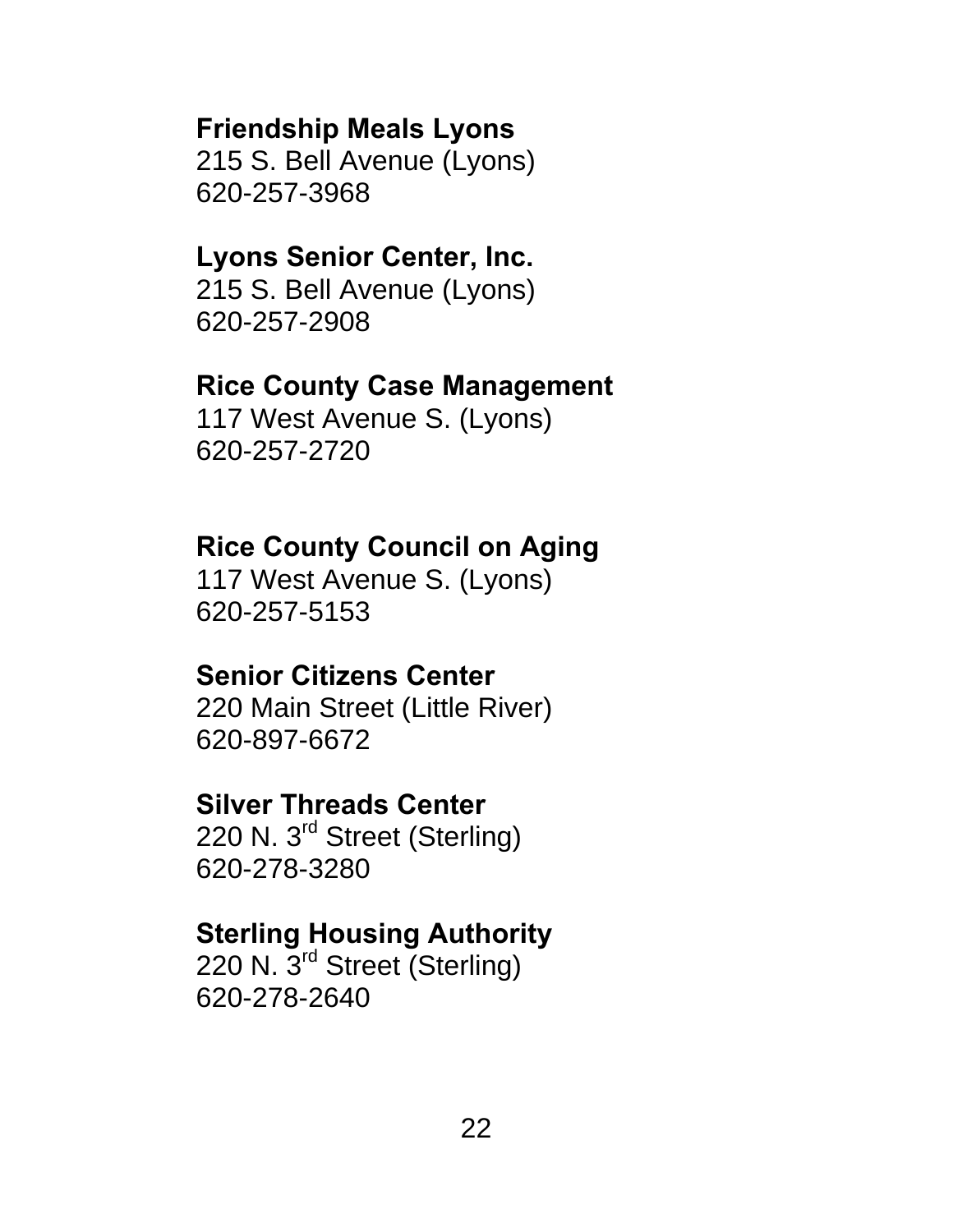## **Sterling Presbyterian Manor**

 204 W. Washington Avenue (Sterling) 620-278-3651

## **Sunflower Estates Assisted**

 1411 S. Douglas Avenue (Lyons) 620-257-2447

# **Tobacco Cessation Services**

# **Simple Choice**

 209 West Avenue S. (Lyons) 620-257-2551

# **Veterinary Services**

# **Ark Veterinary Clinic**

 329 E. Garfield Avenue (Sterling) 620-278-3623 Debra Randolph Zwick, DVM Scott Randolph, DVM

# **Lyons Veterinary Services**

 816 N. Grand Avenue (Lyons) 620-257-3594 Kenneth R. Burton, D.V.M. Robert L. Rust, D.V.M.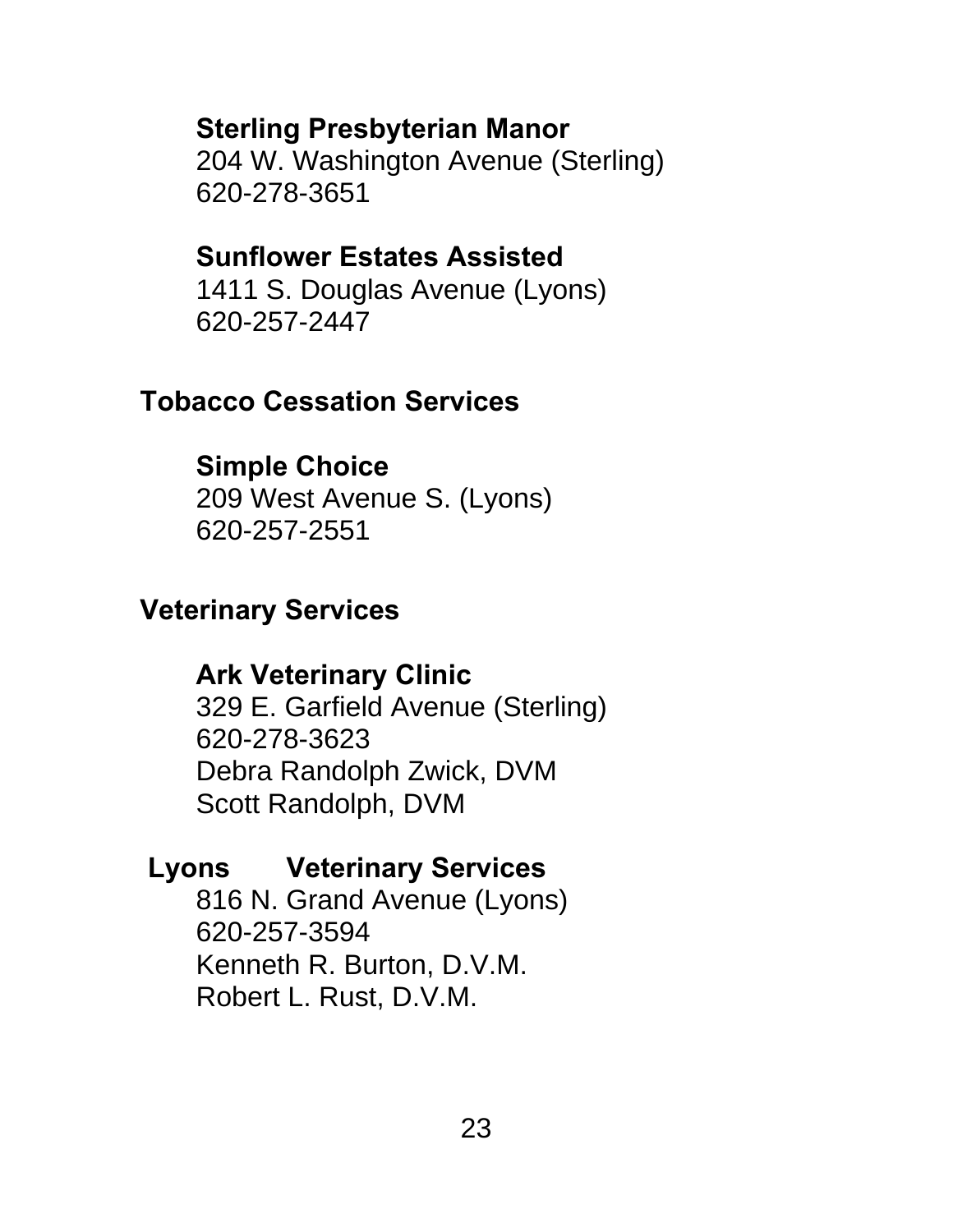# **Local Government, Community and Social Services**

## **Adult Protection**

 **Adult Protective Services**  800-922-5330 www.srskansas.org/ISD/ees/adult.htm

## **Alcohol and Drug Treatment**

**Rice County Probation Office**  101 W. Commercial Street (Lyons) 620-257-2184

 **Simple Choice**  209 West Avenue S. (Lyons) 620-257-2551

## **Business**

### **Better Business Bureau**

 345 N. Riverview Street, Suite 720 (Wichita) 316-263-3146 www.wichita.bbb.org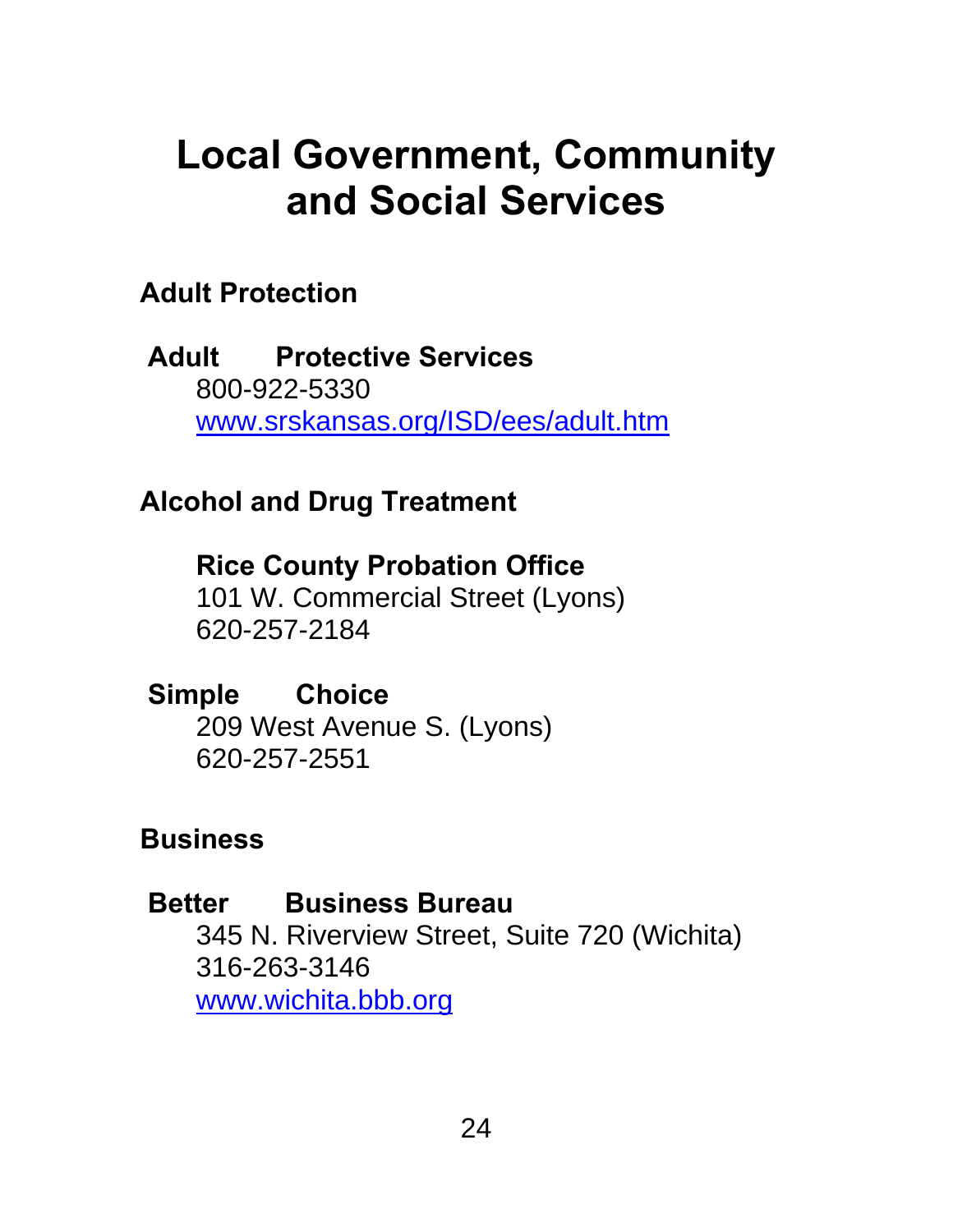## **Children and Youth**

## **Cornerstone Day Care and Preschool**

 803 S. Dinsmore (Lyons) 620-257-5622

## **Jacque's Child Care**

 707 E. Garfield Avenue (Sterling) 620-278-2512

## **Jefferson Plaza Child Care Center**

220 N. 3<sup>rd</sup> Street, Apartment B1 (Sterling) 620-278-2181

### **Little Hands Day Care**

 319 S. Main Street (Bushton) 620-562-3557

#### **Little River Learning Center**

 315 Prairie Avenue (Little River) 620-897-6263

### **Lyons Developmental Preschool**

 121 S. Workman Street (Lyons) 620-257-5624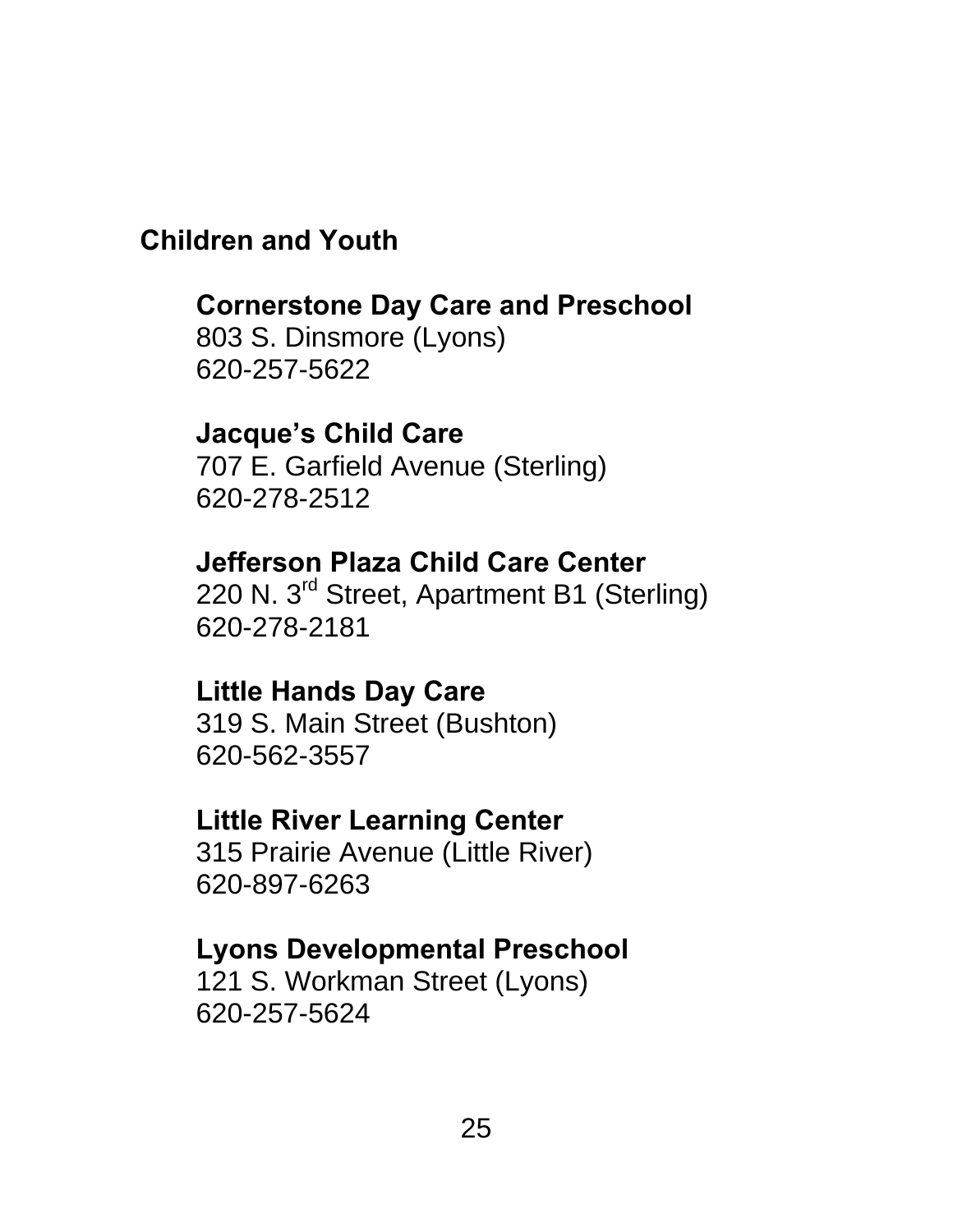### **Rice County Special Services Cooperative**

 800 S. Workman Street (Lyons) 620-257-7002

#### **Sandcastle Day Care**

 510 State Street (Little River) 620-897-6295

#### **Sterling Developmental Preschool**

218 S.  $5^{\text{th}}$  Street (Sterling) 620-278-3112

#### **Community Action/Head Start**

## **Lyons Head Start**

 508 East Avenue S. (Lyons) 620-257-2354

## **Community Centers**

#### **Bushton Community Center**

 301 N. Main Street (Bushton) 620-562-3494

#### **Celebration Centre**

 1145 E U.S. Highway 56 (Lyons) 620-257-5390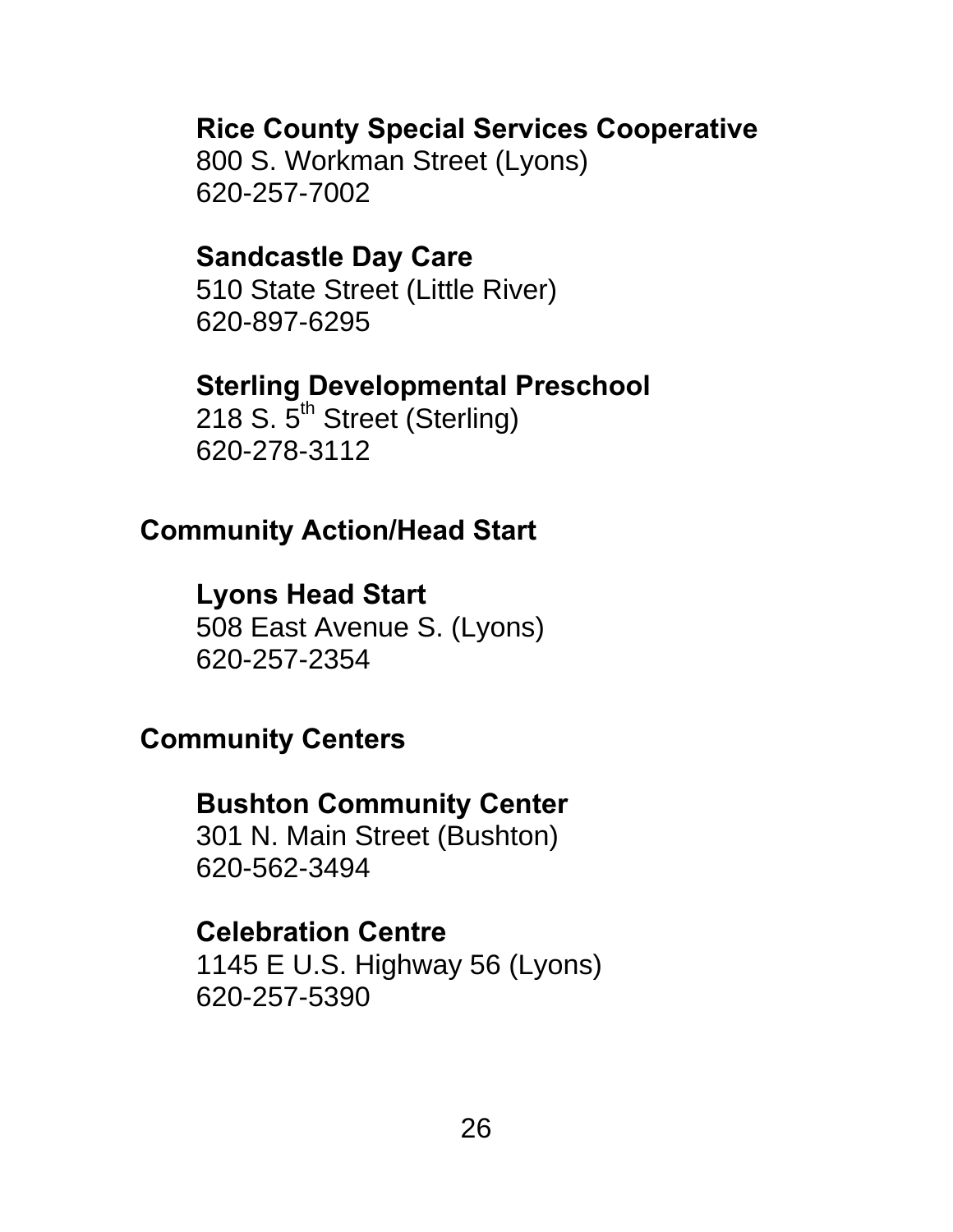#### **Chase City Clerk**

 507 Main Street (Chase) 620-938-2911

#### **Chase Senior Center**

 312 E. Grove (Chase) 620-938-2010 Little River Recreation Commission 204 Main Street (Little River) 620-897-6452

#### **Little River Library**

 125 Main Street (Little River) 620-897-6610

### **Lyons Chamber of Commerce**

 116 East Avenue S. (Lyons) 620-257-2842

#### **Lyons City Clerk Office**

 217 East Avenue S. (Lyons) 620-257-2320

### **Lyons Housing Authority**

 215 S. Bell (Lyons) 620-257-5241

#### **Lyons Public Library**

 217 East Avenue S. (Lyons) 620-257-2961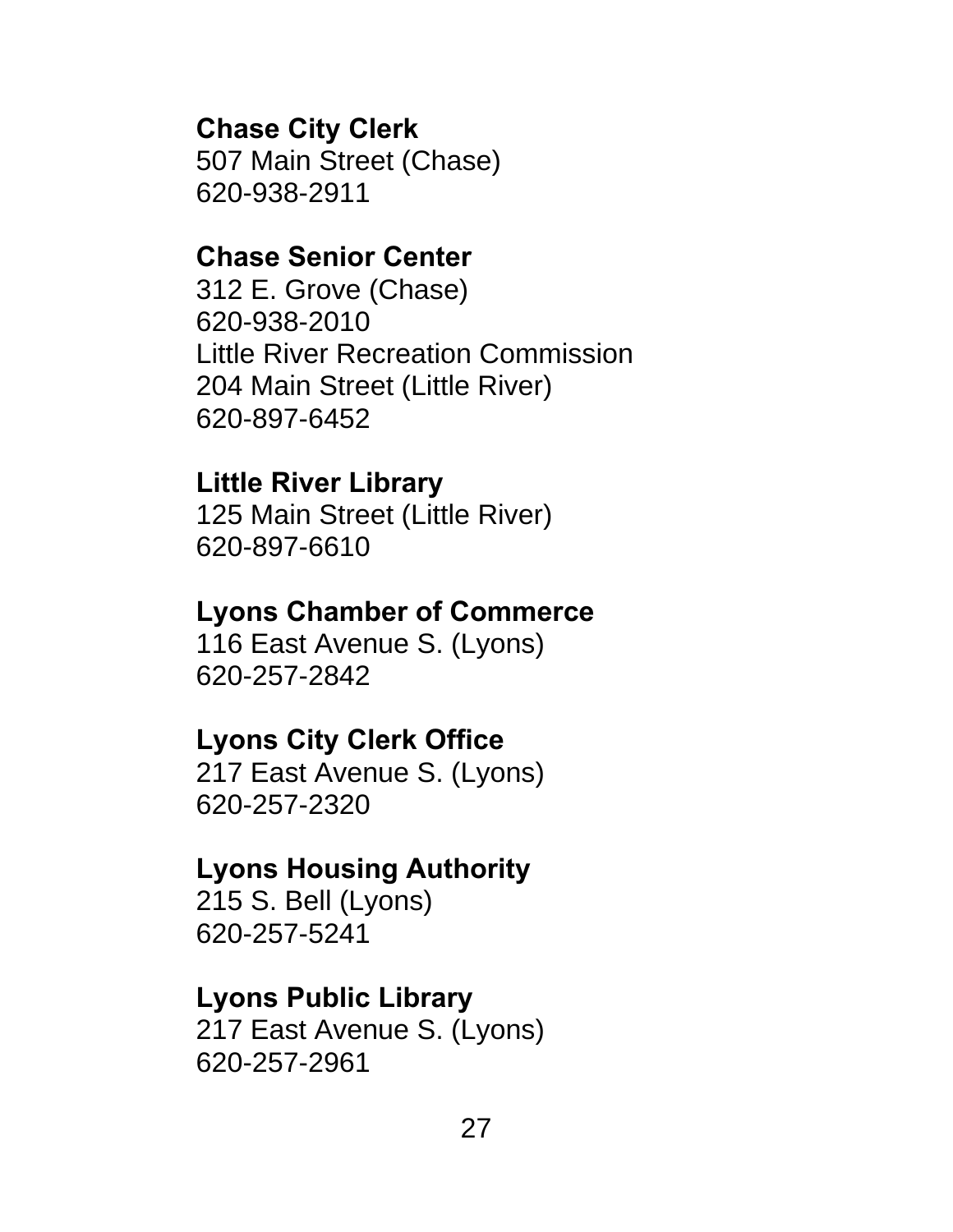## **Lyons Recreation Commission**

 1201 S. Saint John Avenue (Lyons) 620-257-5412

#### **Lyons Senior Center, Inc.**

 215 S. Bell Avenue (Lyons) 620-257-2908 Lyons Swimming Pool 915 Terran Avenue (Lyons) 620-257-5548

### **Parents as Teachers**

 800 S. Workman (Lyons) 620-257-5293

#### **Senior Citizens Center**

 220 Main Street (Little River) 620-897-6672

## **Silver Threads Center**

220 N. 3<sup>rd</sup> Street (Sterling) 620-278-3280

### **Sterling Public Library**

 138 N. Broadway Avenue (Sterling) 620-278-3191

#### **Sterling City Clerk**

 114 North Broadway Avenue (Sterling) 620-278-3423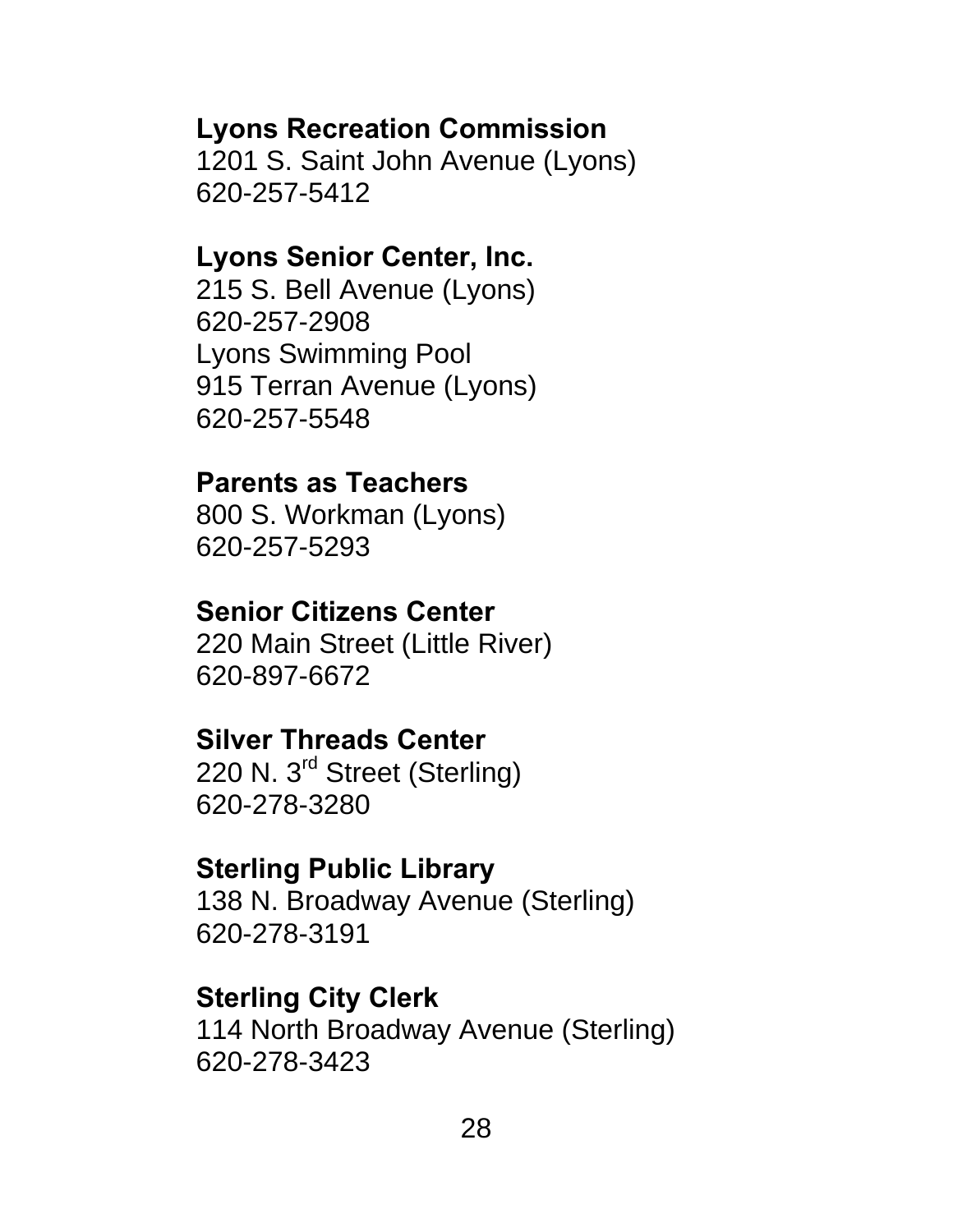## **Sterling Ball Park**

620-278-2357

## **Sterling Bowl**

 329 S. Broadway Avenue (Sterling) 620-278-2440

## **Sterling Recreation Commission**

 308 E. Washington Avenue (Sterling) 620-278-2272

## **Sterling Swimming Pool**

 400 E. Van Buren (Sterling) 620-278-3393

## **Sterling Community Wellness Center**

 308 E. Washington Avenue (Sterling) 620-278-2357

## **Young Historical Library**

(Little River) 620-8976236

## **Community Development**

## **Rice County Economic Development Corp.**

 101 W. Commercial Street (Lyons) 620-257-5166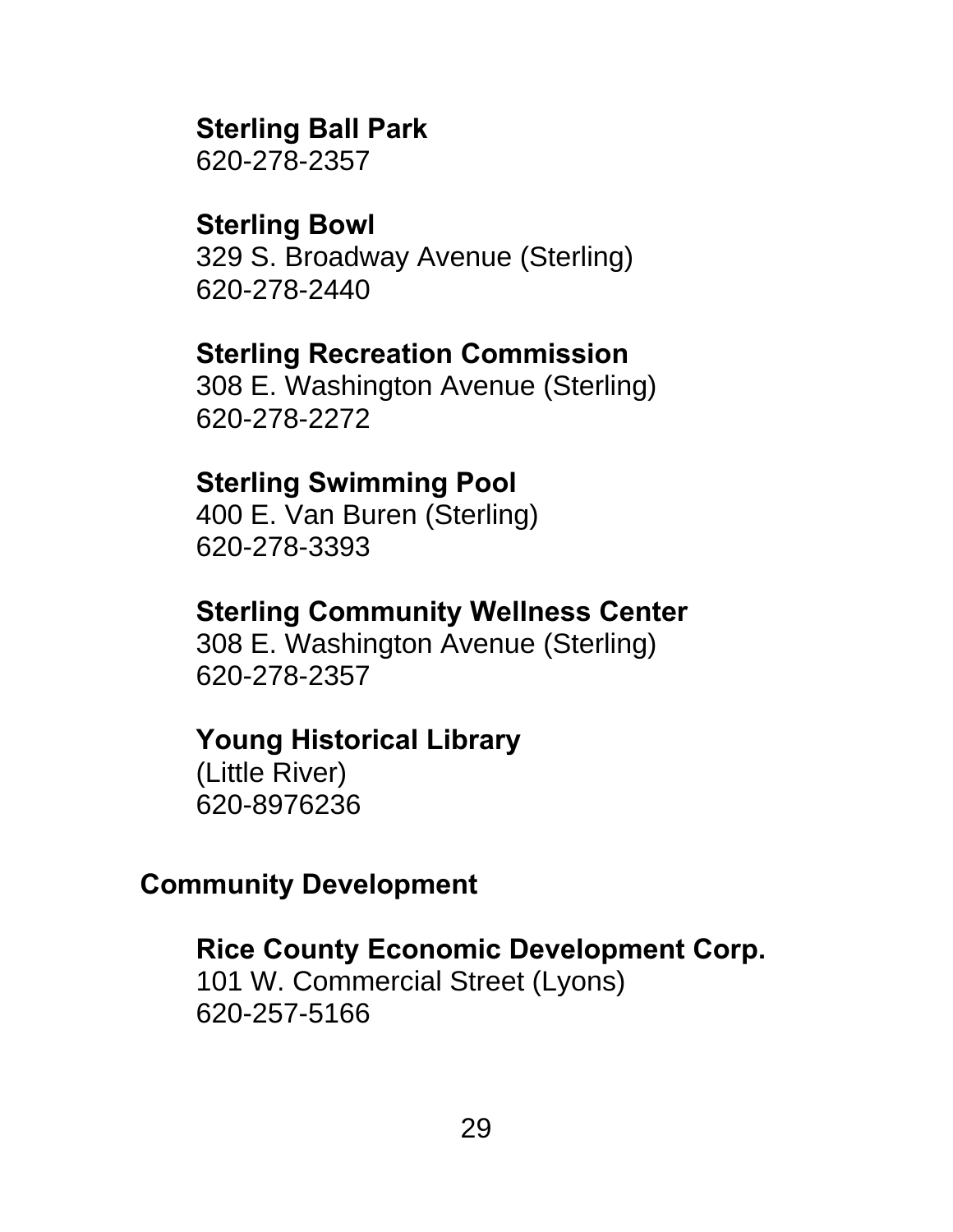# **Counseling**

# **Center for Counseling**

 117 West Avenue S. (Lyons) 620-257-5984

# **United Methodist Church Parsonage**

 621 S. Pioneer Avenue (Lyons) 620-257-2591

# **United Methodist Parsonage**

 605 N. Pioneer Street (Alden) 620-534-2214

## **United Methodist Parsonage**

 410 Harrison Street (Little River) 620-897-6223

# **Diabetes**

## **Rice County Diabetes Education**

 619 S. Clark (Lyons) 620-257-5173

# **Domestic/Family Violence**

 **Crisis Intervention Agencies**  1-888-818-4673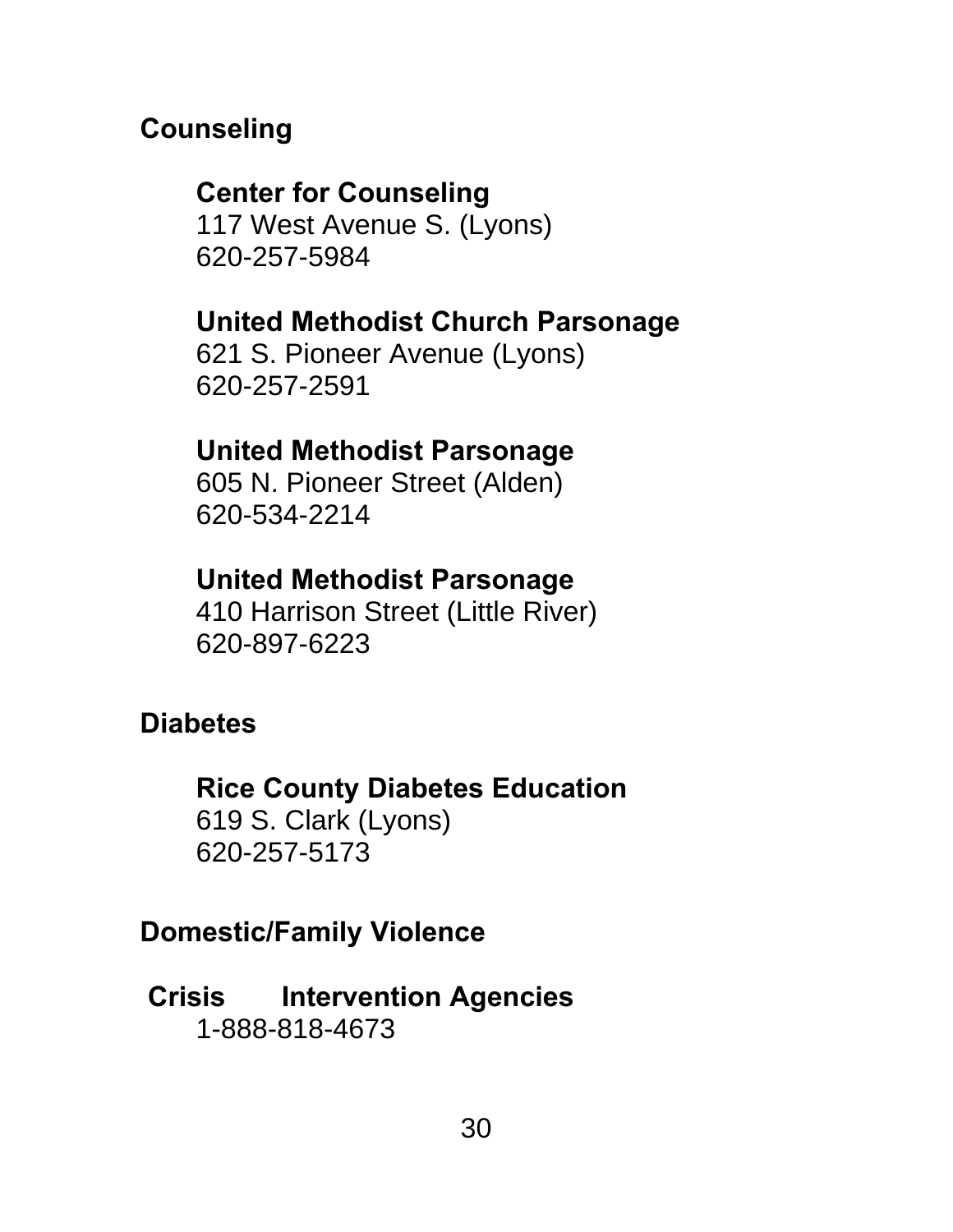#### **Kansas Crisis Hotline**

1-888-363-2287

## **Kansas Protection Report Service Abuse & Neglect Hotline for Children and Elderly**

 800-922-5330 www.srskansas.org/hotlines.htm

#### **Sexual Assault and Domestic Violence Crisis Line**  1-800-701-3630

### **Emergency**

**EMS 911** 

## **Extension Office**

## **Rice County Extension Service**

 701 E. Main Street (Lyons) 620-257-5131

### **Funeral Homes**

#### **Birzer Funeral Home**

203 N. 7<sup>th</sup> Street (Sterling) 620-278-3531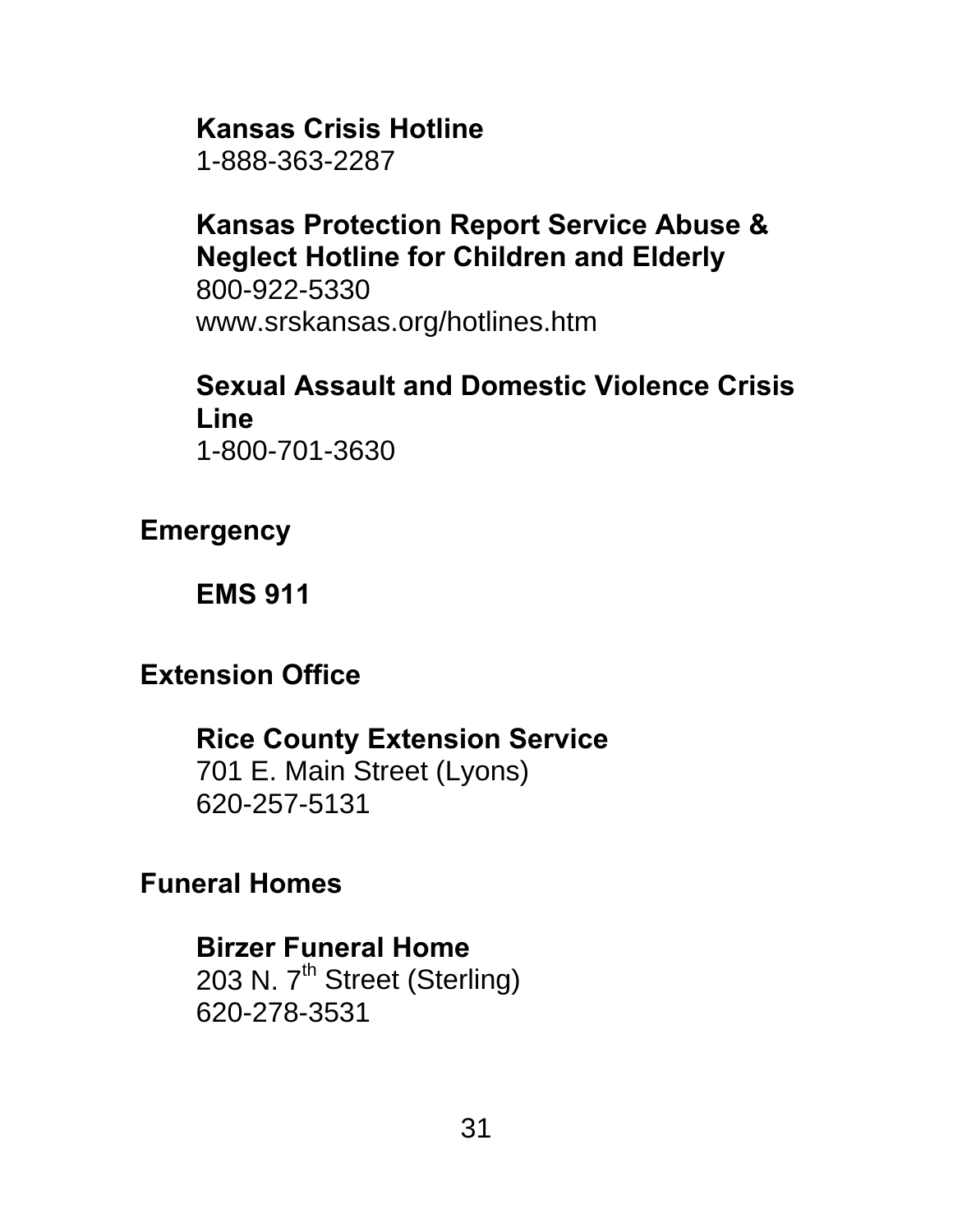**Birzer Funeral Home**  214 West Avenue S. (Lyons)

620-257-2211

## **Homeless Coalition**

**Lisa Davis (Topeka)**  www.kshomeless.com 785-670-1530 or 785-354-4990

## **Housing**

## **Double H Auction & Realty**

 1415 State Road 14 (Lyons) 620-257-5656

## **Ediger Real Estate & Auction Service**

 117 W. Main Street (Lyons) 620-257-5656 www.hhauctionrealty.com

# **Habitat for Humanity of Rice County**

 106 E. Avenue North (Lyons) 620-257-2400

### **Peace Creek Realty**

 137 S. Broadway Avenue (Sterling) 620-278-3390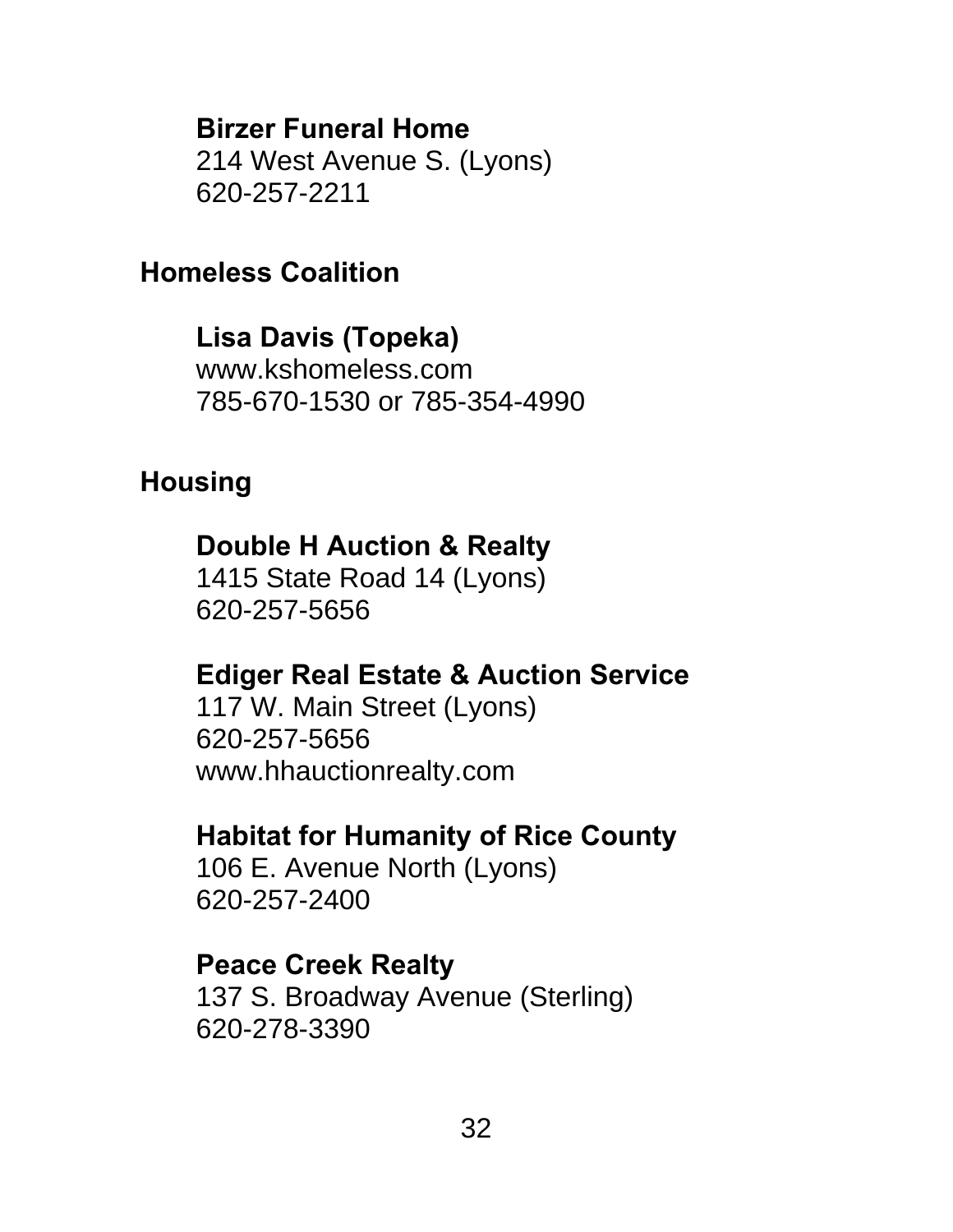**Lyons Housing Authority** 

 215 S. Bell Avenue, Apt. 427 (Lyons) 620-257-5241

**Lyons Realty Co.**  507 W. Commercial (Lyons) 620-257-5075

**Minix Realty**  107 East Avenue N. (Lyons) 620-257-2643

#### **Oswalt Auction & Realty**

 250 Main Street (Little River) 620-897-6354

#### **Sterling Apartments**

 601 E. Washington Avenue (Sterling) 620-278-2994

#### **Sterling Realty**

 113 S. Broadway Avenue (Sterling) 620-278-3550

#### **Public Information**

#### **Chase City Clerk**

 507 Main Street (Chase) 620-938-2911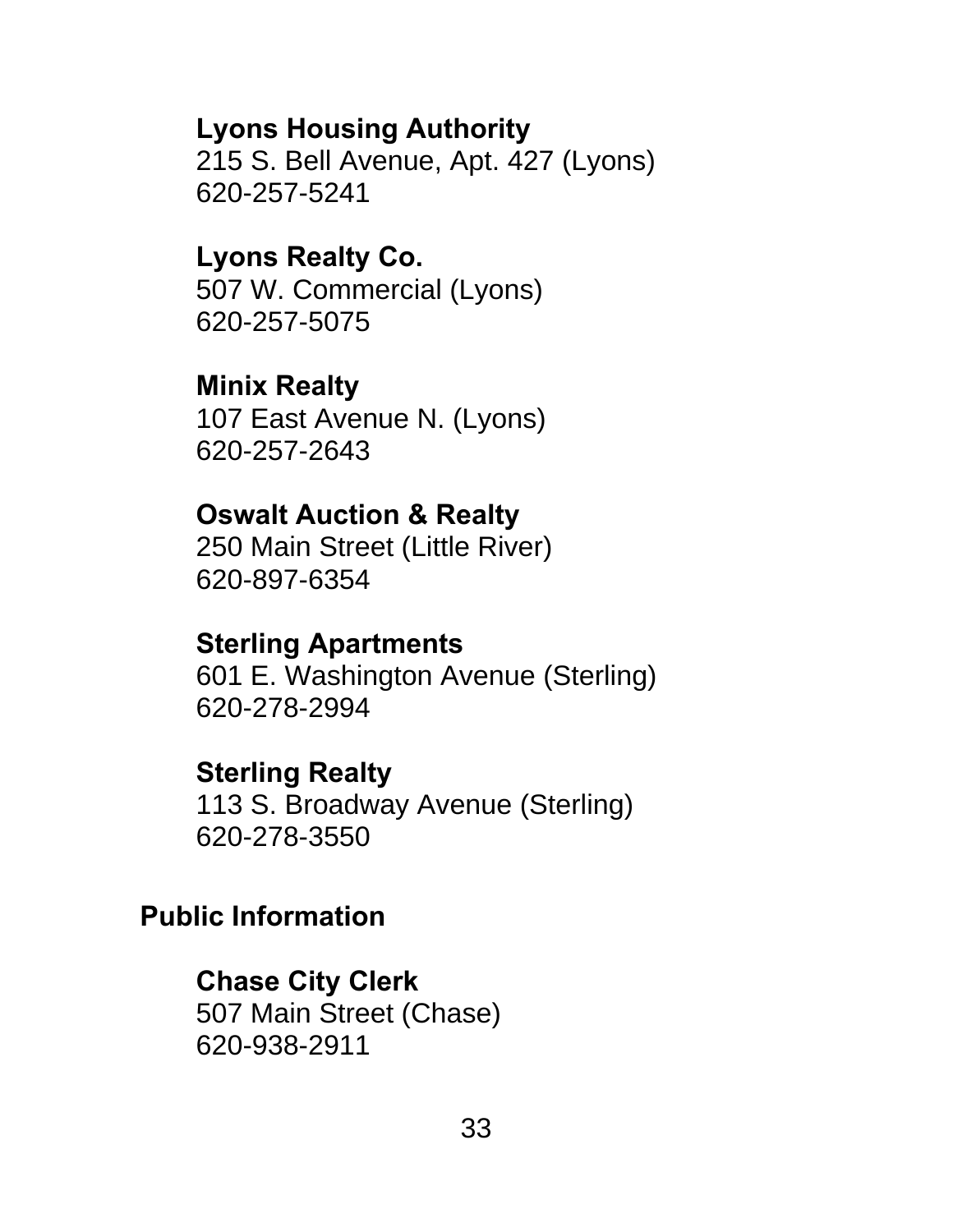#### **Farmer Township Communication Library**

 313 S. Main Street (Bushton) 620-562-3352

#### **Geneseo Public Library**

 725 Main Street (Geneseo) 620-824-6140

### **Little River Library**

 125 Main Street (Little River) 620-897-6610

### **Lyons City Clerk**

 217 East Avenue South (Lyons) 620-257-2320

#### **Lyons Public Library**

 217 East Avenue South, Suite B (Lyons) 620-257-2961

### **Rice County Clerk**

 101 W. Commercial Street (Lyons) 620-257-2232

#### **Sterling Clerk's Office**

 114 N. Broadway Avenue (Sterling) 620-278-3423

#### **Sterling Public Library**

 138 N. Broadway Avenue (Sterling) 620-278-3191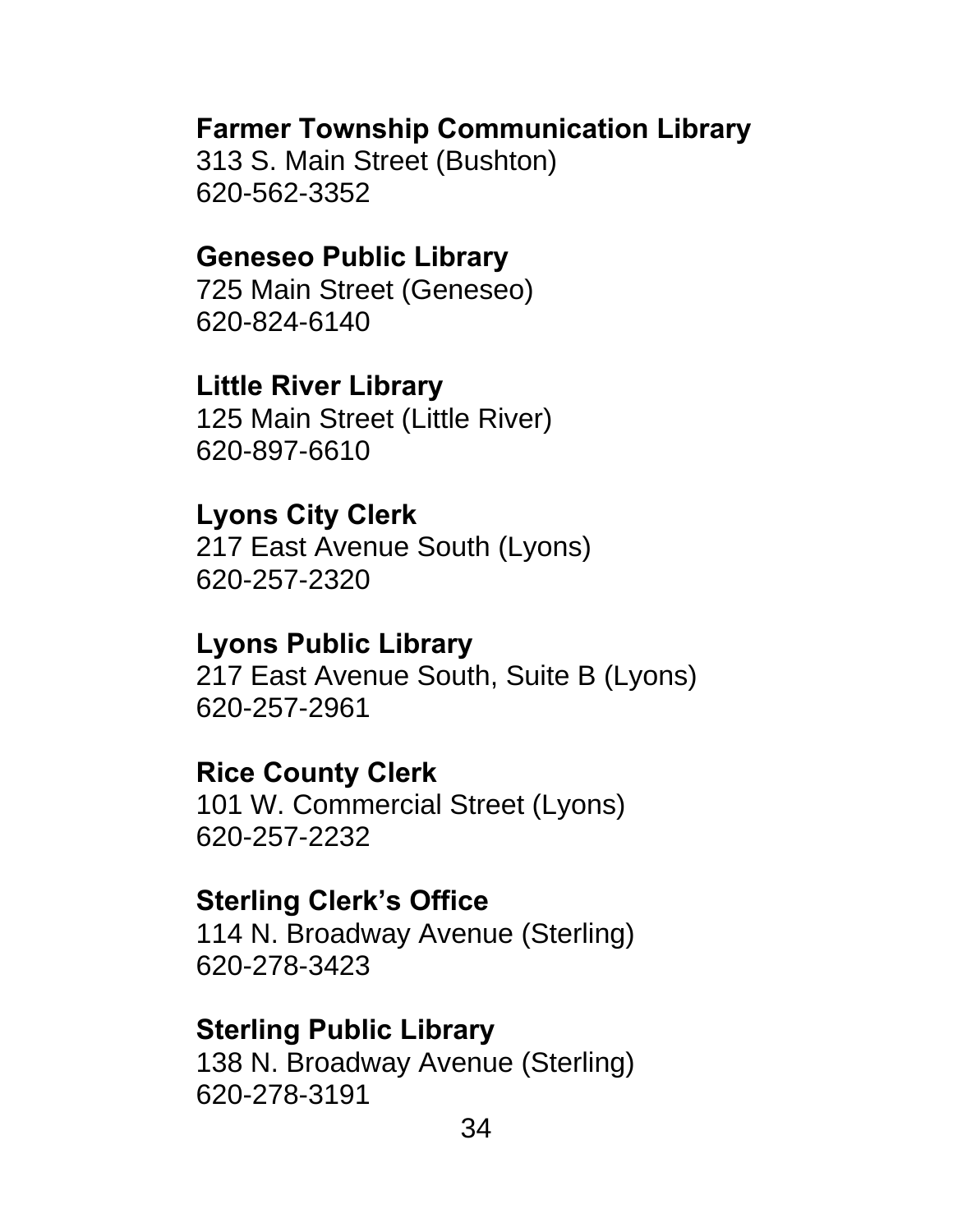#### **Young Historical Library**

 201 Main Street (Little River) 620-897-6236

#### **Mabee Library**

 128 W. Cooper Street (Sterling) 620-278-4324

#### **Legal Services**

#### **Bush, Bush & Shanelec**

 111 East Avenue N. (Lyons) 620-257-2374

#### **Daniel J. Shanelec**  111 East Avenue N. (Lyons) 620-257-2374

## **Firman G. Gladow**

 114 East Avenue S. (Lyons) 620-257-5134

#### **Hodgson & Kahler**

 106 ½ East Avenue S. (Lyons) 620-257-5151

#### **Judge Magistrate**

 101 W. Commercial Street (Lyons) 620-257-2383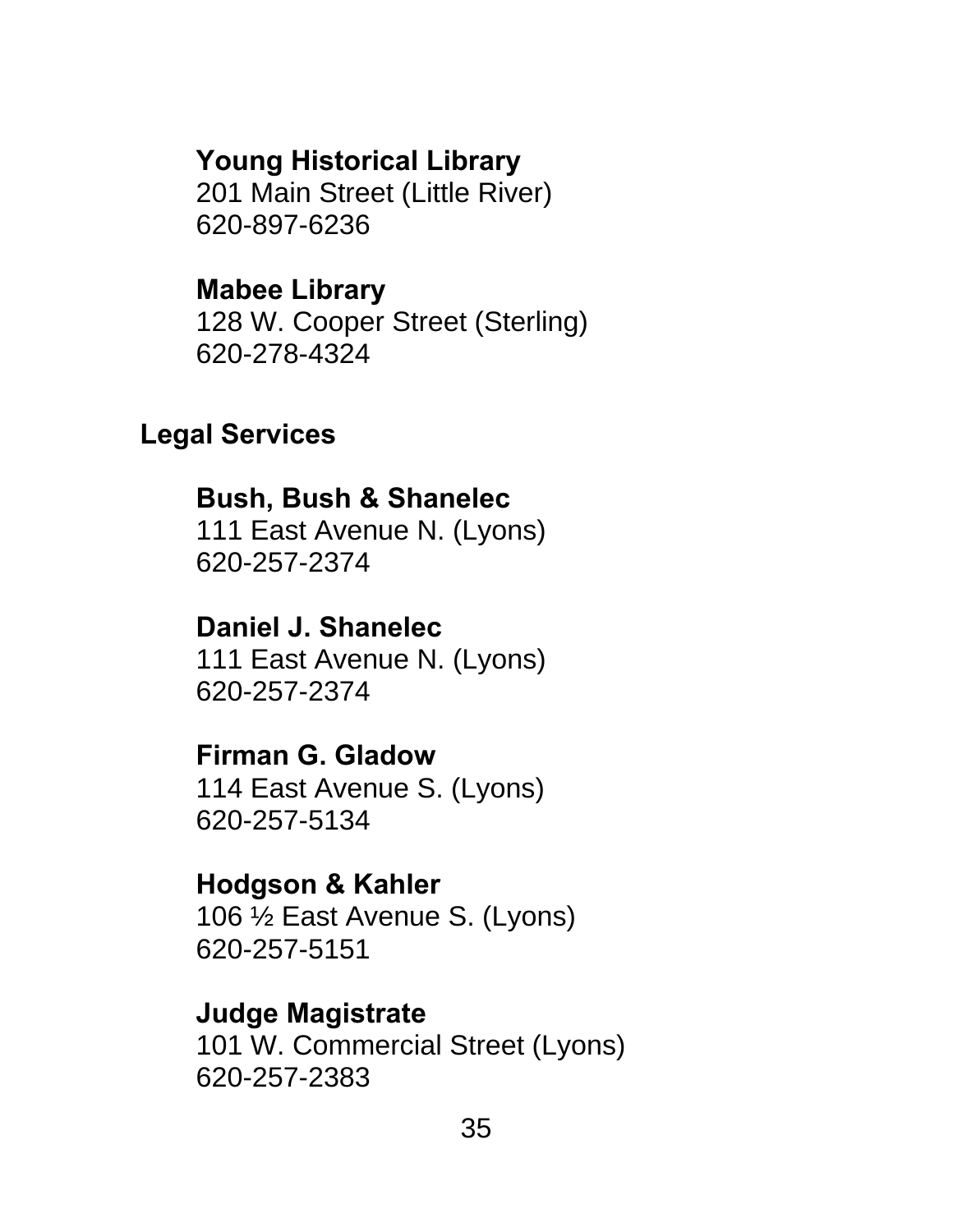#### **Mark Tremaine**

 109 East Avenue N. (Lyons) 620-257-7900

#### **Remington Dalke**

 111E. Avenue North (Lyons) 620-257-2374

## **Oswalt, Arnhold, Oswald & Henry**

113 S. Broadway Avenue (Sterling) 620-278-2880

## **Randall C. Henry**

113 S. Broadway Avenue (Sterling) 620-278-2880

### **Rice County Attorney**

 101 W. Commercial Street, Suite #2 (Lyons) 620-257-3081

#### **Scott G. M. Bush**

 229 S. Broadway Avenue (Sterling) 620-278-2331

#### **Rape**

**Domestic Violence Crisis Center**  1-800-794-4624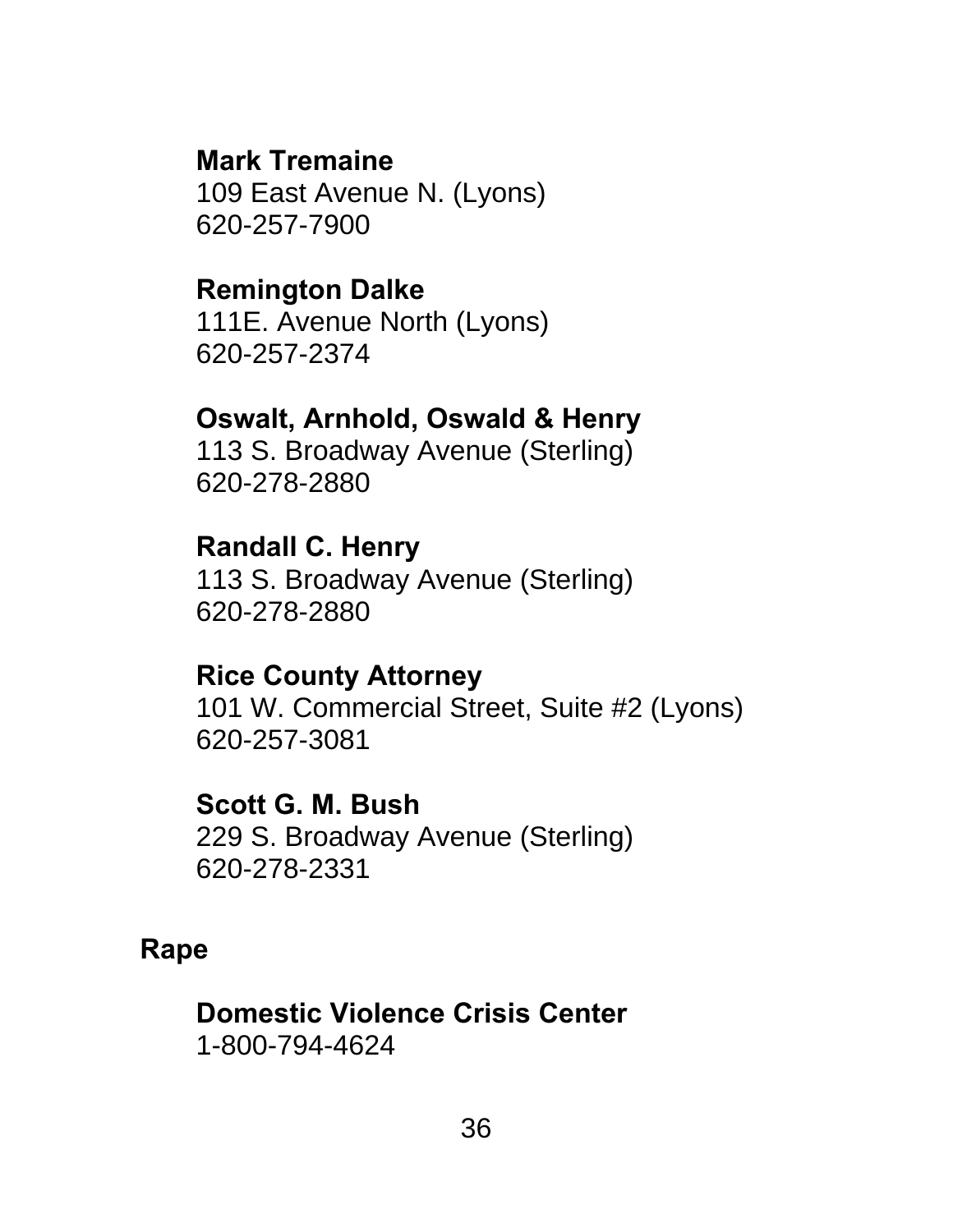**Family Crisis Center, Inc.** 

1-888-363-2287

## **Red Cross**

## **American Red Cross**

 137 Broadway Avenue #7 (Sterling) 620-278-2544

## **Social Security**

**Disability Advocates of KS Inc. (Wichita)**  866-263-0505 http://disabilityadvocatesofks.com/Site/Home-1.html

#### **Rutschmann Disability Services Inc. (Topeka)**  800-416-0527

## **Social Security Administration**

 800-772-1213 800-325-0778 (TTY) www.socialsecurity.gov

## **U.S. Social Security Administration**

 1009 N. Main Street (Hutchinson) 620-663-8341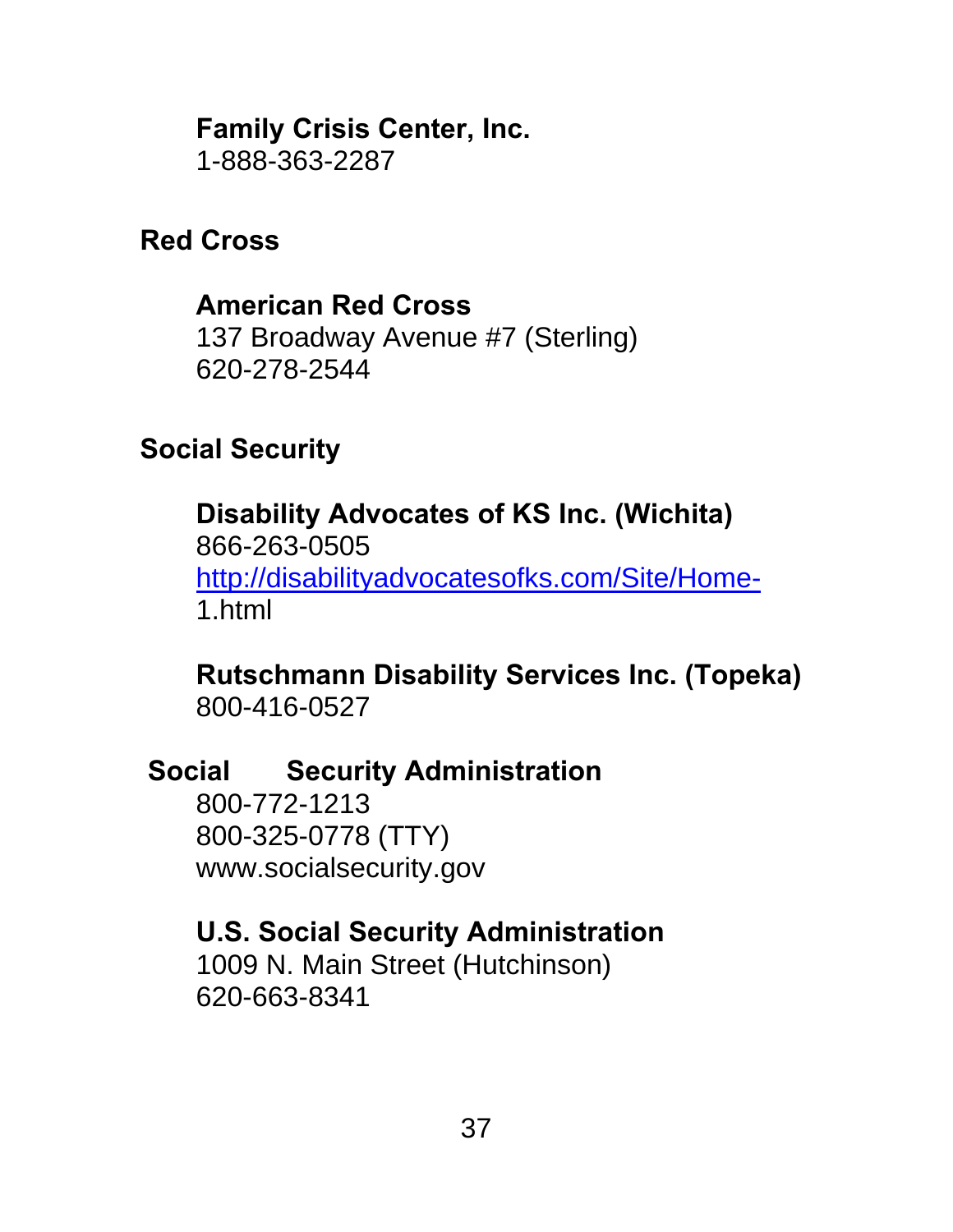#### **Suicide Prevention**

 **National Suicide Prevention Lifeline**  1-800-273-8255

#### **Support Groups**

**Al-Anon Family Group**  888-4AL-ANON (425-2666) www.al-anonfamilygroups.org/

**American Cancer Society**  800-227-2345

## **Juvenile Diabetes Research Foundation International**

800-533-2873

## **Kansas Alzheimer's & Related Diseases**  800-487-2585

www.answers4families.org/family/alzheimers

### **Make a Difference Information Network**  800-332-6262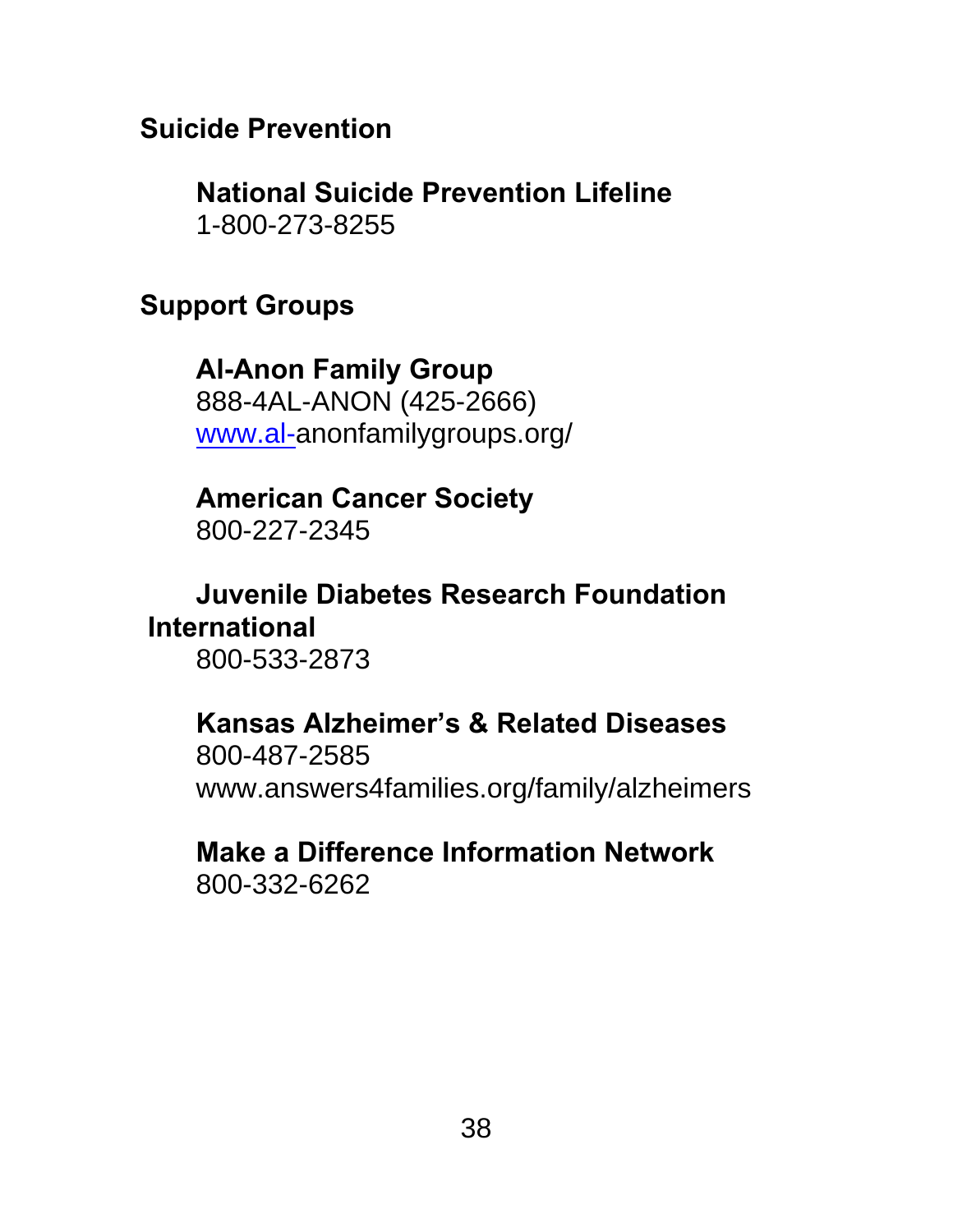# **State and National Information, Services, Support**

**Adult Protection** 

**Adult Protection Services**  1-800-922-5330 www.srskansas.org/SD/ees/adult.htm

**Domestic Violence and Sexual Assault (DVACK)**  1-800-874-1499 www.dvack.org

**Elder Abuse Hotline**  1-800-842-0078 www.elderabusecenter.org

## **Elder and Nursing Home Abuse Legal**

www.resource4nursinghomeabuse.com/index.ht ml

#### **Kansas Coalition Against Sexual and Domestic Violence**  1-888-END-ABUSE (363-2287)

www.kcsdv.org/ksresources.html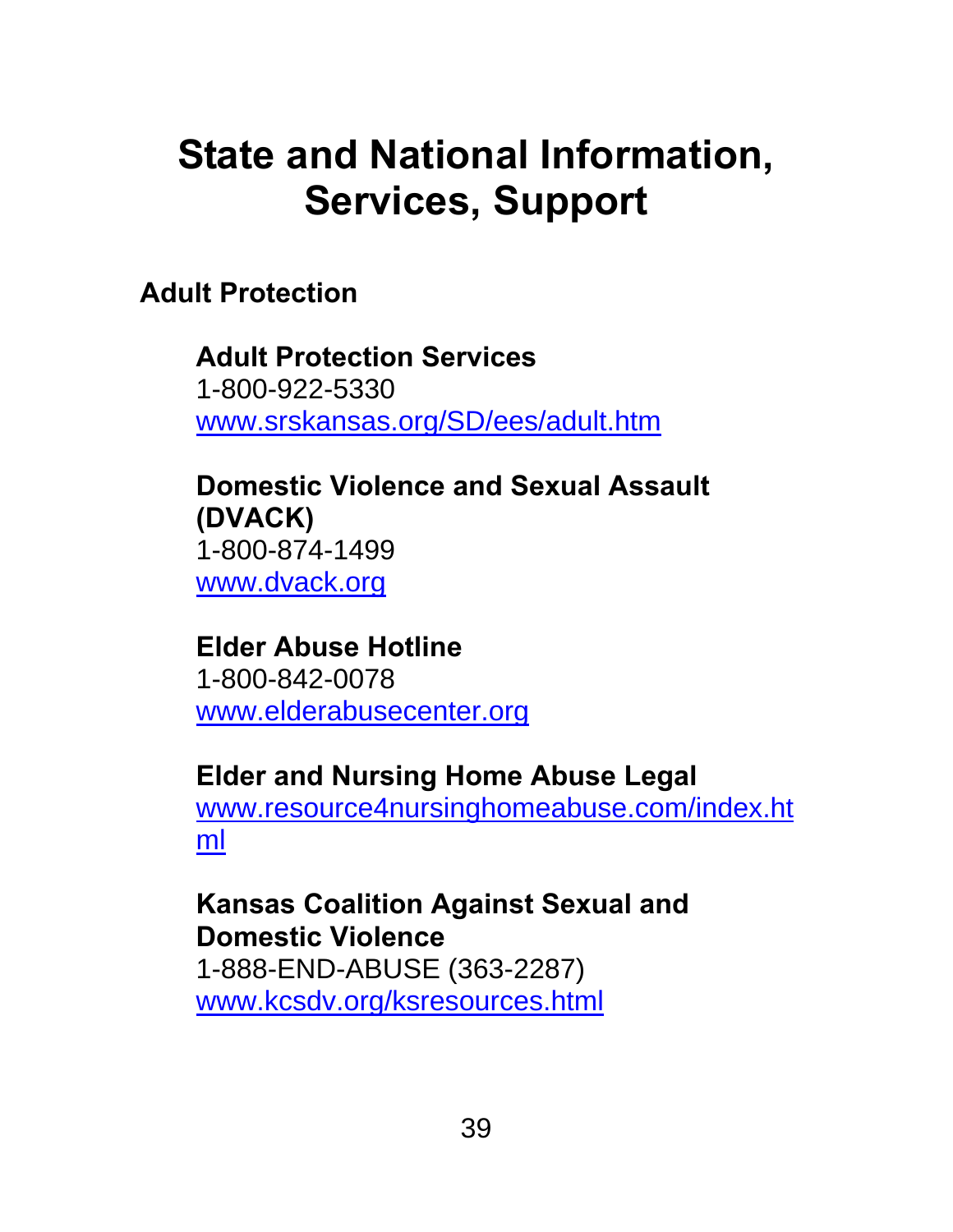## **Kansas Department on Aging Adult Care Complaint Program**

1-800-842-0078

**National Center on Elder Abuse** (Administration on Aging) www.ncea.gov/NCEAroot/Main\_Site?Find\_Help/ Help\_Hotline.aspx

## **National Domestic Violence Hotline**

1-800-799-SAFE (799-7233) 1-800-787-3224 (TTY) www.ndvh.org

#### **National Sexual Assault Hotline**

1-800-994-9662 1-888-220-5416 (TTY) www.4woman.gov/faq/sexualassualt.htm

### **National Suicide Prevention Lifeline**

1-800-273-8255

#### **Poison Center**  1-800-222-1222

#### **Sexual Assault and Domestic Violence Crisis Line**  1-800-701-3630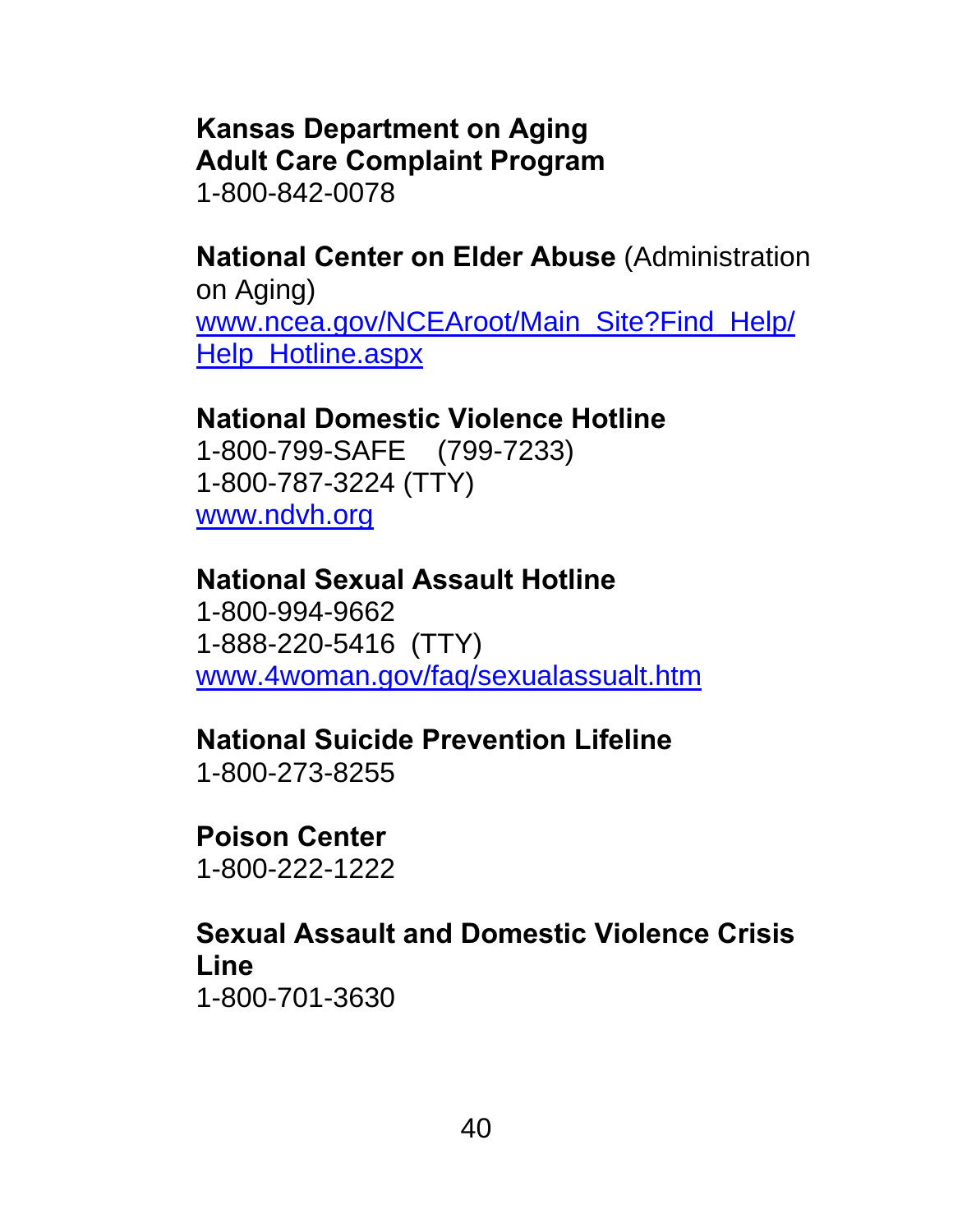#### **Social and Rehabilitation Services (SRS)**  1-888-369-4777 (HAYS) www.srskansas.org

## **Suicide Prevention Helpline**

785-841-2345

## **Alcohol and Drug Treatment Programs**

**A 1 A Detox Treatment**  1-800-757-0771

**AAAAAH**  1-800-993-3869

**Abandon A Addiction**  1-800-405-4810

#### **Able Detox-Rehab Treatment**  1-800-577-2481 (NATIONAL)

## **Abuse Addiction Agency**

1-800-861-1768 www.thewatershed.com

## **AIC (Assessment Information Classes)**  1-888-764-5510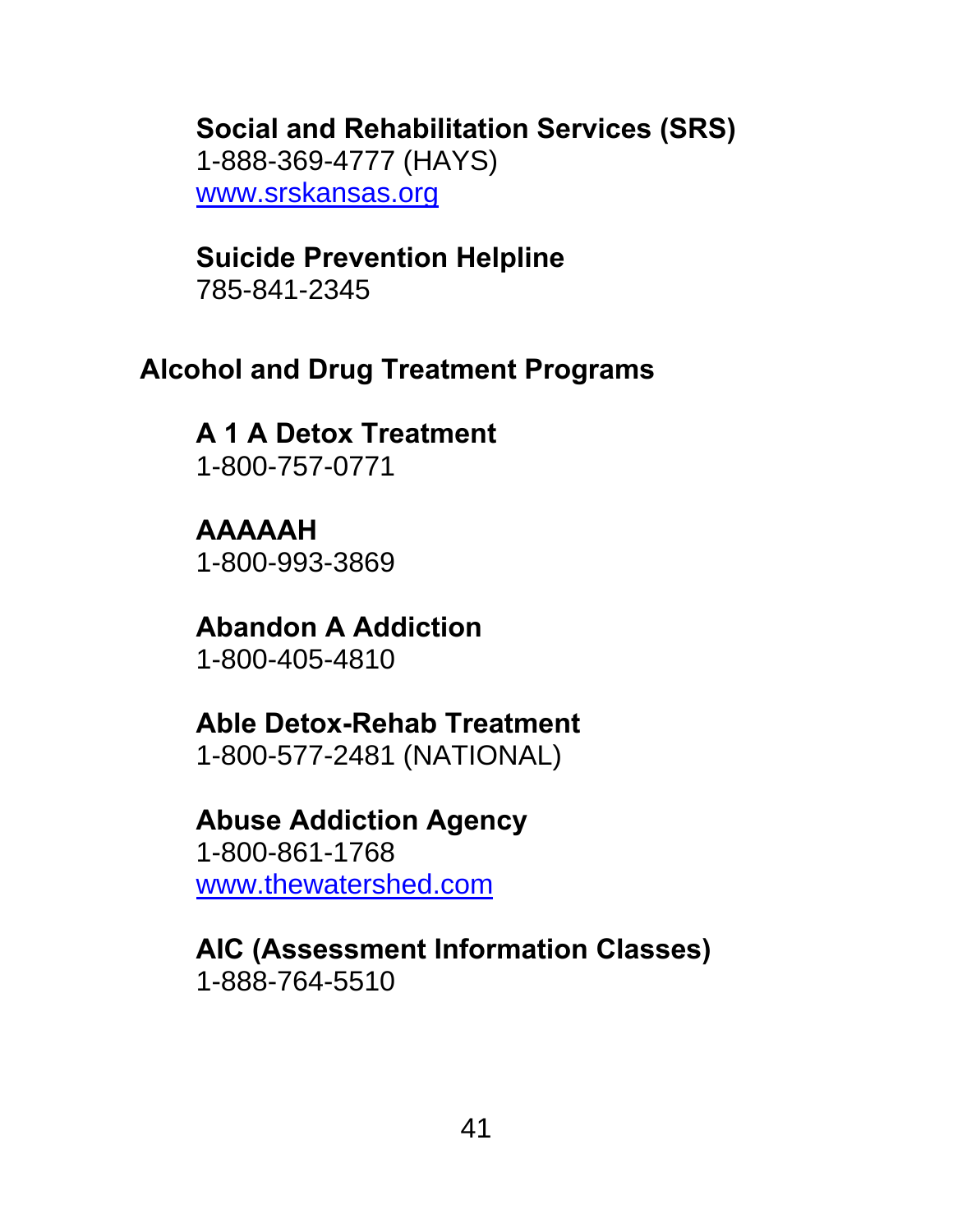**Al-Anon Family Group**  1-888-4AL-ANON (425-2666) www.al-anon.alateen.org

#### **Alcohol and Drug Abuse Hotline**  1-800-ALCOHOL

#### **Alcohol and Drug Abuse Services**  1-800-586-3690 www.srskansas.org/services/alcdrug\_assess.htm

## **Alcohol and Drug Addiction Treatment Programs**  1-800-510-9435

#### **Alcohol and Drug Helpline**  1-800-821-4357

#### **Alcoholism/Drug Addiction Treatment Center**  1-800-477-3447

#### **Kansas Alcohol and Drug Abuse Services Hotline**  1-800-586-3690

www.srskansas.org/services/alcdrug\_assess.htm

## **Mothers Against Drunk Driving**

1-800-GET-MADD (438-6233) www.madd.org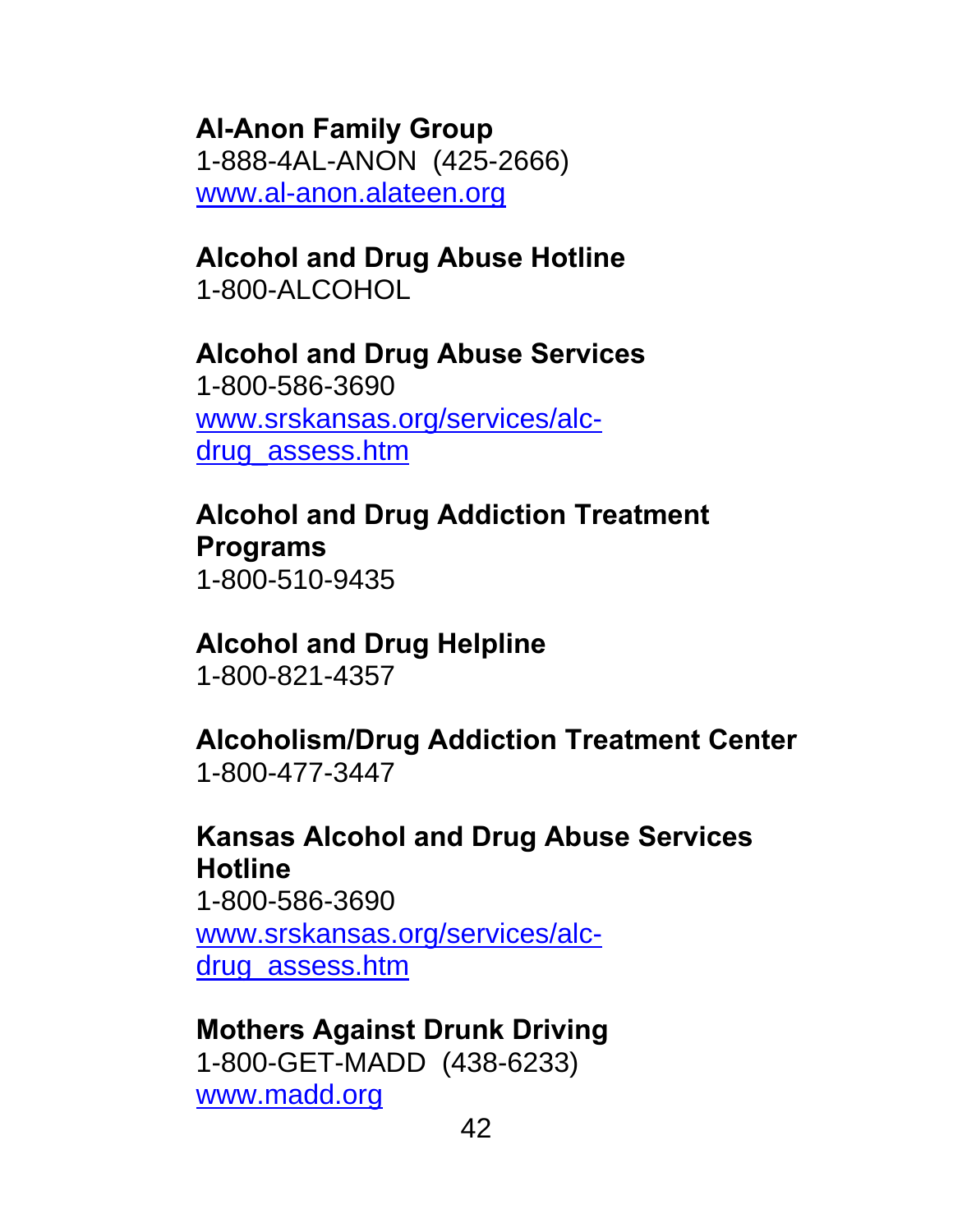## **National Council on Alcoholism and Drug Dependence, Inc.**

1-800-NCA-CALL (622-2255) www.ncadd.org

**Recovery Connection**  www.recoveryconnection.org

**Regional Prevention Centers of Kansas**  1-800-757-2180 www.smokyhillfoundation.com/rpc-locate.html

### **Better Business Bureau**

### **Better Business Bureau**

328 Laura (Wichita) 316-263-3146 www.wichita.bbb.org

## **Children and Youth**

**Adoption**  1-800-862-3678 www.adopt.org/

**Boys and Girls Town National Hotline**  1-800-448-3000 www.girlsandboystown.org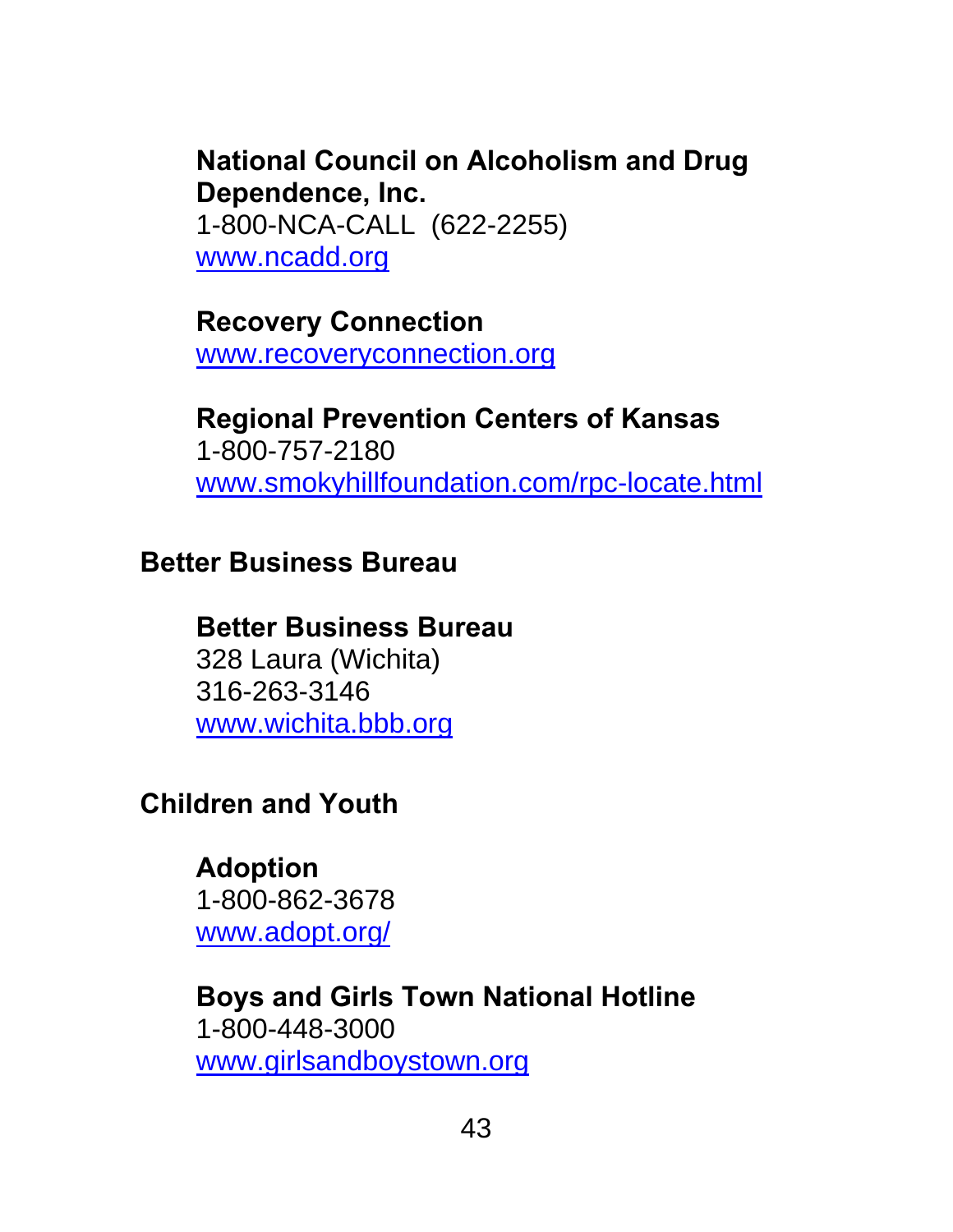## **Child/Adult Abuse and Neglect Hotline**  1-800-922-5330

www.srskansas.org/

## **Child Abuse Hotline**

1-800-922-5330

# **Child Abuse National Hotline**

 1-800-422-4453 1-800-222-4453 (TDD) www.childhelpusa.org/home

## **Child Abuse National Hotline**

1-800-4-A-CHILD (422-4453) www.childabuse.com

## **Child Find of America**

1-800-426-5678

#### **Child Help USA National Child Abuse Hotline**  1-800-422-4453

### **Child Protective Services**

 1-800-922-5330 www.srskansas.org/services/child\_protective\_ser vices.htm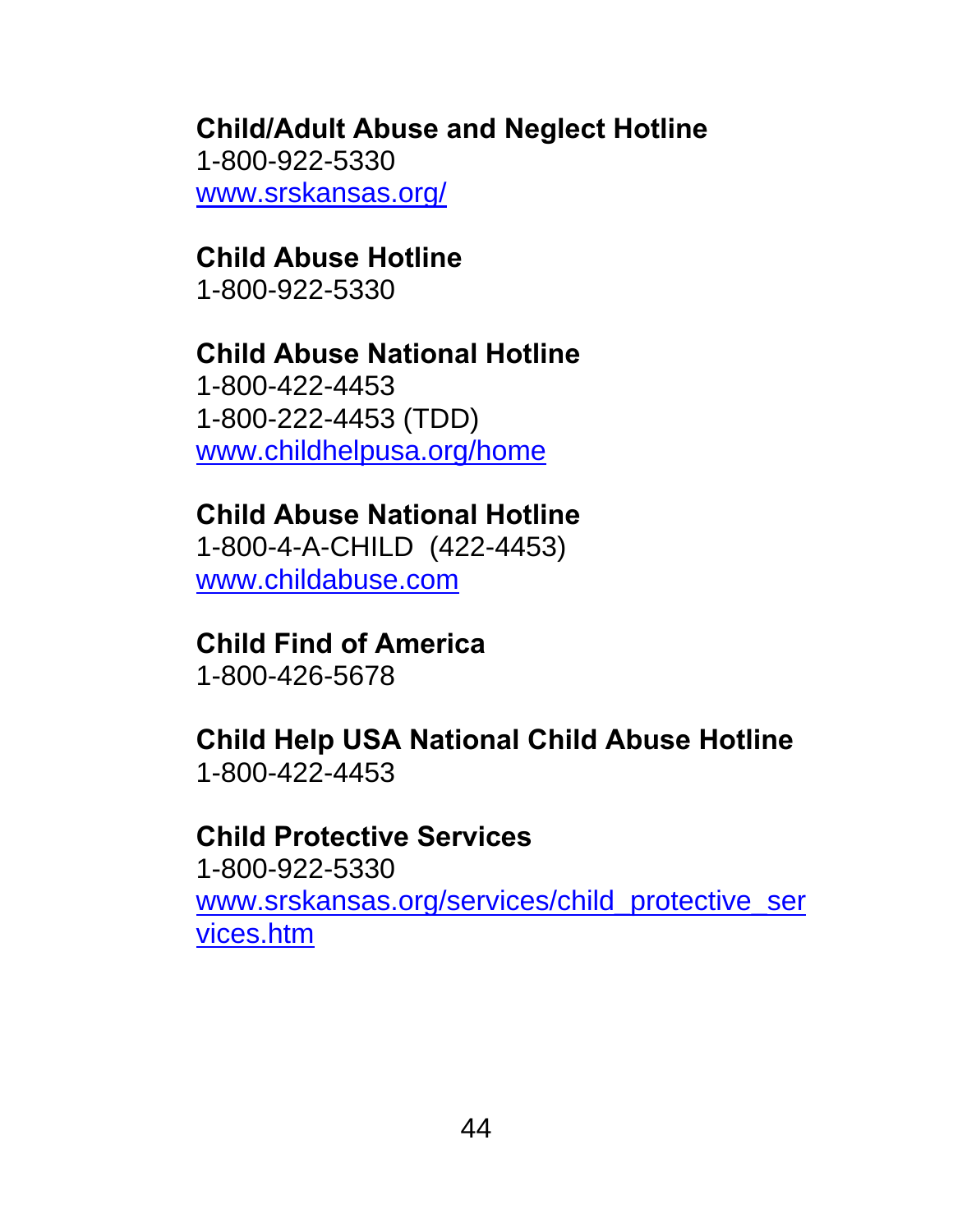#### **HealthWave**

P.O. Box 3599 Topeka, KS 66601 1-800-792-4884 1-800-792-4292 (TTY) www.kansashealthwave.org

## **Heartspring (Institute of Logopedics)**

 $8700$  E. 29<sup>TH</sup> N Wichita, KS 67226 www.heartspring.org

#### **Kansas Big Brothers/Big Sisters**  1-888-KS4-BIGS www.ksbbbs.org

### **Kansas Children's Service League (Hays)**

785-625-2244 1-877-530-5275 www.kcsl.org

#### **Kansas Department of Health and Environment**

785-296-1500 www.kdheks.gov e-mail: info@kdheks.gov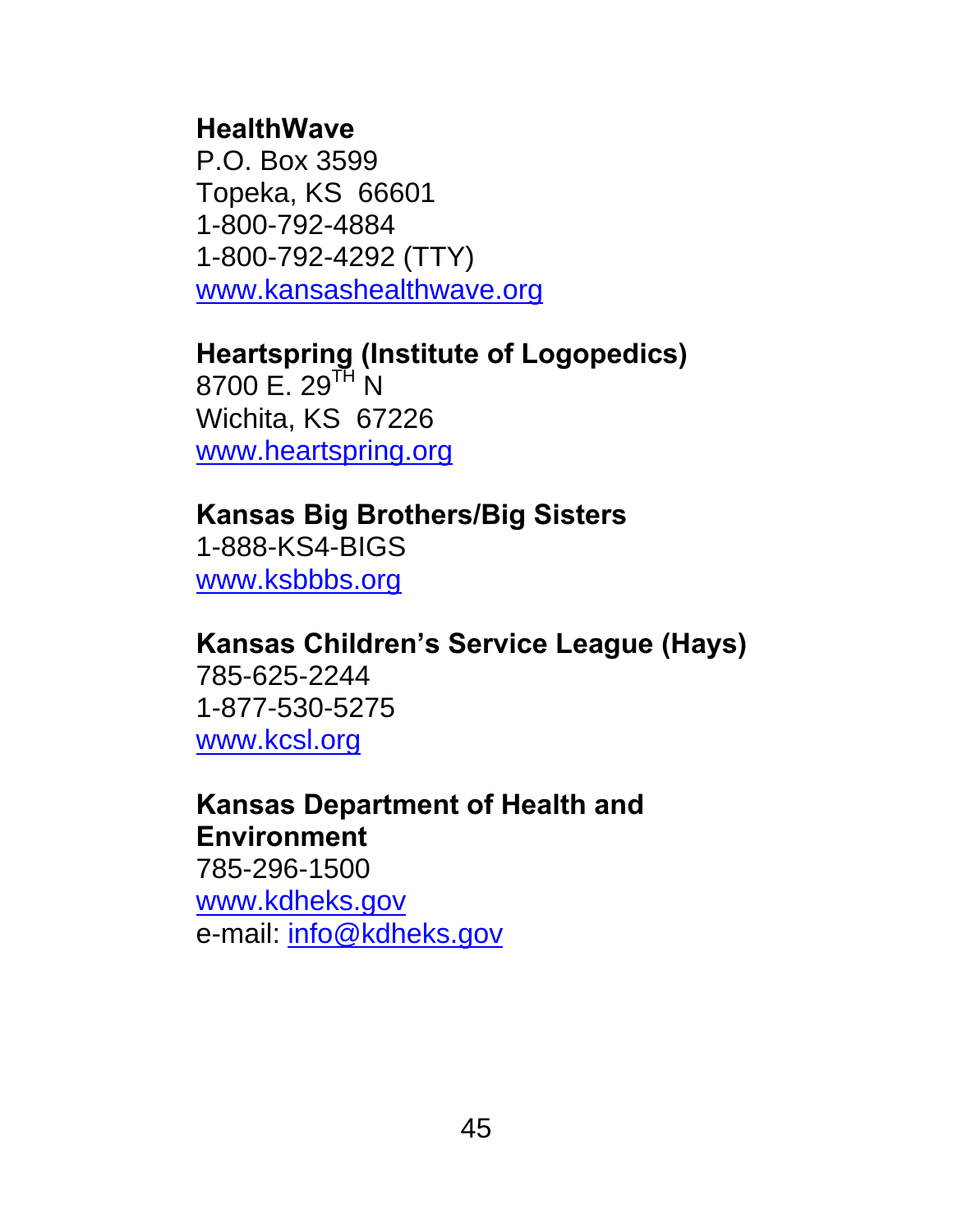#### **Kansas Society for Crippled Children**

106 W. Douglas, Suite 900 Wichita, KS 67202 1-800-624-4530 316-262-4676 www.kssociety.org

## **National Runaway Switchboard**

1-800-RUNAWAY www.1800runaway.org/

#### **National Society for Missing and Exploited Children**  1-800-THE-LOST (843-5678)

www.missingkids.com

### **Parents Anonymous Help Line**

 1-800-345-5044 www.parentsanonymous.org/paIndex10.html

### **Runaway Line**

 1-800-621-4000 1-800-621-0394 (TDD) www.1800runaway.org/

### **Talking Books**  1-800-362-0699 www.skyways.lib.ks.us/KSL/talking/ksl\_bph.html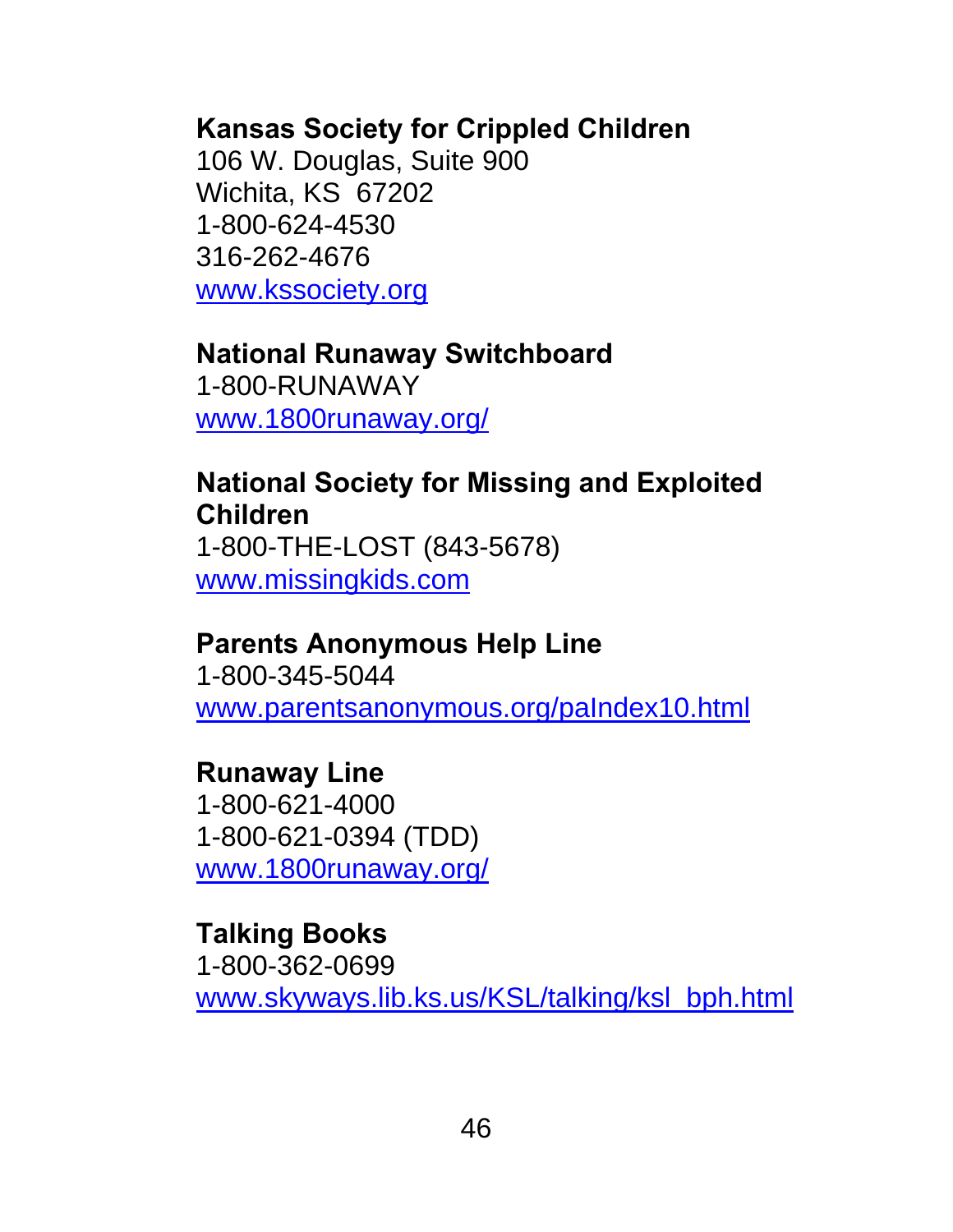## **Community Action**

**Peace Corps**  1-800-424-8580 www.peacecorps.gov

**Public Affairs Hotline (Kansas Corporation Commission)**  1-800-662-0027 www.kcc.state.ks.us

## **Counseling**

## **Care Counseling**

Family counseling services for Kansas and **Missouri** 1-888-999-2196

## **Carl Feril Counseling**

 608 N Exchange (St. John) 620-549-6411

#### **Castlewood Treatment Center for Eating Disorders** 1-888-822-8938

www.castlewoodtc.com

## **Catholic Charities**

1-888-468-6909 www.catholiccharitiessalina.org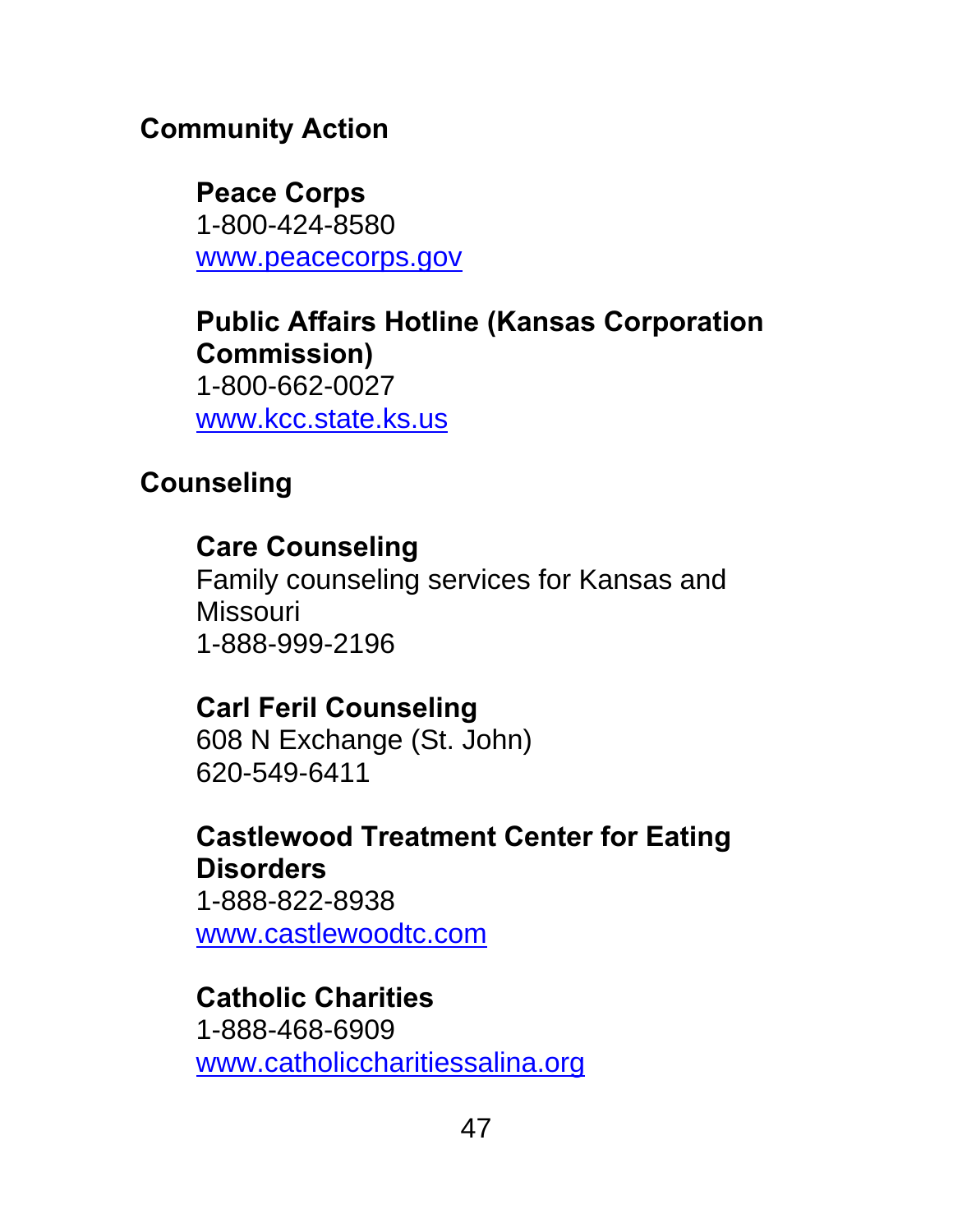#### **Center for Counseling**

 5815 W Broadway (Great Bend) 1-800-875-2544

#### **Central Kansas Mental Health Center**

1-800-794-8281 Will roll over after hours to a crisis number.

## **Consumer Credit Counseling Services**

 1-800-279-2227 www.kscccs.org/

#### **Kansas Problem Gambling Hotline**

 1-866-662-3800 www.ksmhc.org/Services/gambling.htm

#### **National Hopeline Network**

1-800-SUICIDE (785-2433) www.hopeline.com

### **National Problem Gambling Hotline**

1-800-552-4700 www.npgaw.org

#### **Samaritan Counseling Center**

1602 N. Main Street Hutchinson, KS 67501 620-662-7835 http://cmc.pdswebpro.com/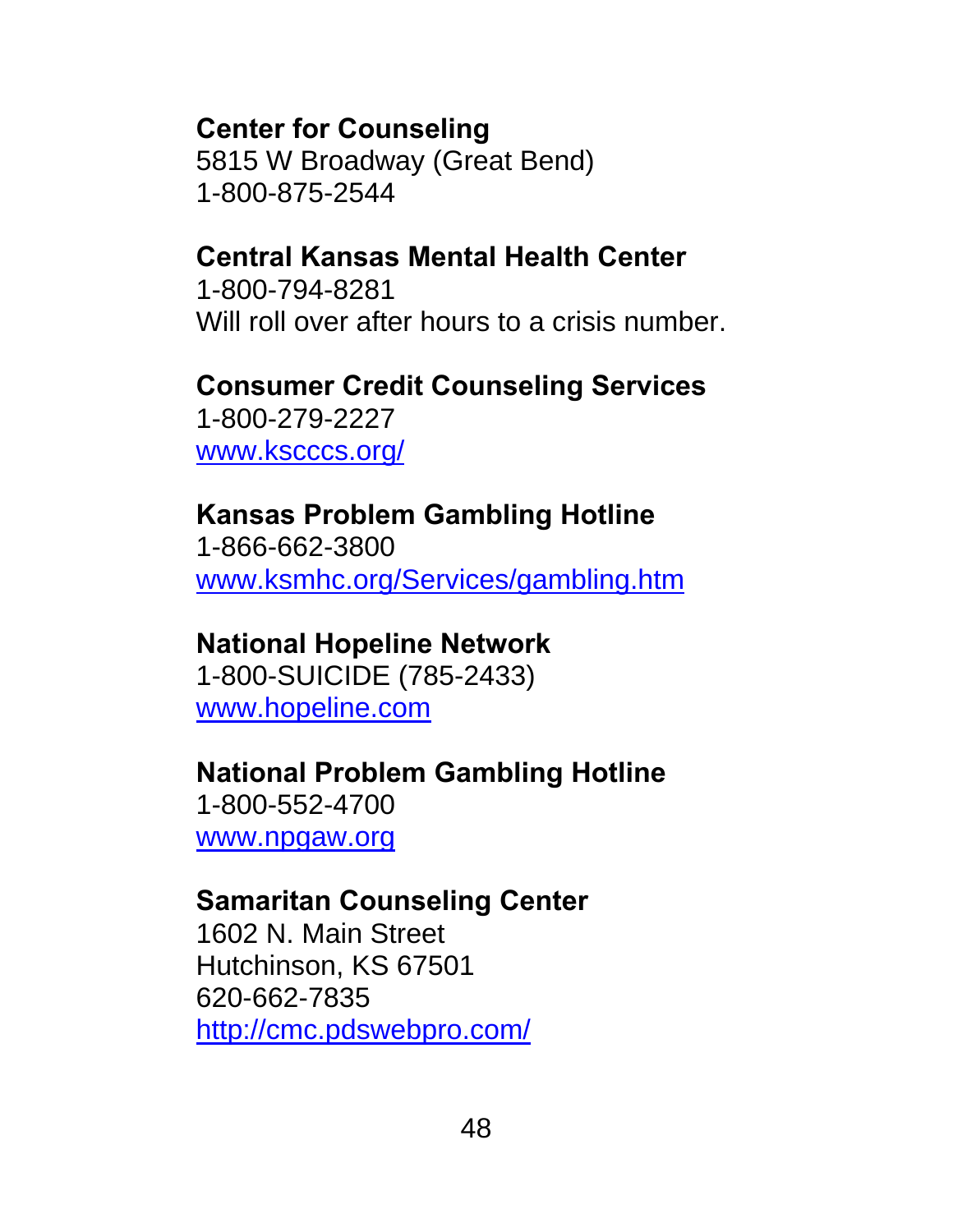#### **Self-Help Network of Kansas**  1-800-445-0116 www.selfhelpnetwork.wichita.edu

## **Senior Health Insurance Counseling**

1-800-860-5260 www.agingkansas.org

## **Sunflower Family Services, Inc.**

(adoption, crisis pregnancy, conflict solution center) 1-877-457-5437 www.sunflowerfamily.org

## **Disability Services**

## **American Association of People with Disabilities (AAPD)**

www.aapd.com

## **American Council for the Blind**

1-800-424-8666 www.acb.org

#### **Americans with Disabilities Act Information Hotline**

1-800-514-0301 1-800-514-0383 (TTY) www.ada.gov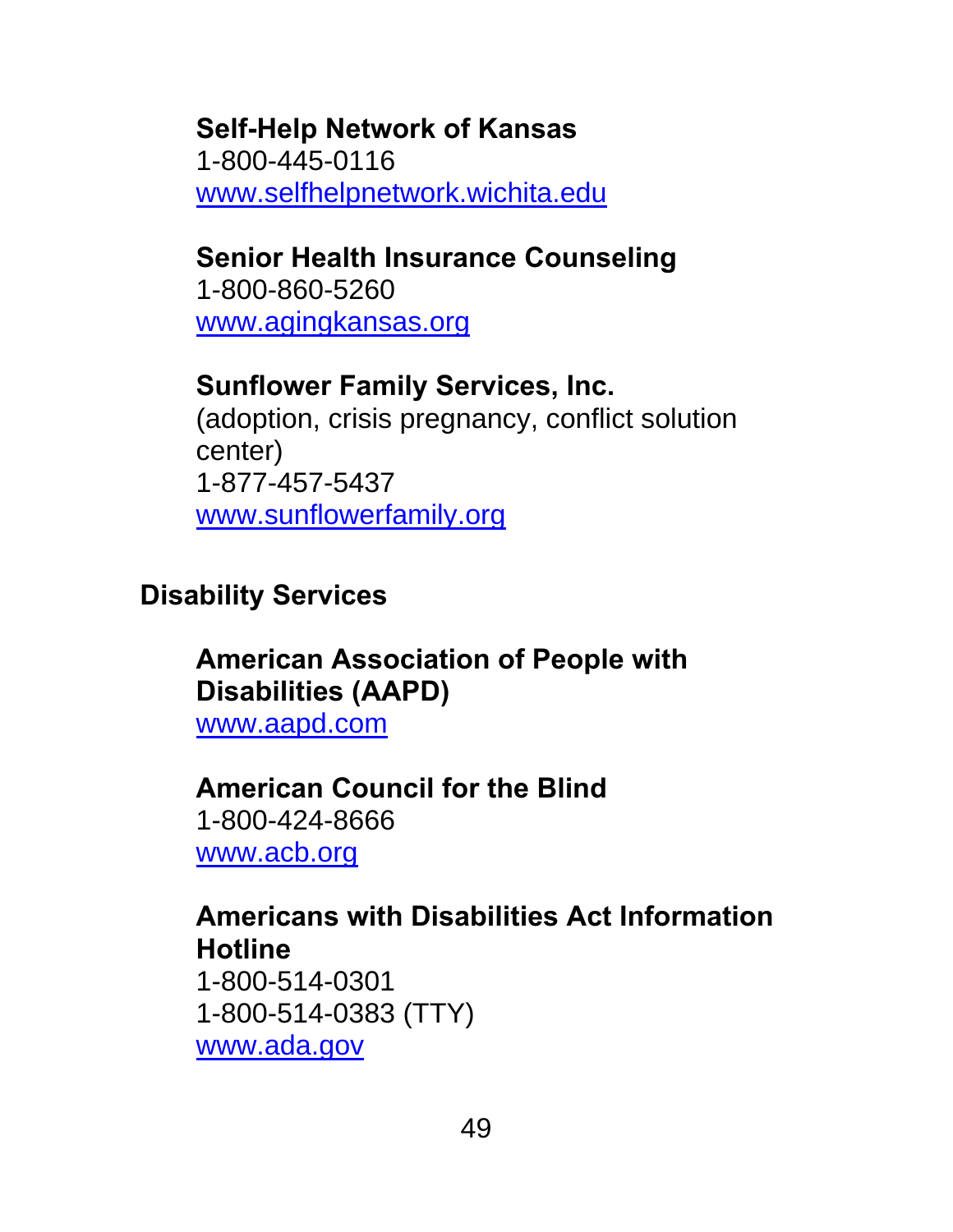## **Disability Advocates of Kansas, Incorporated**  1-866-529-3824

www.disabilitysecrets.com

## **Disability Group, Incorporated**

1-888-236-3348 www.disabilitygroup.com

## **Disability Rights Center of Kansas (DRC)**

Formerly Kansas Advocacy & Protective Services 1-877-776-1541 1-877-335-3725 (TTY) www.drckansas.org

## **Hearing Healthcare Associates**

1-800-448-0215

## **Kansas Commission for the Deaf and Hearing Impaired**

1-800-432-0698 www.srskansas.org/kcdhh

### **Kansas Relay Center** (Hearing Impaired

service) 1-800-766-3777 www.kansasrelay.com

## **National Center for Learning Disabilities**

1-888-575-7373 www.ncld.org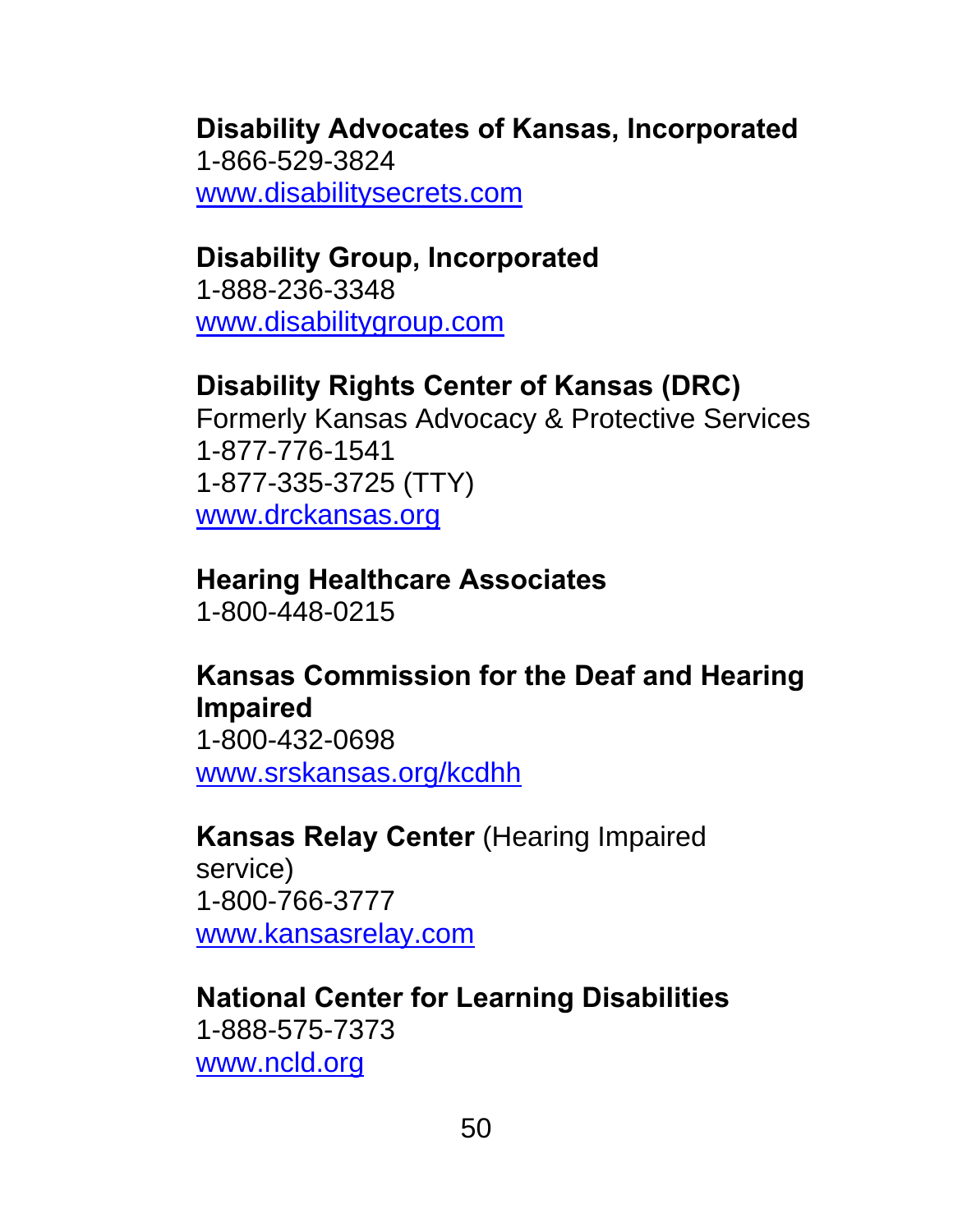### **National Library Services for Blind & Physically Handicapped**

www.loc.gov/nls/ 1-800-424-8567

**Parmele Law Firm**  8623 E 32<sup>nd</sup> Street N, Suite 100 (Wichita) 1-877-267-6300

### **Environment**

#### **Environmental Protection Agency**

1-800-223-0425 913-321-9516 (TTY) www.epa.gov

**Kansas Department of Health and Environment** 

Salina 785-827-9639 Hays 785-625-5663 Topeka 785-296-1500 www.kdheks.gov

### **Food and Drug**

**Center for Food Safety and Applied Nutrition**  1-888-SAFEFOOD (723-3366) www.cfsan.fda.gov/ www.healthfinder.gov/docs/doc03647.htm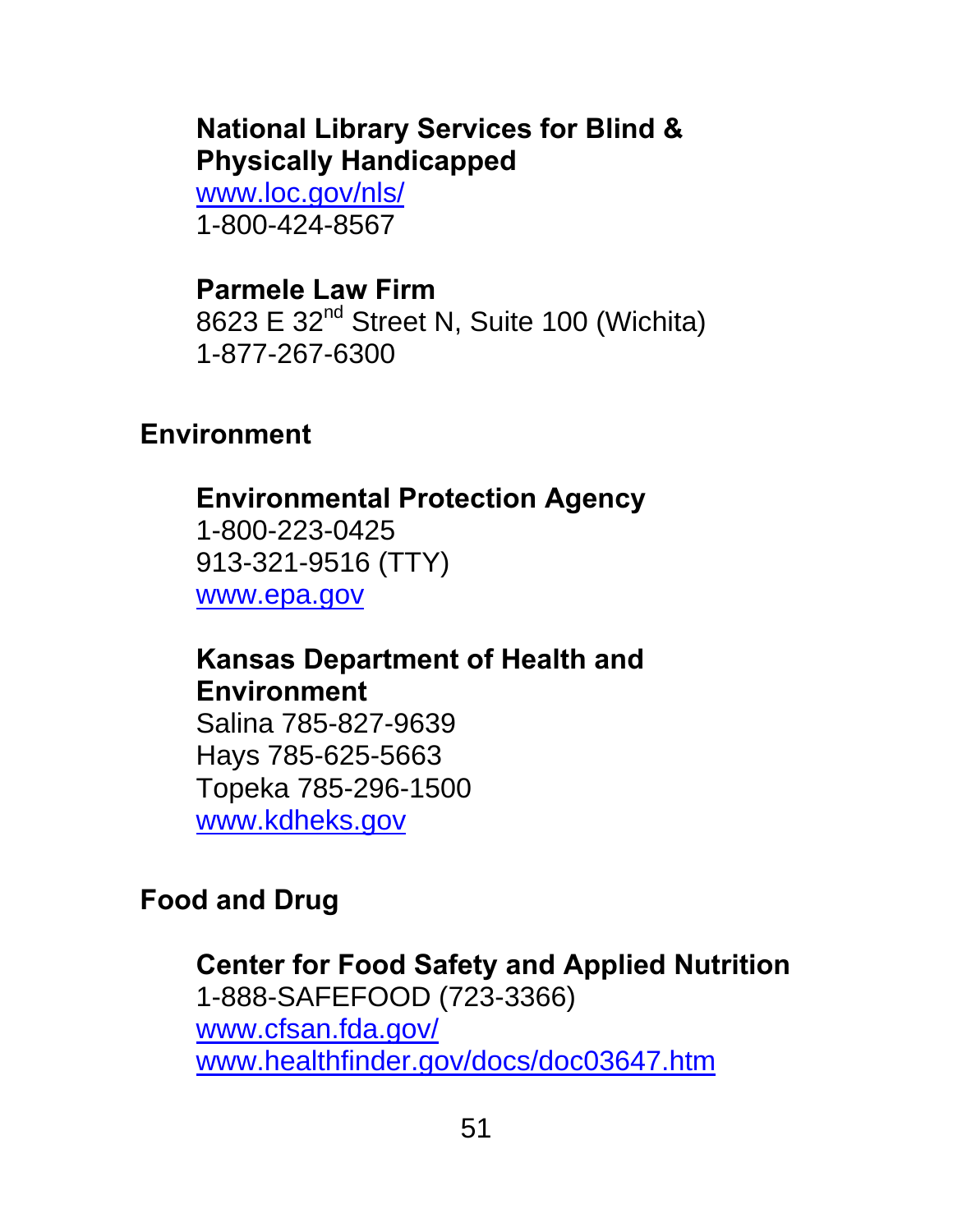## **US Consumer Product Safety Commission**

 1-800-638-2772 1-800-638-8270 (TDD) www.cpsc.gov

## **USDA Meat and Poultry Hotline**

1-888-674-6854 1-800-256-7072 (TTY) www.fsis.usda.gov/

## **U.S. Food and Drug Administration**  1-888-INFO-FDA 1-888-463-6332

www.fsis.usda.gov/

**Poison Hotline**  1-800-222-1222

## **Health Services**

#### **American Cancer Society**  1-800-227-2345 www.cancer.org

### **American Diabetes Association**

1-800-DIABETES (342-2383) www.diabetes.org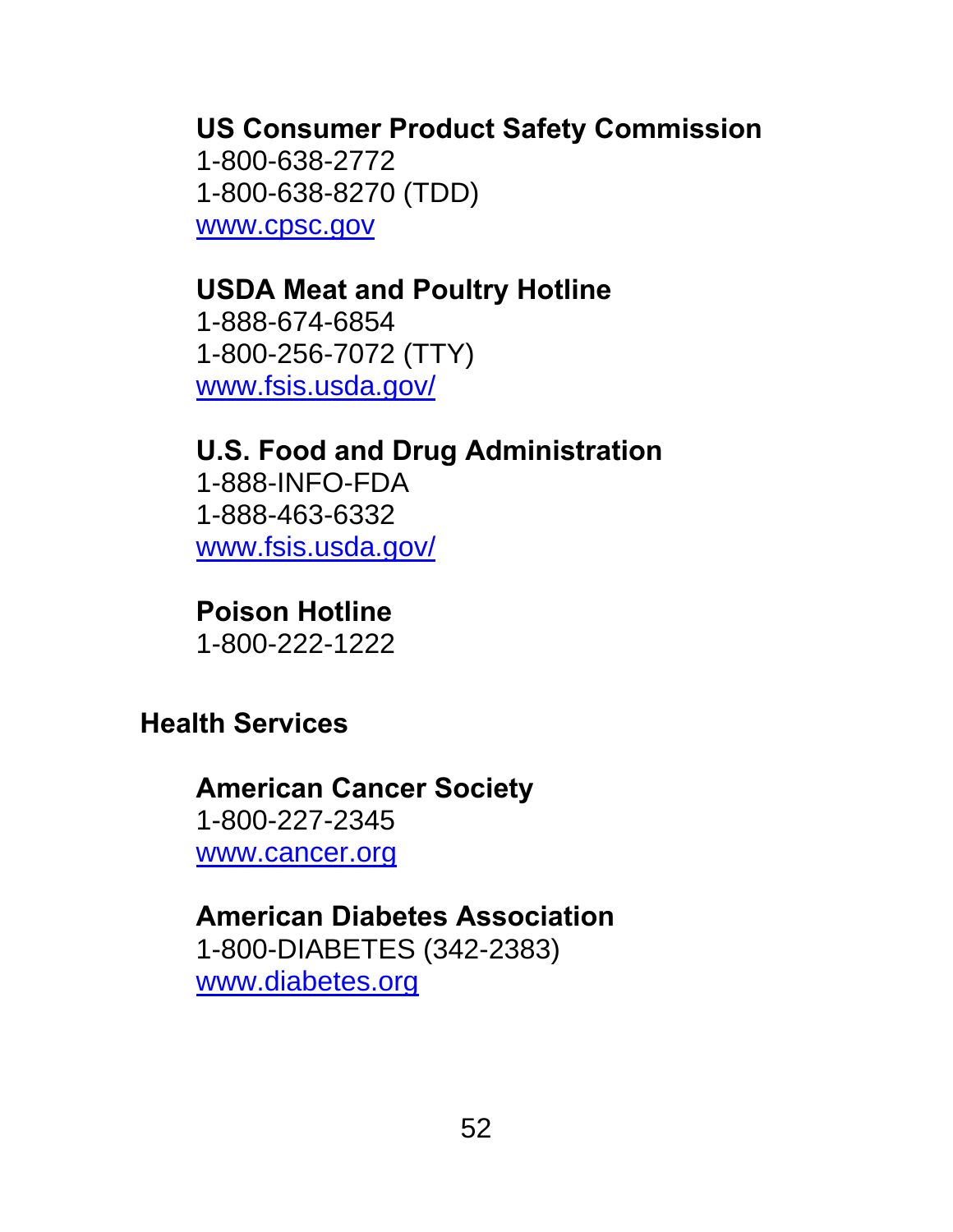#### **AIDS/HIV Center for Disease Control and Prevention**

 1-800-CDC-INFO 1-888-232-6348 (TTY) www.cdc.gov/hiv/

### **AIDS/STD National Hot Line**

 1-800-342-AIDS 1-800-227-8922 (STD line)

## **American Health Assistance Foundation**

 1-800-437-2423 www.ahaf.org

#### **American Heart Association**  1-800-242-8721 www.americanheart.org

## **American Lung Association**

1-800-586-4872

#### **American Stroke Association**  1-888-4-STROKE

www.americanheart.org

#### **Center for Disease Control and Prevention**  1-800-CDC-INFO 1-888-232-6348 (TTY) www.cdc.gov/hiv/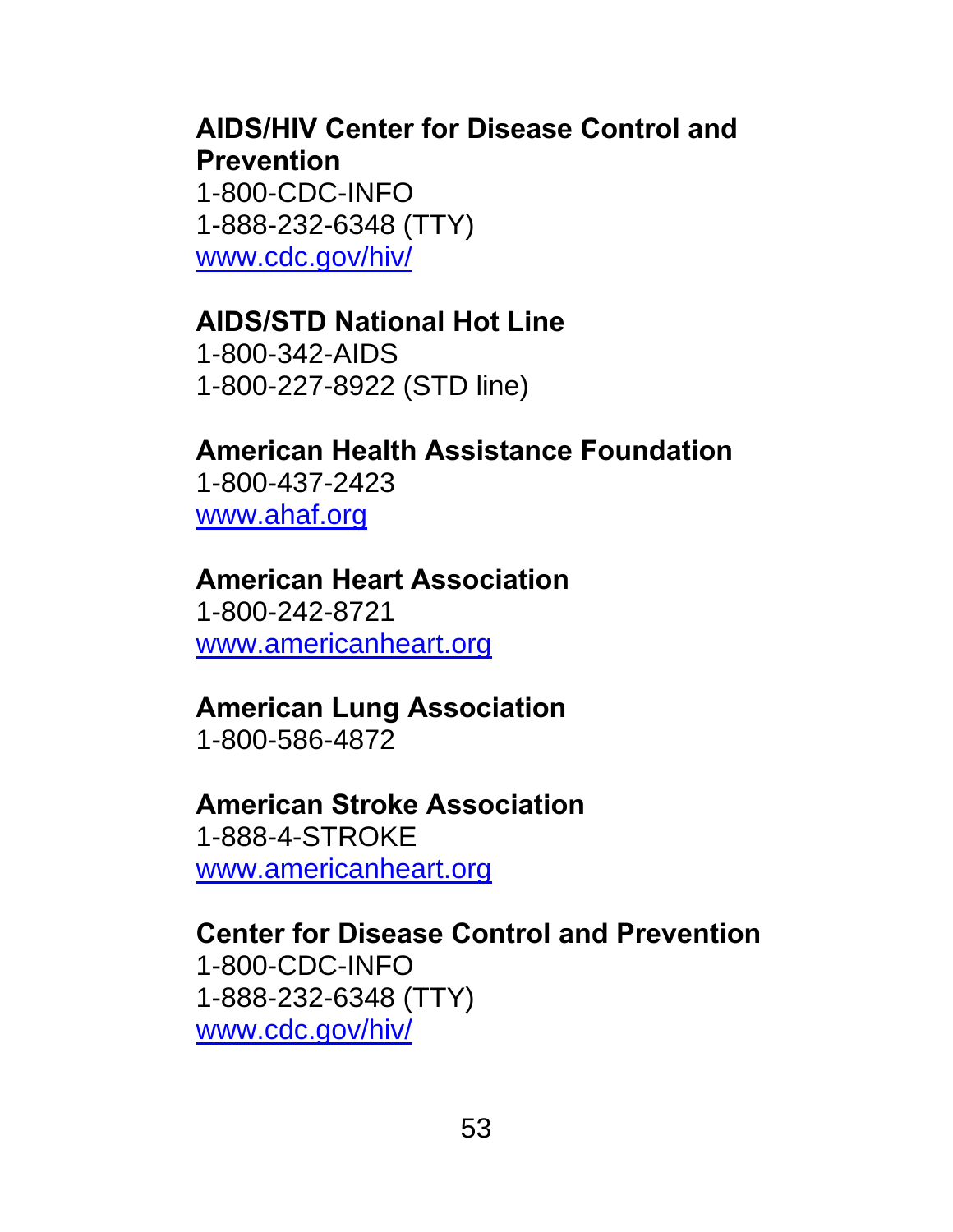#### **Elder Care Helpline**

www.eldercarelink.com

## **Eye Care Council**

 1-800-960-EYES www.seetolearn.com

# **Kansas Foundation for Medical Care**

 1-800-432-0407 www.kfmc.org

#### **National Health Information Center**  1-800-336-4797

www.health.gov/nhic

### **National Cancer Information Center**

 1-800-227-2345 1-866-228-4327 (TTY) www.cancer.org

### **National Institute on Deafness and Other Communication Disorders Information**

**Clearinghouse**  1-800-241-1044 1-800-241-1055 (TTY) www.nidcd.nih.gov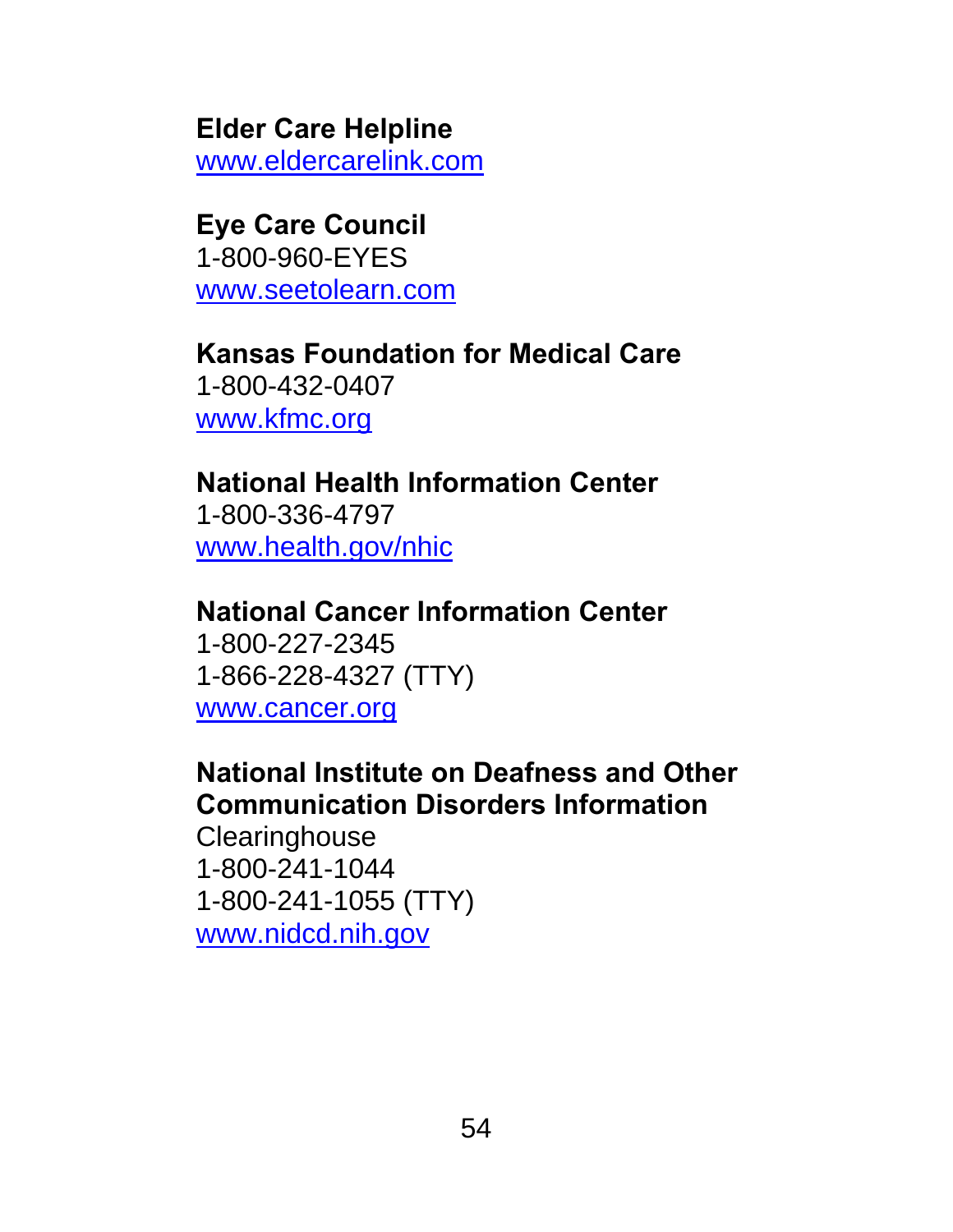### **Hospice**

#### **Hospice-Kansas Association**  1-800-767-4965

#### **Kansas Hospice and Palliative Care Organization**  1-888-202-5433 www.lifeproject.org/akh.htm

## **Southwind Hospice, Incorporated**

www.southwindhospice.com 785-483-3161

## **Housing**

### **Kansas Housing Resources Corporation**  785-296-2065 www.housingcorp.org

## **US Department of Housing and Urban Development**

Kansas Regional Office 913-551-5462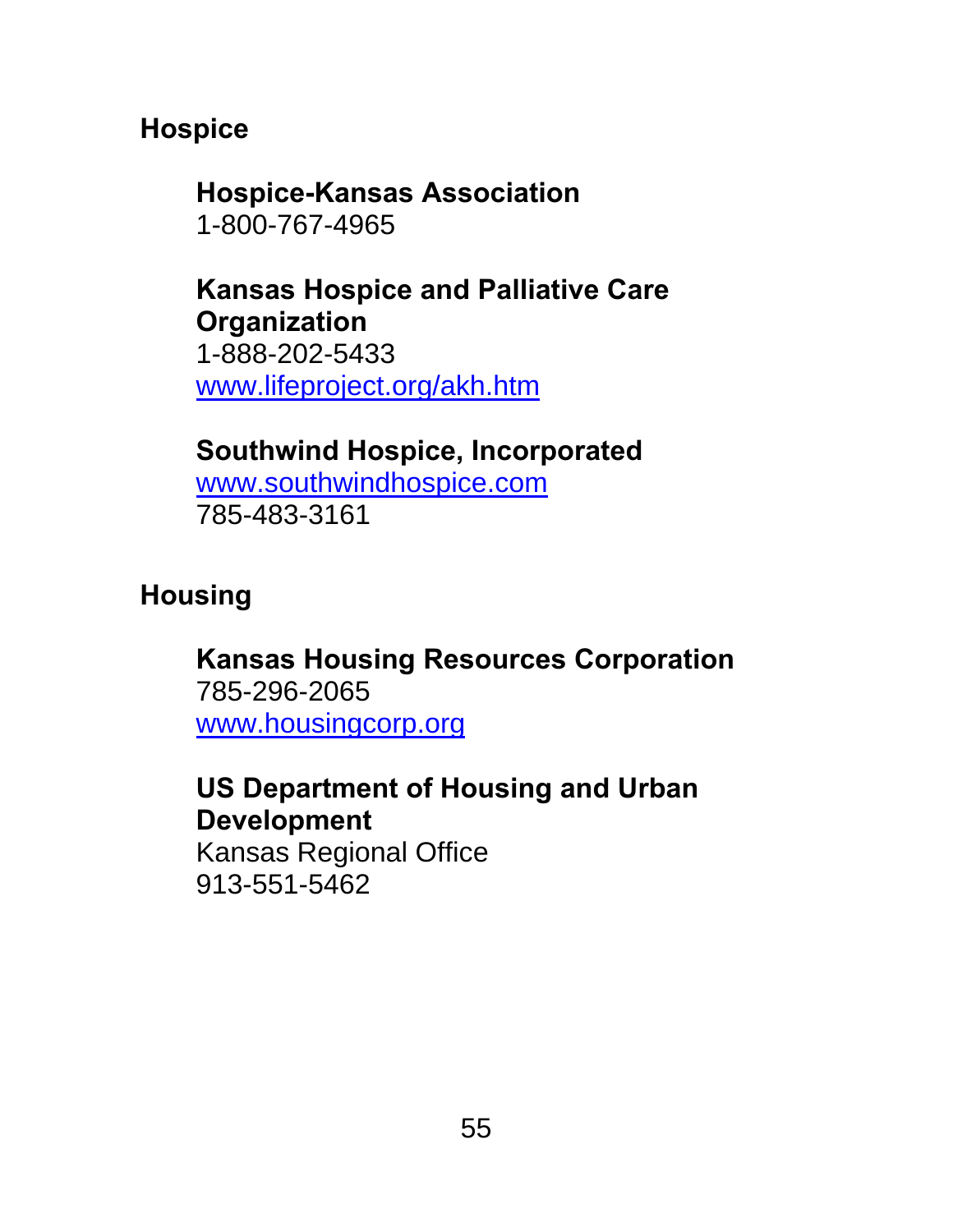#### **Legal Services**

#### **Kansas Attorney General**

 1-800-432-2310 (Consumer Protection) 1-800-828-9745 (Crime Victims' Rights) 1-800-766-3777 (TTY) www.ksag.org/

#### **Kansas Bar Association**

 785-234-5696 www.ksbar.org

#### **Kansas Department on Aging**

 1-800-432-3535 www.agingkansas.org/index.htm

#### **Kansas Legal Services**

 1-800-723-6953 www.kansaslegalservices.org

#### **Kansas Department on Aging**

 785-296-4986 or 800-432-3535 785-291-3167 (TTY) www.agingkansas.org/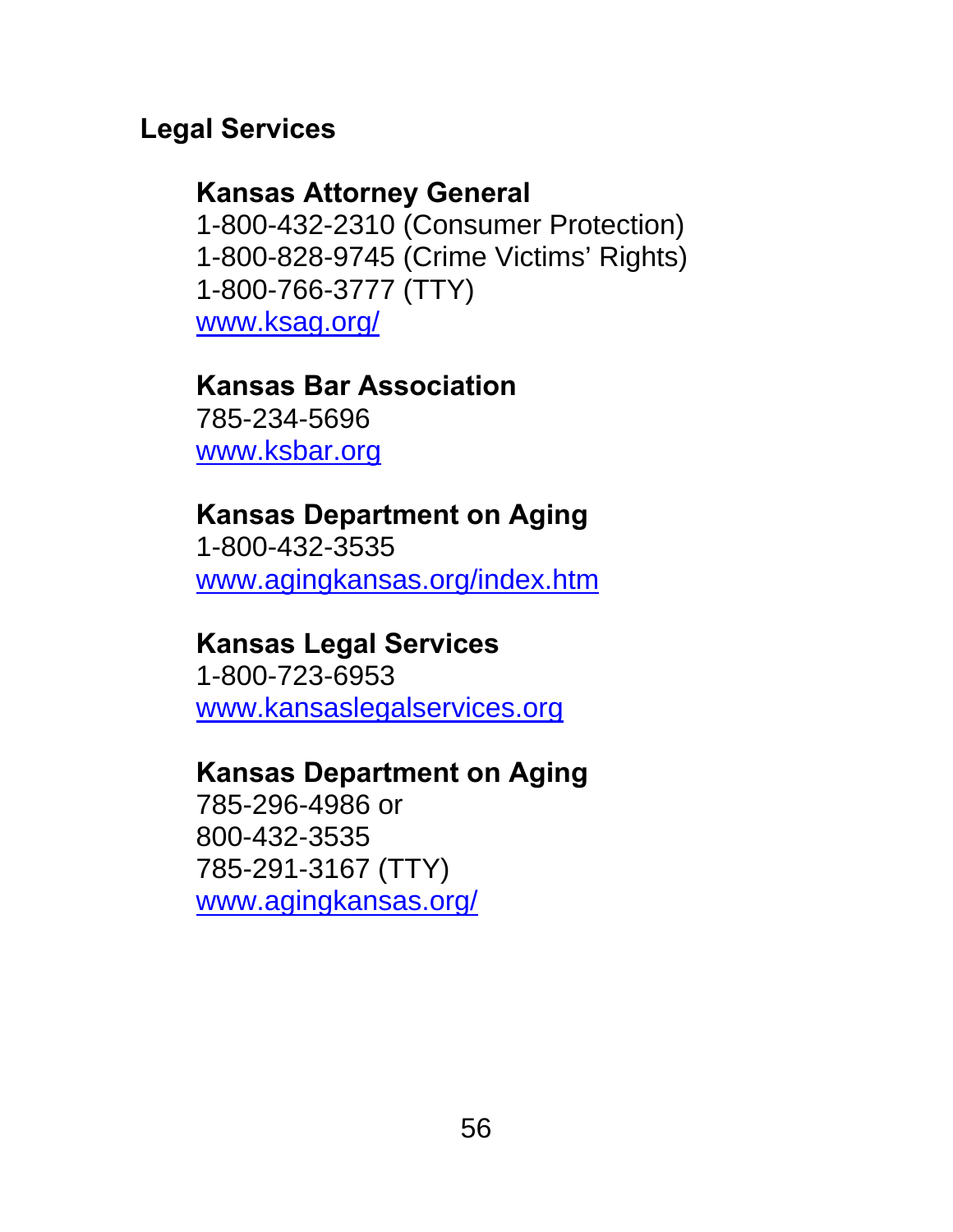### **Medicaid Services**

**First Guard**  1-888-828-5698 www.firstguard.com

**Kansas Health Wave**  1-800-792-4884 or 1-800-792-4292 (TTY) www.kansashealthwave.org

## **Kansas Medical Assistance Program**

Customer Service 1-800-766-9012 www.kmpa-state-ks.us/

## **Medicare Information**

1-800-MEDICARE www.medicare.gov

### **U.S. Department of Health and Human Services**

Centers for Medicare and Medicaid Services 1-800-MEDICARE (1-800-633-4227) or 1-877-486-2048 (TTY) www.cms.hhs.gov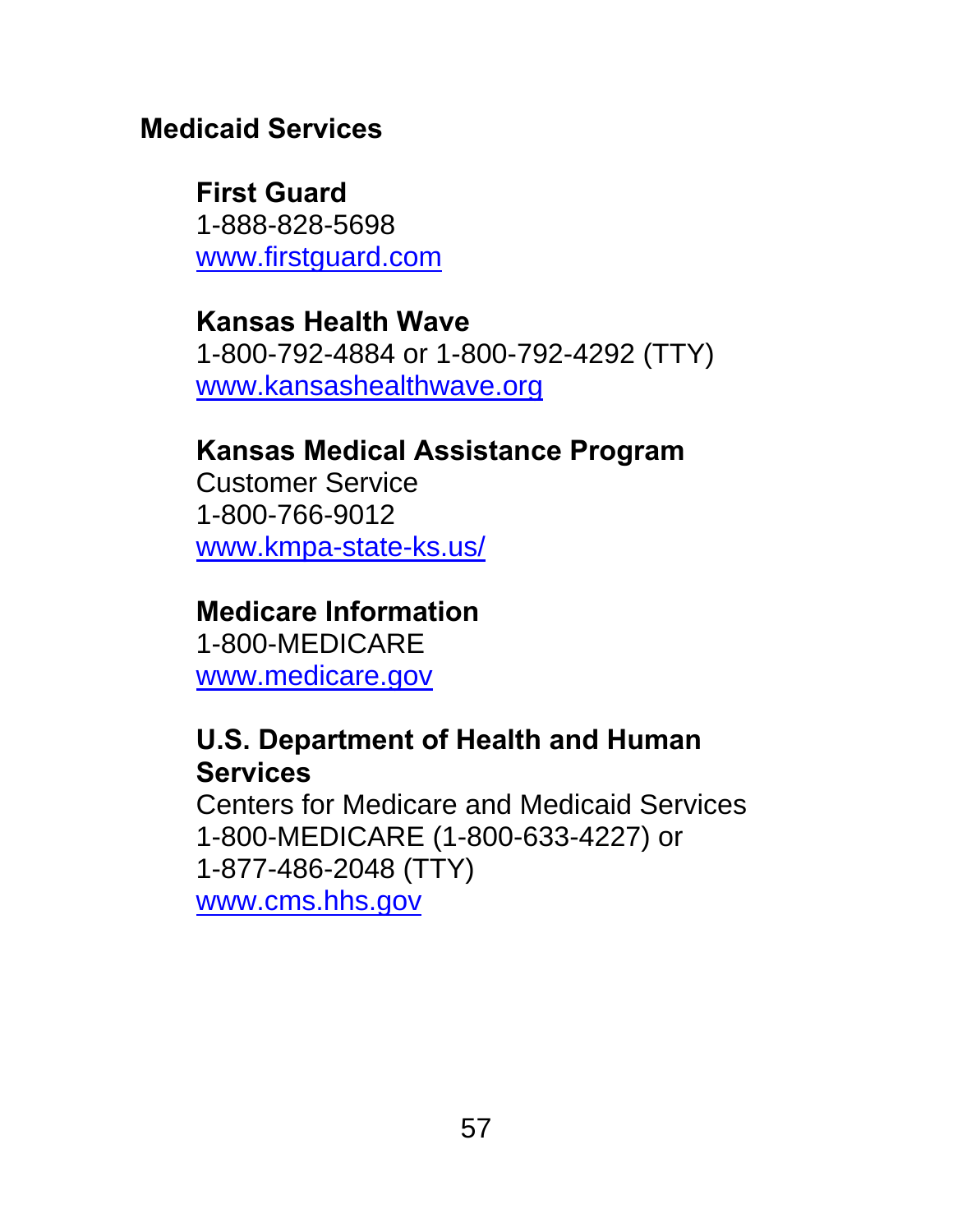### **Mental Health Services**

#### **Alzheimer's Association**  1-800-272-3900 or 1-866-403-3073 (TTY)

www.alz.org

**Developmental Services of Northwest Kansas**  1-800-637-2229

**Kansas Alliance for Mentally Ill** (Topeka, KS) 785-233-0755 www.namikansas.org

**Make a Difference**  1-800-332-6262

**Mental Health America**  1-800-969-6MHA (969-6642)

#### **National Alliance for the Mentally Ill Helpline**  1-800-950-NAMI (950-6264) or 703-516-7227 (TTY) www.nami.org

## **National Institute of Mental Health**

1-866-615-6464 or 1-866-415-8051 (TTY) www.nimh.nih.gov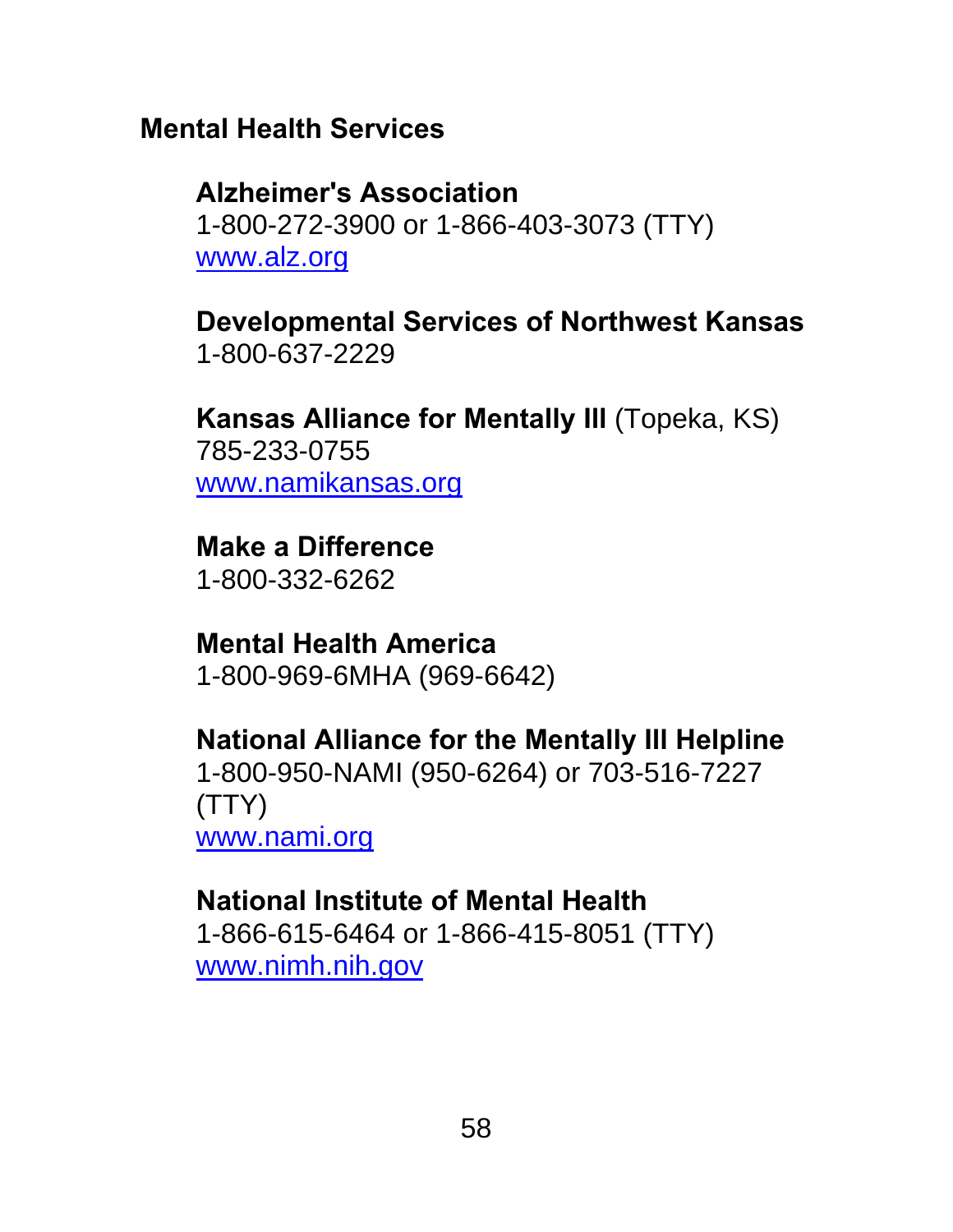## **National Library Services for Blind and Physically Handicapped**

1-800-424-8567 www.loc.gov/nls/music/index.html

## **National Mental Health Association**

 1-800-969-6642 1-800-433-5959 (TTY) www.nmha.org

**Pawnee Mental Health** 

### **State Mental Health Agency**

KS Department of Social and Rehabilitation **Services** 915 SW Harrison Street Topeka, KS 66612 785-296-3959 www.srskansas.org

## **Suicide Prevention Hotline**

1-800-SUICIDE [784-2433] www.hopeline.com

## **Nutrition**

**American Dietetic Association**  1-800-877-1600 www.eatright.org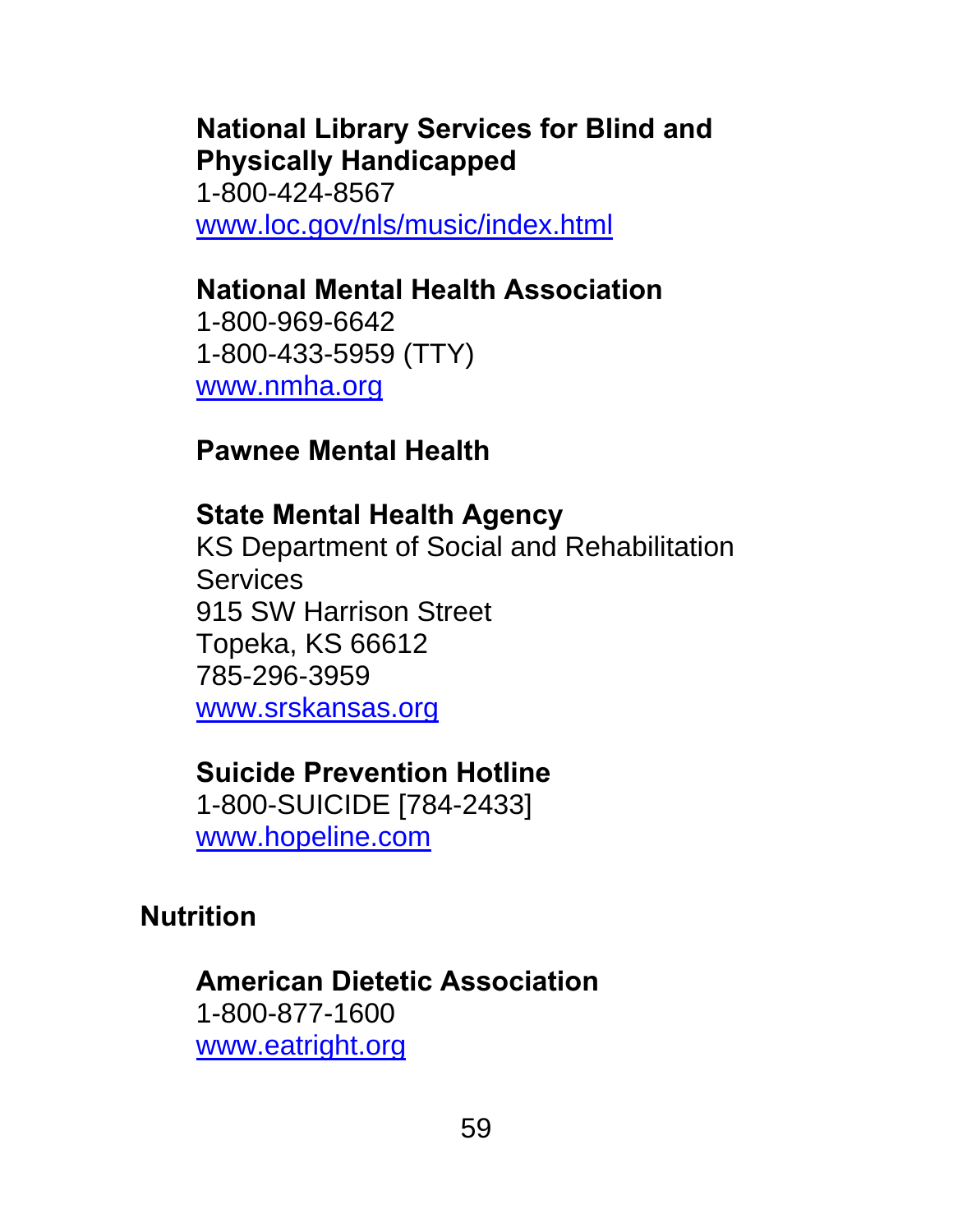### **American Dietetic Association Consumer Nutrition Hotline**

1-800-366-1655

## **Department of Human Nutrition**

Kansas State University 119 Justin Hall Manhattan, KS 66506 785-532-5500 www.humec.k-state.edu/hn/

## **Eating Disorders Awareness and Prevention**

1-800-931-2237 www.nationaleatingdisorders.org

## **Food Stamps**

Kansas Department of Social and Rehabilitation Services (SRS) 1-888-369-4777 or Local SRS office www.srskansas.org/ISD/ees/food\_stamps.htm

#### **Kansas Department of Health and Environment**

1000 SW Jackson, Suite 220 Topeka, KS 66612 785-296-1320 www.kdheks.gov/news-wic/index.html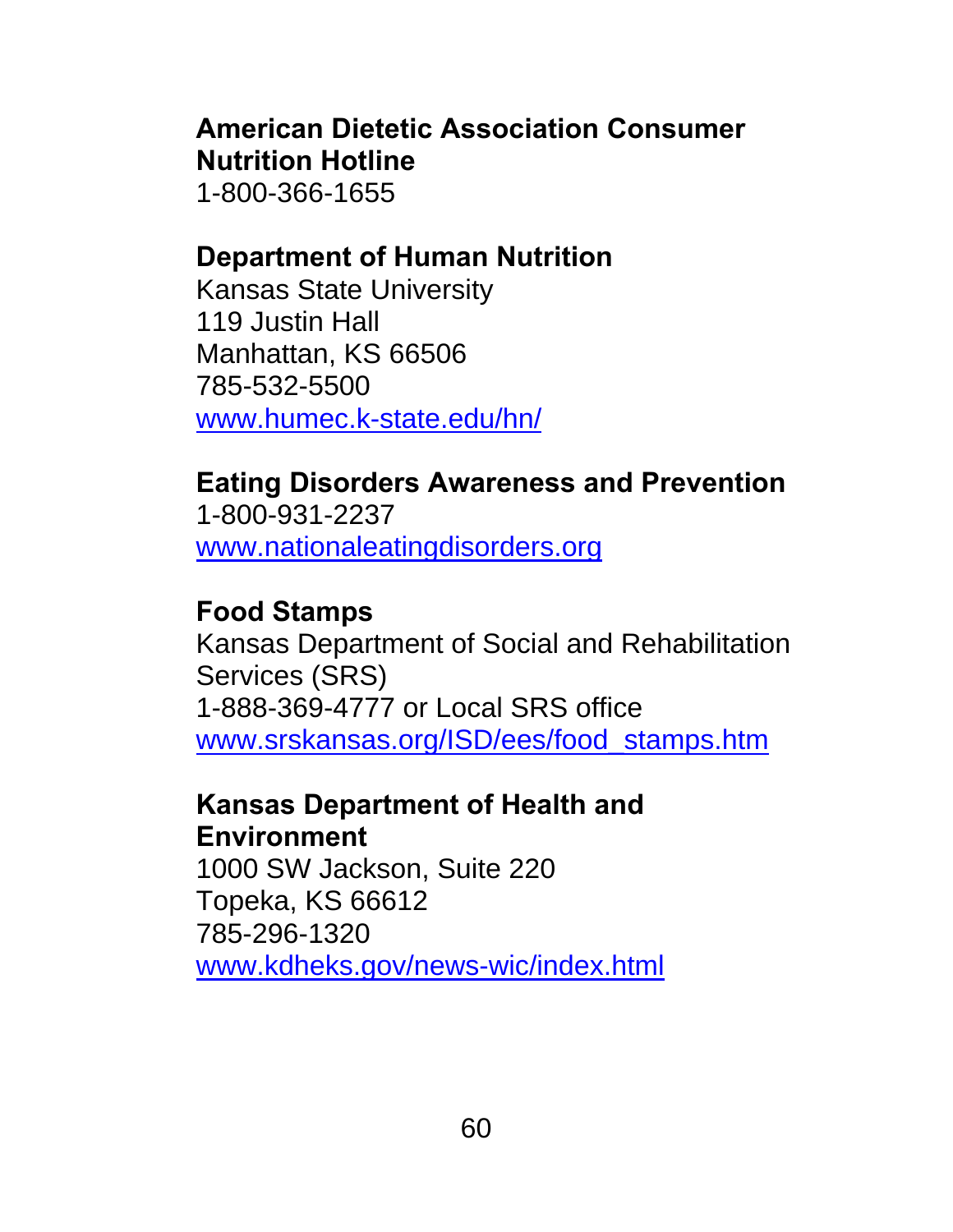## **Road and Weather Conditions**

#### **Kansas Road Conditions**  1-866-511-KDOT 511

www.ksdot.org

## **Senior Services**

## **Alzheimer's Association**  1-800-487-2585

## **American Association of Retired Persons (AARP)**  1-888-OUR-AARP (687-2277) www.aarp.org

## **Americans with Disabilities Act Information Line**

1-800-514-0301 or 1-800-514-0383 [TTY] www.usdoj.gov/crt/ada

**American Association of Retired Persons**  1-888-687-2277

www.aarp.org

### **Area Agency on Aging**  1-800-432-2703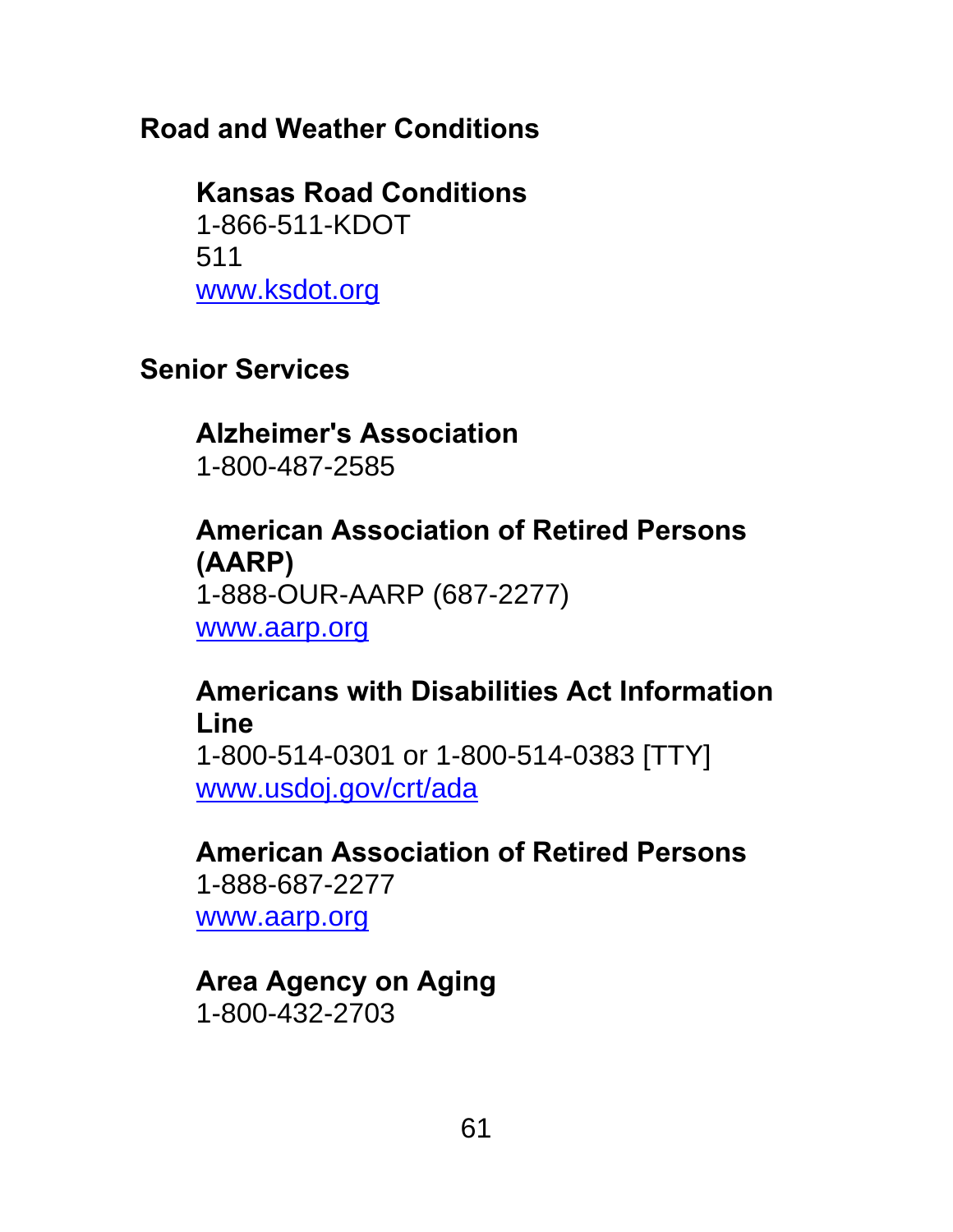#### **Eldercare Locator**

1-800-677-1116 www.eldercare.gov/eldercare/public/home.asp

#### **Home Buddy**

1-866-922-8339 www.homebuddy.org

#### **Home Health Complaints**

Kansas Department of Social and Rehabilitation Services (SRS) 1-800-842-0078

### **Kansas Advocates for Better Care Inc.**

Consumer Information 1-800-525-1782 www.kabc.org

### **Kansas Department on Aging**

1-800-432-3535 or 785-291-3167 (TTY) www.agingkansas.org/index.htm

### **Kansas Foundation for Medical Care, Inc.**

Medicare Beneficiary Information 1-800-432-0407

## **Kansas Tobacco Use Quitline**

1-866-KAN-STOP (526-7867) www.kdheks.gov/tobacco/cessation.html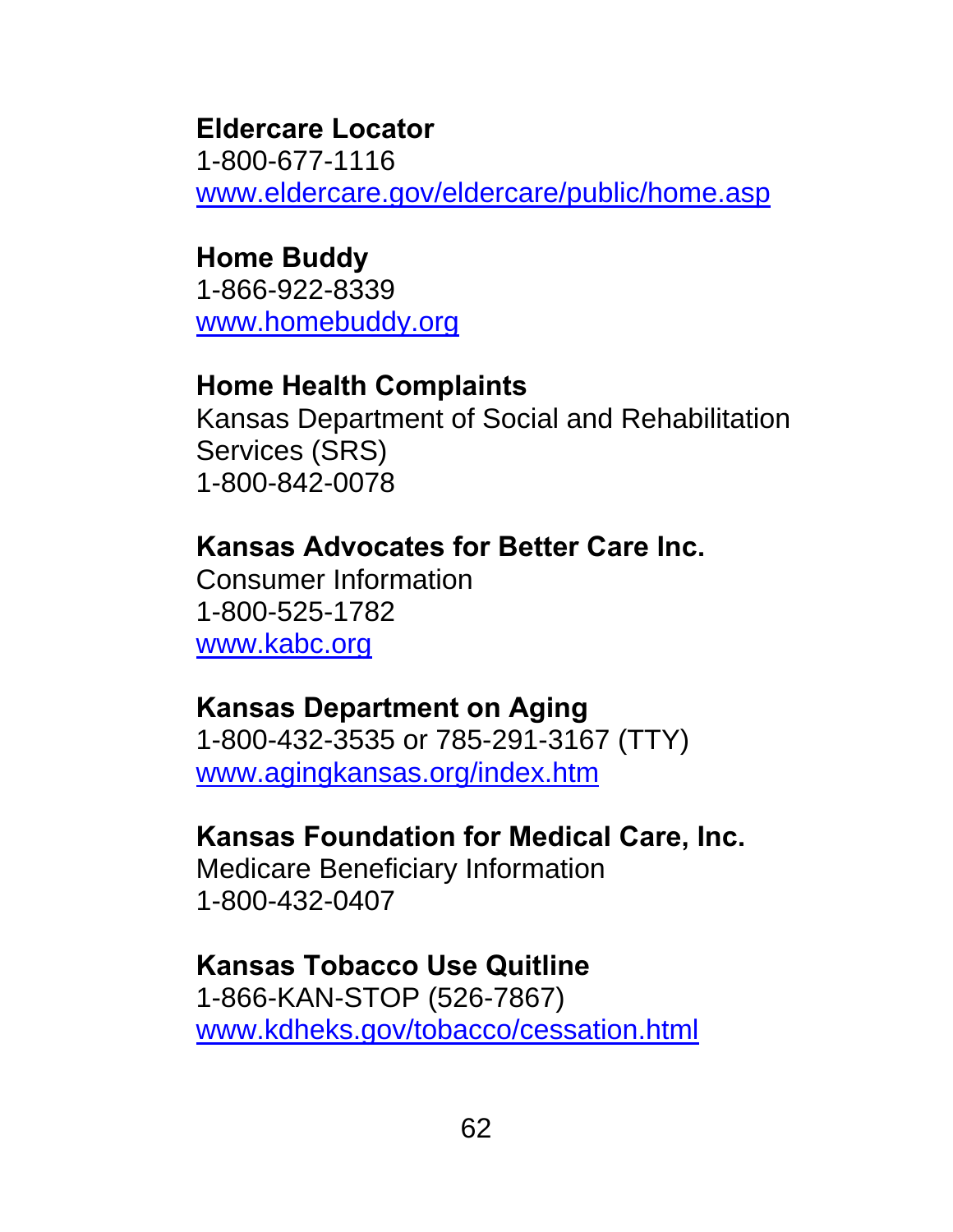**Older Kansans Employment Programs (OKEP)**  785-296-7842 www.kansascommerce.com

## **Older Kansans Hotline**

1-800-742-9531

## **Older Kansans Information Reference Sources on Aging (OKIRSA)**

1-800-432-3535

#### **Senior Health Insurance Counseling for Kansas**

1-800-860-5260 www.agingkansas.org/SHICK/shick\_index.html

### **SHICK**

1-800-860-5260 www.agingkansas.org/SHICK

#### **Social Security Administration**

785-296-3959 or 785-296-1491 (TTY) www.srskansas.org

**SRS Rehabilitation Services Kansas**  785-296-3959 785-296-1491 (TTY) www.srskansas.org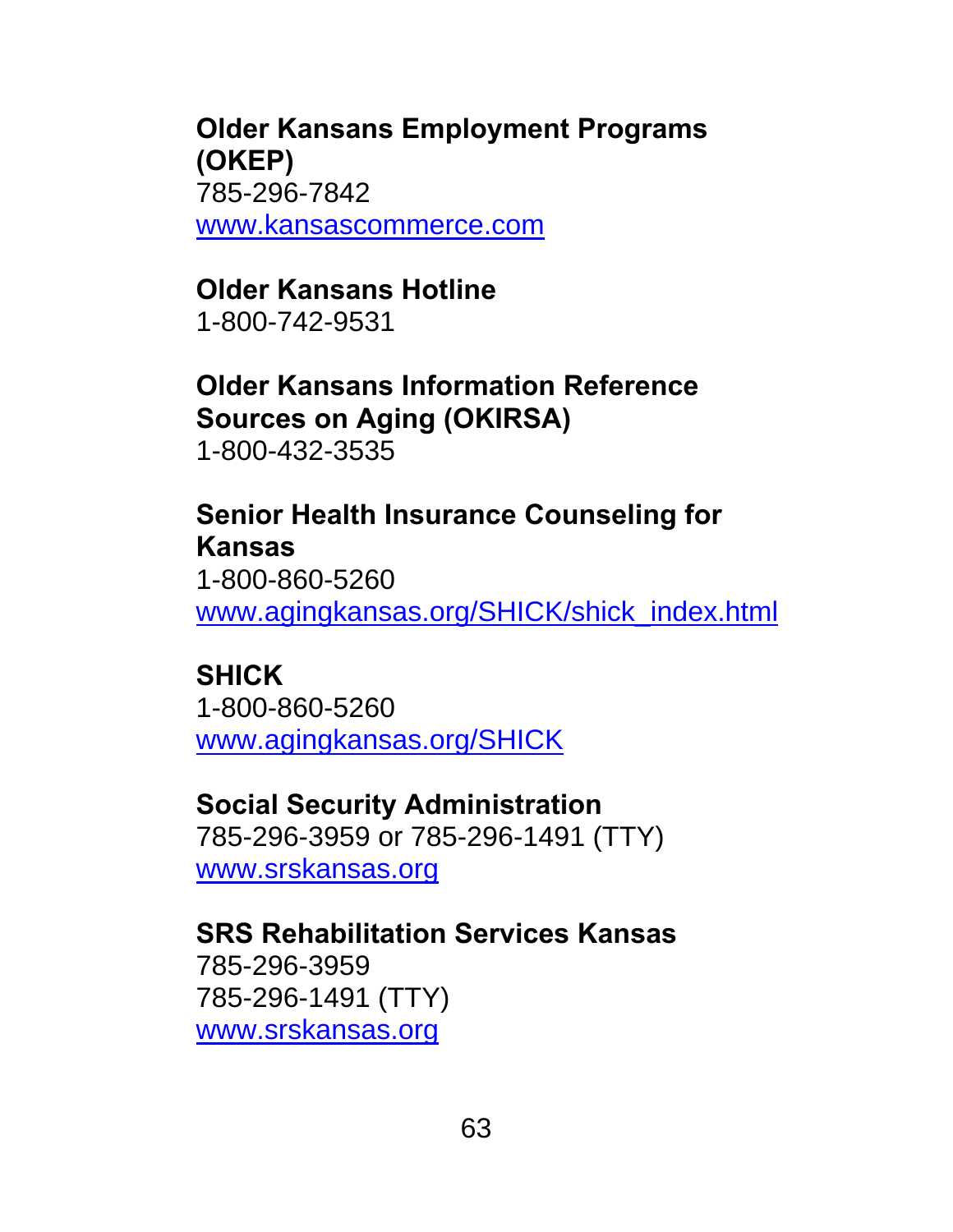### **Suicide Prevention**

**Suicide Prevention Services**  1**-**800-784-2433 www.spsfv.org

#### **Veterans**

### **Federal Information Center**  1-800-333-4636 www.FirstGov.gov

**U.S. Department of Veterans Affairs**  1-800-513-7731 www.kcva.org

> **Education** (GI Bill) 1-888-442-4551

## **Health Resource Center**

1-877-222-8387

## **Insurance Center**

1-800-669-8477

### **Veteran Special Issue Help Line**

Includes Gulf War/Agent Orange Helpline 1-800-749-8387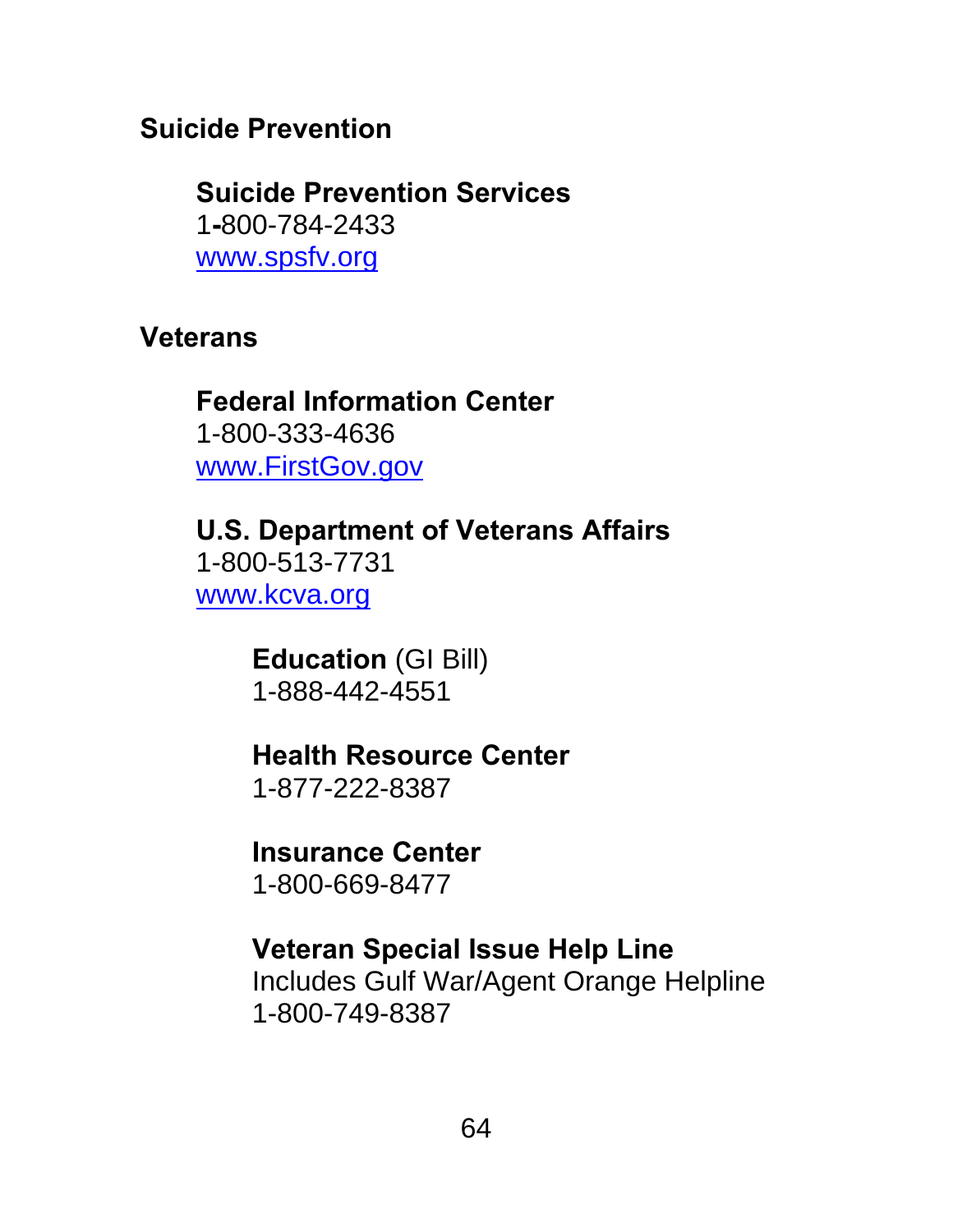#### **U.S. Department of Veterans Affairs**

 **Mammography Helpline**  1-888-492-7844

**Other Benefits**  1-800-827-1000

**Memorial Program Service** [includes status of headstones and markers] 1-800-697-6947

### **Telecommunications Device for the Deaf/Hearing Impaired**

 1-800-829-4833 (TTY) www.vba.va.gov

#### **Veterans Administration**

**Veterans Administration Benefits**  1-800-669-8477

**Life Insurance**  1-800-669-8477  **Education (GI Bill)**  1-888-442-4551 **Health Care Benefits**  1-877-222-8387 **Income Verification and Means Testing**  1-800-929-8387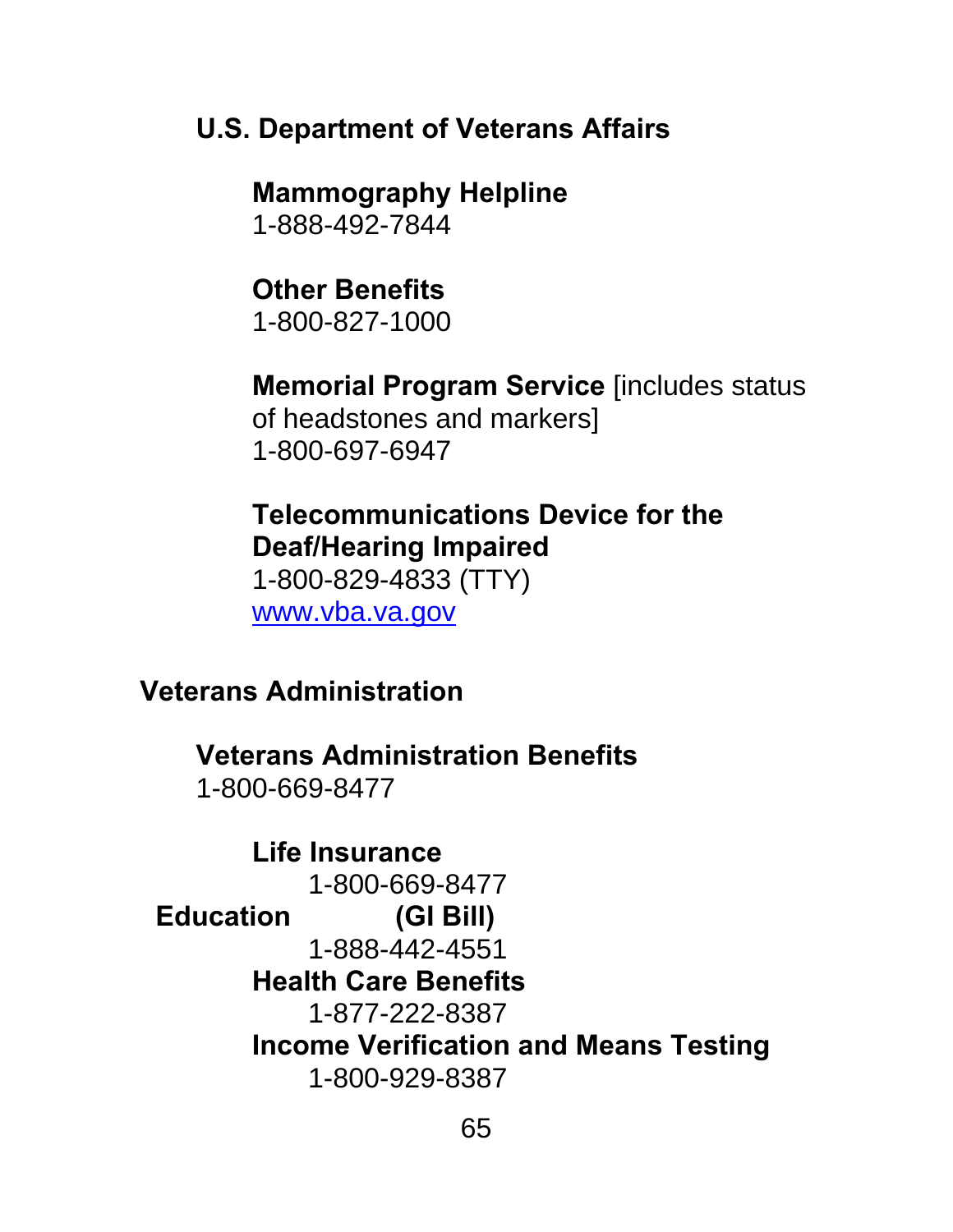**Mammography Helpline**  1-888-492-7844 **Gulf War/Agent Orange Helpline**  1-800-749-8387 **Status of Headstones and Markers**  1-800-697-6947 **Telecommunications Device for the Deaf**  1-800-829-4833 www.vba.va.gov

## **Benefits Information and Assistance**

1-800-827-1000

#### **Debt Management**

1-800-827-0648

# **Life Insurance Information and Service**

1-800-669-8477

**Welfare Fraud Hotline** 

### **Welfare Fraud Hotline**

1-800-432-3913